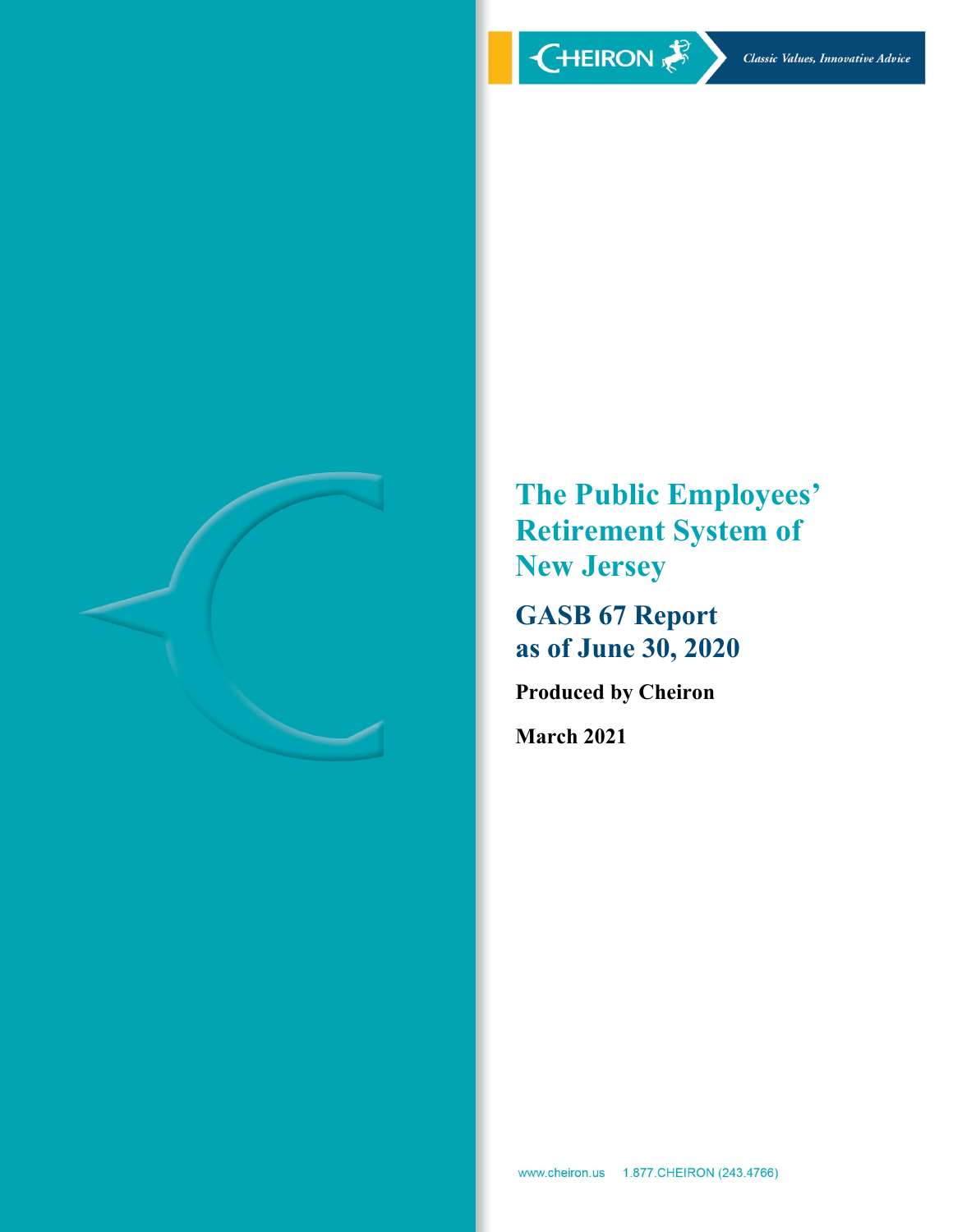# **TABLE OF CONTENTS**

| <b>Section</b>                  | <u>Page</u> |
|---------------------------------|-------------|
| Section I                       |             |
| Section II                      |             |
| Section III                     |             |
| Section IV                      |             |
| Section V                       |             |
| Section VI                      |             |
|                                 |             |
| <i><u><b>Appendices</b></u></i> |             |
| Appendix A                      |             |
| Appendix B                      |             |
| Appendix C                      |             |
| Appendix D                      |             |
| Appendix E                      |             |

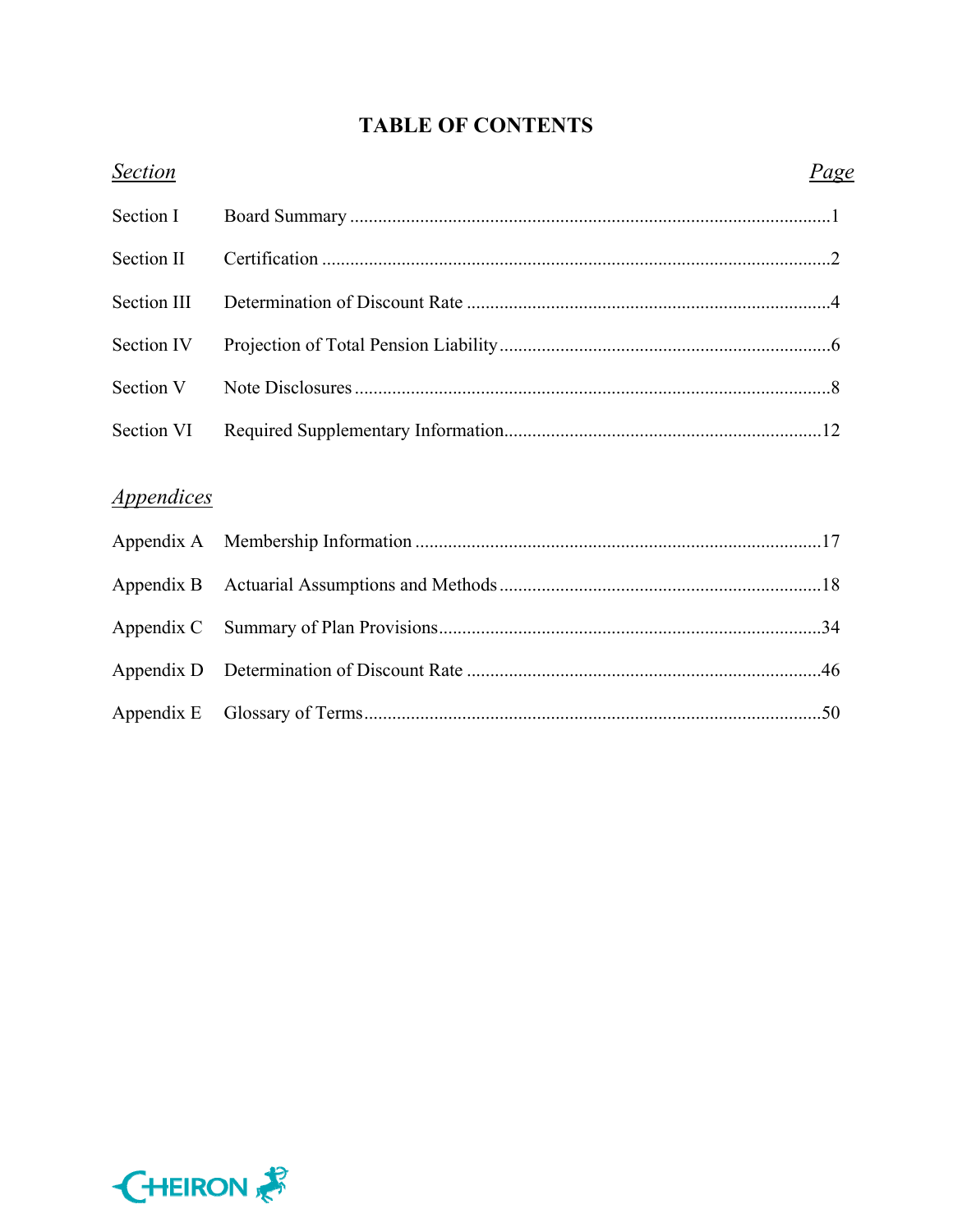# **SECTION I – BOARD SUMMARY**

The purpose of this report is to provide accounting and financial disclosure information under Governmental Accounting Standards Board Statement 67 for the Public Employees' Retirement System of New Jersey (PERS, Plan or System). This information includes:

- Projection of the Total Pension Liability (TPL) from the valuation date to the measurement date,
- Calculation of the Net Pension Liability (NPL) at the discount rate as well as discount rates 1% higher and lower than the discount rate, and
- Changes in the Net Pension Liability.

# **Highlights**

The reporting date for the PERS is June 30, 2020. Measurements as of the reporting date are based on the fair value of assets as of June 30, 2020 and the Total Pension Liability as of the valuation date, July 1, 2019, updated to June 30, 2020. There were two changes in the assumptions. The discount rate used to measure the Total Pension Liability was changed as of the measurement date. In addition, the mortality assumption was updated upon direction from the Division of Pensions and Benefits (DPB). This report also reflects two changes to the plan provisions. Chapter 157, P.L. 2019 expanded the definition of regular or assigned duties for purposes of accidental disability. The DPB also adopted a new policy regarding the crediting of interest on member contributions for the purpose of refund of Accumulated Deductions. We are not aware of any other significant events that are measurable at this time between the valuation date and the measurement date, so the update procedures only include the addition of service cost and interest cost offset by actual benefit payments, and an adjustment to reflect the changes in assumptions.

The following table provides a summary of the key results during this reporting period broken out by State, Local Employers and in Total for the System.

| <b>Table I-1</b><br><b>Summary of Results</b>                                          |                                                        |                                                        |  |  |  |  |  |  |
|----------------------------------------------------------------------------------------|--------------------------------------------------------|--------------------------------------------------------|--|--|--|--|--|--|
| <b>Measurement Date</b>                                                                | <b>June 30, 2020</b>                                   | <b>June 30, 2019</b>                                   |  |  |  |  |  |  |
| <b>State</b>                                                                           |                                                        |                                                        |  |  |  |  |  |  |
| <b>Total Pension Liability</b><br>Plan Fiduciary Net Position                          | \$28,272,160,382<br>6,048,192,857                      | \$29,512,766,255<br>6,500,345,915                      |  |  |  |  |  |  |
| Net Pension Liability                                                                  | \$22,223,967,525                                       | \$23,012,420,340                                       |  |  |  |  |  |  |
| <b>Local Employers</b>                                                                 |                                                        |                                                        |  |  |  |  |  |  |
| <b>Total Pension Liability</b><br>Plan Fiduciary Net Position                          | \$39,432,792,871<br>22,997,176,445                     | \$41,491,463,886<br>23, 347, 631, 751                  |  |  |  |  |  |  |
| Net Pension Liability                                                                  | \$16,435,616,426                                       | \$18,143,832,135                                       |  |  |  |  |  |  |
| <b>Total</b>                                                                           |                                                        |                                                        |  |  |  |  |  |  |
| <b>Total Pension Liability</b><br>Plan Fiduciary Net Position<br>Net Pension Liability | \$67,704,953,253<br>29,045,369,302<br>\$38,659,583,951 | \$71,004,230,141<br>29,847,977,666<br>\$41,156,252,475 |  |  |  |  |  |  |

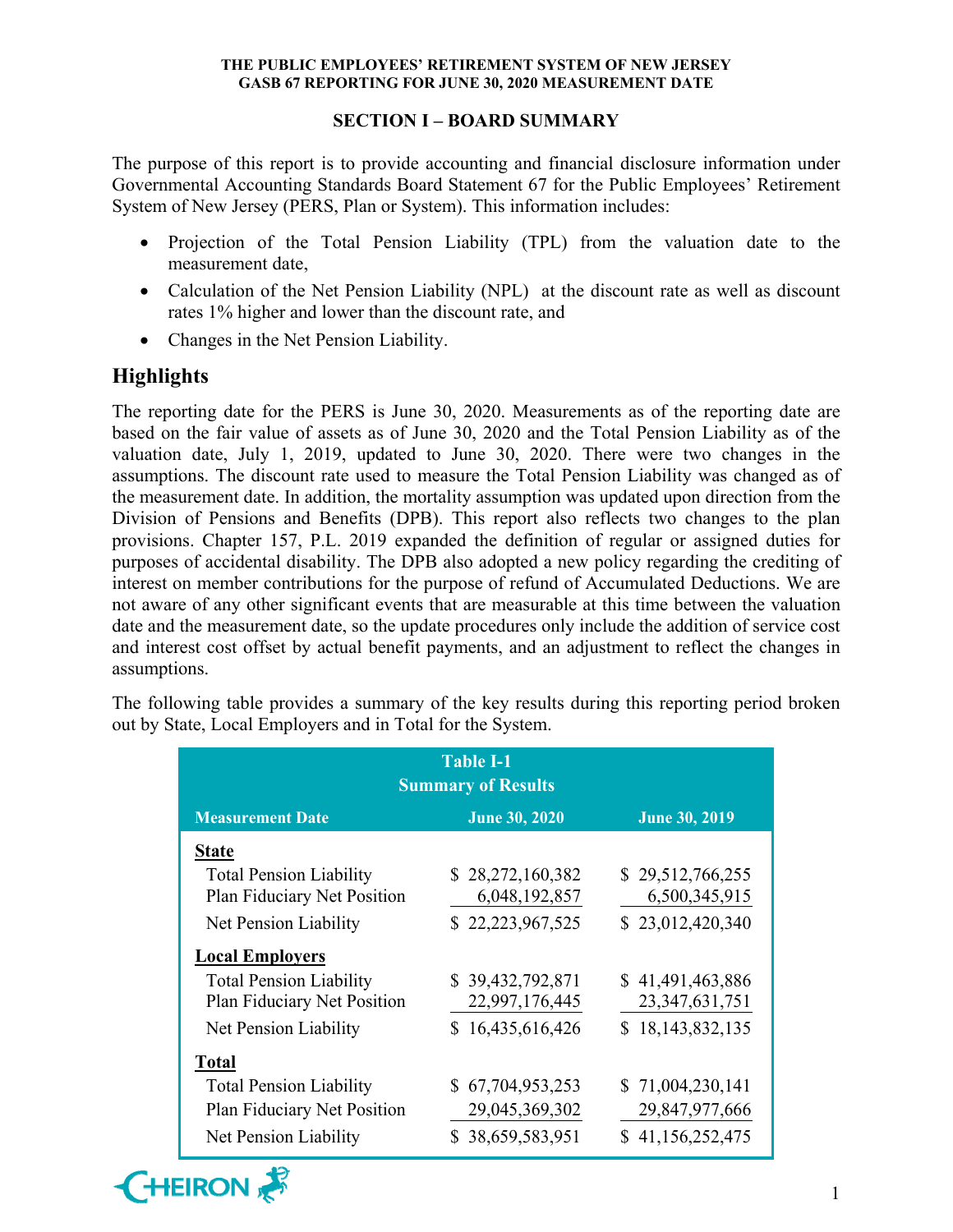# **SECTION II – CERTIFICATION**

The purpose of this report is to provide accounting and financial reporting information under GASB 67 for the Public Employees' Retirement System of New Jersey (PERS). This report is for the use of PERS, the DPB and their auditors in preparing financial reports in accordance with applicable law and accounting requirements. This report is not appropriate for other purposes, including the measurement of funding requirements for PERS and estimating the price to settle PERS's obligations.

In preparing our report, we relied on information (some oral and some written) supplied by the DPB. This information includes, but is not limited to, the plan provisions, employee data, and financial information. We performed an informal examination of the obvious characteristics of the data for reasonableness and consistency in accordance with Actuarial Standard of Practice No. 23.

Future actuarial measurements may differ significantly from the current measurements due to such factors as the following: plan experience differing from that anticipated by the economic or demographic assumptions; changes in economic or demographic assumptions; and changes in plan provisions or applicable law.

For purposes of this report, the projection of the Plan's contributions and projected benefit payments as of June 30, 2020 was based on the recommended demographic assumptions of the July 1, 2014 – June 30, 2018 Experience Study, approved by the Board of Trustees on February 19, 2020. The calculation of the Total Pension Liability as of June 30, 2020 was based on the same demographic assumptions except for the mortality assumption, which was based on the SOA's MP-2020 mortality improvement scale upon direction from the DPB. While we do not find the use of the SOA's Scale MP-2020 unreasonable, it does not reflect the analysis of actual mortality experience from our Experience Study which was the basis for our recommended mortality assumptions, including the mortality improvement scale.

This report was prepared using census data as of the July 1, 2019 valuation date and financial information as of the June 30, 2020 measurement date. Given the uncertainty and lack of credible data regarding the impact that COVID-19 may have had on the System's demographic experience between the measurement date and reporting date, no specific adjustments have been made at this time. Chapter 54, P.L. 2020, amends eligibility for accidental disability and accidental death benefits for PERS law enforcement officers, firefighters, or emergency medical responders when related to the contraction of COVID-19 during the Public Health Emergency declared by the Governor in Executive Order 103 of 2020, as extended. We will continue to monitor developments regarding the COVID-19 pandemic and the impact it may have on the System. Actual experience, both demographic and economic, will be reflected in subsequent years as experience emerges.

This report also reflects two other changes to the plan provisions. Chapter 157, P.L. 2019 expanded the definition of regular or assigned duties for purposes of accidental disability retirement for PERS law enforcement officers or emergency medical technicians to include the World Trade Center (WTC) rescue, recovery, or cleanup operations between September 11, 2001 and October 11, 2011 under certain conditions. For such members who participated in the WTC

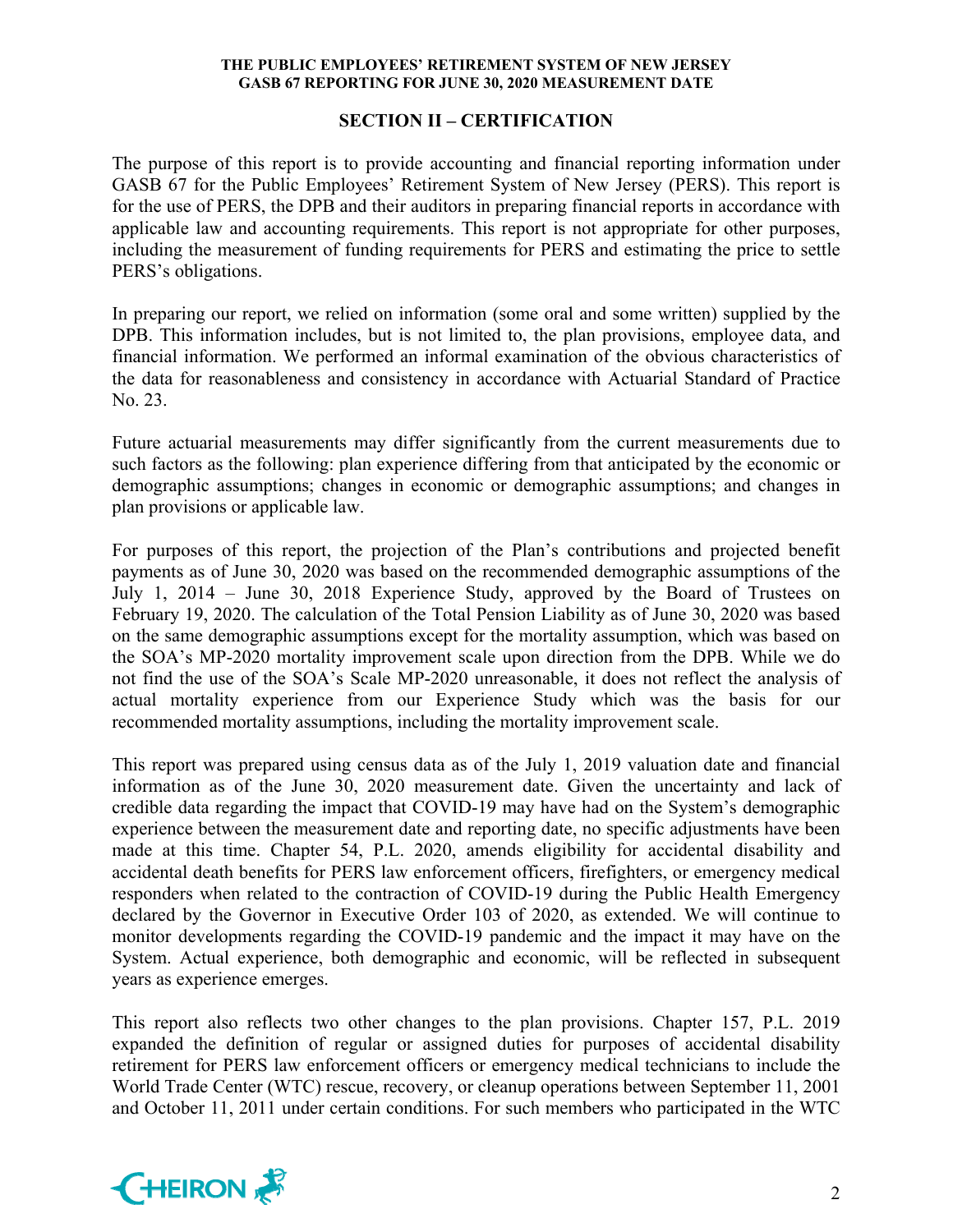# **SECTION II – CERTIFICATION**

rescue, recovery, or cleanup operations, the total and permanent disability may occur after retirement on a service retirement or an ordinary disability retirement. After reviewing the members who have submitted eligibility registration forms and/or amended benefits requests forms with the DPB, we do not expect this legislation to have a material impact on the benefits payable by the System. Therefore, the impact of Chapter 157, P.L. 2019 will be recognized as part of the demographic experience as members are approved for such benefits.

The DPB adopted a new policy regarding the crediting of interest on member contributions for the purpose of refund of Accumulated Deductions. Previously, after termination of employment but prior to retirement or death, interest was credited on member Accumulated Deductions at the valuation interest rate for the entire period. Effective July 1, 2018, interest is only credited at the valuation interest rate for the first two years of inactivity prior to retirement or death. Thereafter, no additional interest is credited. This policy change decreased the Total Pension Liability as shown under changes of benefits in Tables V-1A, V-1B and V-1C in Section V.

Based on the State Treasurer's recommendation the following investment return assumptions are used to determine the actuarially determined contributions:

- Effective with the July 1, 2019 valuation: 7.30% per annum,
- Effective with the July 1, 2021 valuation: 7.00% per annum,

In accordance with Paragraph 40 of GASB Statement No. 67, the projection of the Plan's fiduciary net position is based on a long-term expected rate of return of 7.00% per annum. The discount rate used to measure the Total Pension Liability is 7.00% as of June 30, 2020 and is described in Section III of the report.

This report and its contents have been prepared in accordance with generally recognized and accepted actuarial principles and practices and our understanding of the Code of Professional Conduct and applicable Actuarial Standards of Practice set out by the Actuarial Standards Board as well as applicable laws and regulations. Furthermore, as credentialed actuaries, we meet the Qualification Standards of the American Academy of Actuaries to render the opinion contained in this report. This report does not address any contractual or legal issues. We are not attorneys and our firm does not provide any legal services or advice.

This report was prepared for PERS for the purposes described herein and for the use by the plan auditor in completing an audit related to the matters herein. Other users of this report are not intended users as defined in the Actuarial Standards of Practice, and Cheiron assumes no duty or liability to such other users.

Janet Cranna, FSA, FCA, MAAA, EA Anu Patel, FSA, MAAA, EA Principal Consulting Actuary Principal Consulting Actuary

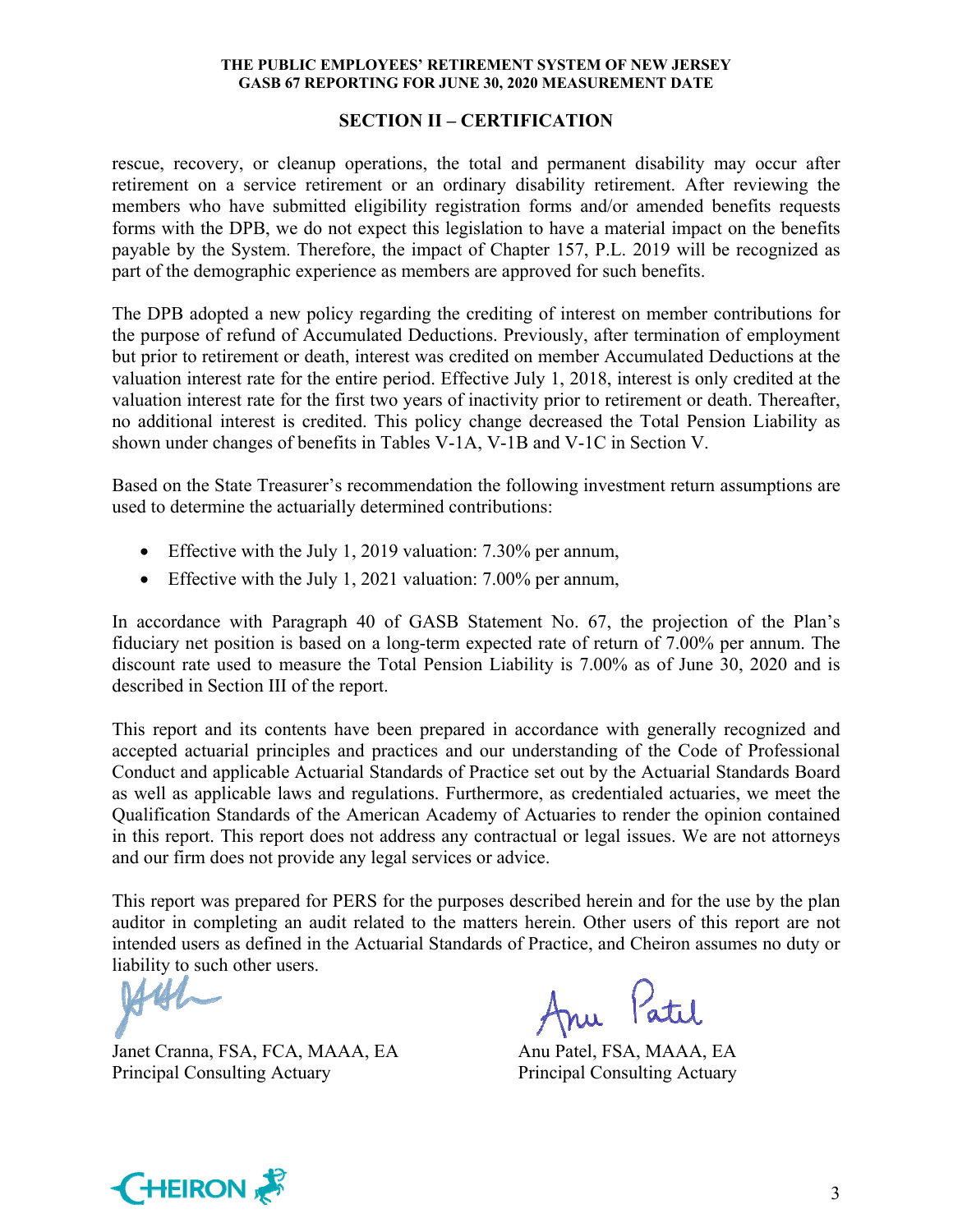# **SECTION III – DETERMINATION OF DISCOUNT RATE**

The discount rate used to measure the Total Pension Liability was 6.28% as of June 30, 2019 and 7.00% as of June 30, 2020. As discussed with the DPB, the projection of cash flows used to determine the discount rate as of June 30, 2020 assumed:

- In accordance with Paragraph 40 of GASB Statement No. 67, the projection of the Plan's fiduciary net position is based on a long-term expected rate of return of 7.00% per annum.
- In accordance with Paragraph 37 of GASB Statement No. 67, the projection of the Plan's contributions and projected benefit payments are based on the same assumptions used to determine the expected contributions for the System. The demographic assumptions are based on the recommendations of the July 1, 2014 – June 30, 2018 Experience Study as approved by the Board of Trustees on February 19, 2020.

Based on the State Treasurer's recommendation the following investment return assumptions are used to determine the actuarially determined contributions:

- o Effective with the July 1, 2019 valuation: 7.30% per annum,
- o Effective with the July 1, 2021 valuation: 7.00% per annum,
- It is assumed that the Local employers will contribute 100% of their actuarially determined contribution, except for FYE 2021 and FYE 2022 when the impact of the recent demographic assumption changes is phased-in, and 100% of their Non-Contributory Group Insurance Premium Fund (NCGIPF) contribution, while the State will contribute 78% of their actuarially determined contribution and 100% of their NCGIPF contribution for all years of the projection. The 78% contribution rate is the total State contribution rate expected to be paid in fiscal year ending June 30, 2021 with respect to the actuarially determined contribution for the fiscal year ending June 30, 2021 for all State administered retirement systems.
- Consistent with Chapter 83, P.L. 2016, it is assumed that the State will make pension contributions in equal amounts at the end of each quarter.
- Annual administrative expenses are assumed to be 0.32% and 0.57% of expected pension benefit payments for State and Local employers, respectively.
- In accordance with Chapter 98, P. L. 2017, PERS receives 21.02% of the proceeds of the Lottery Enterprise for a period of 30 years. Revenues received from lottery proceeds are assumed to be contributed to the System on a monthly basis.
- It is assumed that Local employers' contributions, including the NCGIPF contributions, are expected to be received on April  $1<sup>st</sup>$ , 21 months after the associated valuation date.
- The State NCGIPF contributions are assumed to be paid monthly.

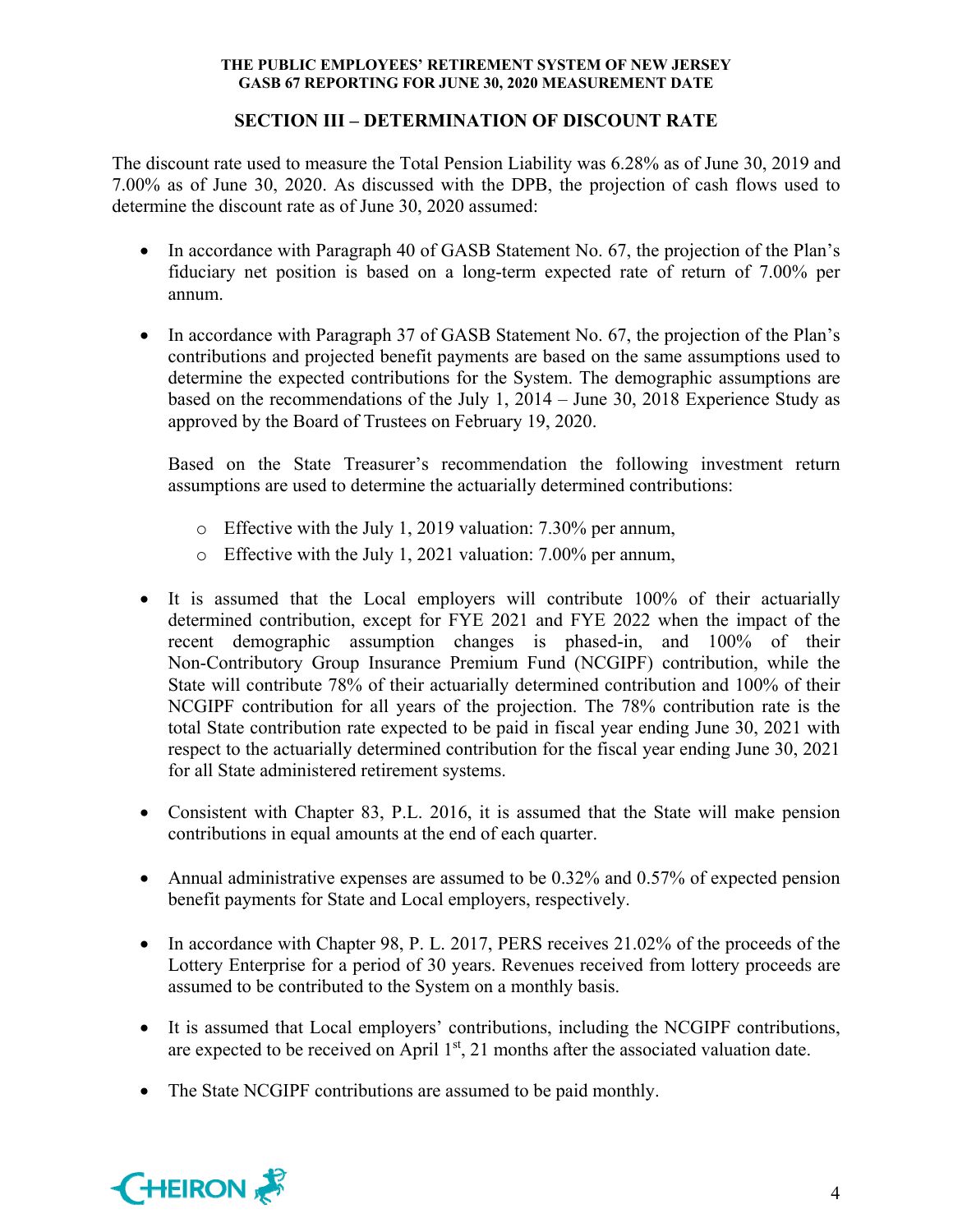## **SECTION III – DETERMINATION OF DISCOUNT RATE**

The Fiduciary Net Position (FNP) includes Local employers' contributions receivable as reported in the financial statements provided to us by the DPB. In determining the discount rate in Appendix D, the FNP at the beginning of each year does not reflect receivable contributions as those amounts are not available at the beginning of the year to pay benefits. The receivable contributions for the current year and prior year are shown below:

- For FYE June 30, 2019, the FNP includes receivable contributions of \$1,038,892,124 (\$922,973,395 for appropriations, \$49,732,041 for NCGIPF, \$29,002,502 for Chapter 19 and \$37,184,186 for ERI).
- For FYE June 30, 2020, the FNP includes receivable contributions of \$1,144,889,253 (\$1,041,074,703 for appropriations, \$52,874,860 for NCGIPF, \$23,228,193 for Chapter 19 and \$27,711,497 for ERI).

Based on these assumptions, the pension Plan's fiduciary net position was projected to be available to make all projected future benefit payments of current Plan members. Municipal bond rates of 3.50% as of June 30, 2019 and 2.21% as of June 30, 2020 were used in the development of the blended GASB discount rate after the Plan's fiduciary net position was no longer sufficient to make future benefit payments, when applicable. As selected by the State Treasurer, the rates are based on the Bond Buyer GO 20-Bond Municipal Bond Index. Based on the long-term rate of return of 7.00% and the municipal bond rate of 3.50% as of June 30, 2019 and the long-term rate of return of 7.00% and the municipal bond rate of 2.21% as of June 30, 2020, the blended GASB discount rates are 6.28% as of June 30, 2019 and **7.00%** as of June 30, 2020. The assumed discount rates have been determined in accordance with the method prescribed by GASB Statement No. 67.

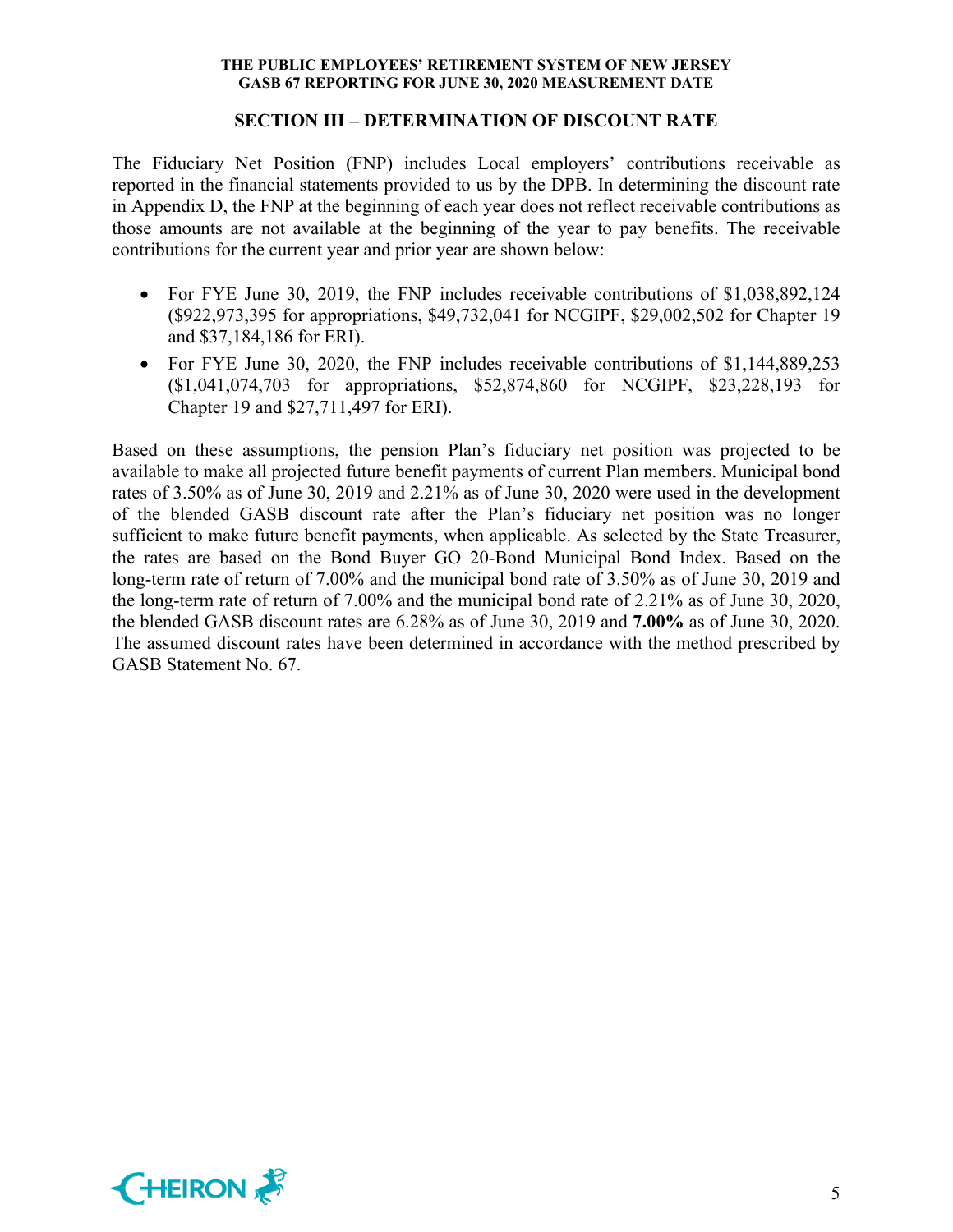# **SECTION IV – PROJECTION OF TOTAL PENSION LIABILITY**

The Total Pension Liability at the end of the measurement year, June 30, 2020, is measured as of a valuation date of July 1, 2019 and projected to June 30, 2020. The TPL and service cost were calculated using the Entry Age Normal Cost Method as prescribed by GASB 67. All TPL amounts shown in Tables IV-1A to IV-1C below include liabilities attributable to the NCGIPF. In addition, net employer transfer contributions and net member transfer contributions with accumulated interest are added to the June 30, 2020 TPL.

During the measurement year there was a change in assumptions and a new policy regarding the crediting of interest on member contributions. There were no other significant events during the projection period of which we are aware. Because the TPL shown in the prior report was measured as of July 1, 2018 and projected to June 30, 2019, it will not match the amounts measured as of July 1, 2019 that are shown in this exhibit.

The following tables show the projection of the TPL, broken out by State, Local employers and in Total for the System, and at discount rates equal to the rate used for disclosure and plus and minus one percent from the rate used for disclosure.

| <b>Table IV-1A</b><br><b>Projection of Total Pension Liability from Valuation to Measurement Date</b><br><b>State</b> |     |                                                   |          |                                                     |              |                                               |  |
|-----------------------------------------------------------------------------------------------------------------------|-----|---------------------------------------------------|----------|-----------------------------------------------------|--------------|-----------------------------------------------|--|
| <b>Discount Rate</b>                                                                                                  |     | $6.00\%$                                          |          | $7.00\%$                                            |              | 8.00%                                         |  |
| <b>Total Pension Liability, 7/1/2019</b>                                                                              |     |                                                   |          |                                                     |              |                                               |  |
| Actives<br>Deferred Vested<br>Retirees                                                                                | \$  | 12,933,686,733 \$<br>36,610,013<br>17,927,761,323 |          | $11,196,916,163$ \$<br>32,107,473<br>16,557,497,370 |              | 9,757,431,258<br>28,401,980<br>15,370,795,374 |  |
| <b>Total</b>                                                                                                          | \$  | 30,898,058,069 \$                                 |          | 27,786,521,006                                      | $\mathbf{s}$ | 25, 156, 628, 612                             |  |
| <b>Service Cost</b><br><b>Benefit Payments</b>                                                                        |     | 533,208,975<br>(1,858,908,684)                    |          | 434,380,710<br>(1,858,908,684)                      |              | 359,740,833<br>(1,858,908,684)                |  |
| <b>Transfer Contributions - Employer</b>                                                                              |     | 174,320                                           |          | 174,320                                             |              | 174,320                                       |  |
| <b>Transfer Contributions - Member</b>                                                                                |     | (1,464,294)                                       |          | (1,464,294)                                         |              | (1,464,294)                                   |  |
| <b>Interest</b>                                                                                                       |     | 1,830,882,943                                     |          | 1,911,457,324                                       |              | 1,968,333,061                                 |  |
| <b>Total Pension Liability, 6/30/2020</b>                                                                             | \$. | 31,401,951,329                                    | <b>S</b> | 28, 272, 160, 382                                   | S            | 25,624,503,848                                |  |

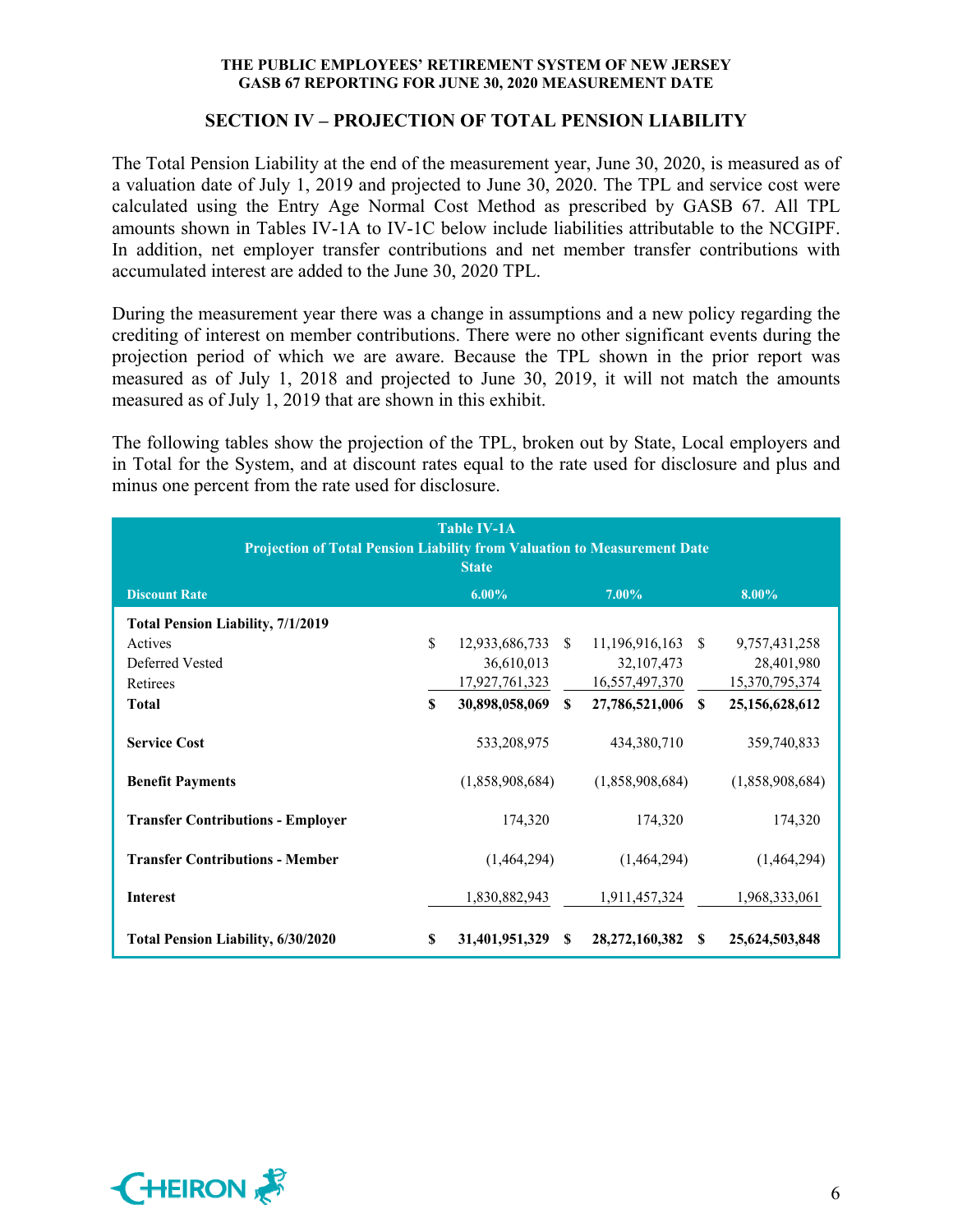| <b>Table IV-1B</b><br><b>Projection of Total Pension Liability from Valuation to Measurement Date</b><br><b>Local Employers</b> |    |                   |               |                 |               |                 |  |  |
|---------------------------------------------------------------------------------------------------------------------------------|----|-------------------|---------------|-----------------|---------------|-----------------|--|--|
| <b>Discount Rate</b>                                                                                                            |    | $6.00\%$          |               | $7.00\%$        |               | $8.00\%$        |  |  |
| <b>Total Pension Liability, 7/1/2019</b>                                                                                        |    |                   |               |                 |               |                 |  |  |
| Actives                                                                                                                         | \$ | 19,305,424,382 \$ |               | 16,824,116,654  | -S            | 14,755,943,314  |  |  |
| Deferred Vested                                                                                                                 |    | 78,944,672        |               | 69,615,496      |               | 61,898,673      |  |  |
| Retirees                                                                                                                        |    | 23,336,733,796    |               | 21,600,234,243  |               | 20,092,211,447  |  |  |
| <b>Total</b>                                                                                                                    | \$ | 42,721,102,850    | $\mathbf{s}$  | 38,493,966,393  | $\mathbf{s}$  | 34,910,053,434  |  |  |
| <b>Service Cost</b>                                                                                                             |    | 830,795,417       |               | 686,025,419     |               | 575,588,446     |  |  |
| <b>Benefit Payments</b>                                                                                                         |    | (2,394,145,228)   |               | (2,394,145,228) |               | (2,394,145,228) |  |  |
| <b>Transfer Contributions - Employer</b>                                                                                        |    | (1,662,709)       |               | (1,662,709)     |               | (1,662,709)     |  |  |
| <b>Transfer Contributions - Member</b>                                                                                          |    | (11, 170, 996)    |               | (11, 170, 996)  |               | (11, 170, 996)  |  |  |
| <b>Interest</b>                                                                                                                 |    | 2,541,956,344     |               | 2,659,779,992   |               | 2,744,424,401   |  |  |
| <b>Total Pension Liability, 6/30/2020</b>                                                                                       | S  | 43,686,875,678    | <sup>\$</sup> | 39,432,792,871  | <sup>\$</sup> | 35,823,087,348  |  |  |

# **SECTION IV – PROJECTION OF TOTAL PENSION LIABILITY**

| <b>Table IV-1C</b><br><b>Projection of Total Pension Liability from Valuation to Measurement Date</b><br><b>Total</b> |     |                   |              |                   |    |                 |  |
|-----------------------------------------------------------------------------------------------------------------------|-----|-------------------|--------------|-------------------|----|-----------------|--|
| <b>Discount Rate</b>                                                                                                  |     | $6.00\%$          |              | $7.00\%$          |    | $8.00\%$        |  |
| <b>Total Pension Liability, 7/1/2019</b>                                                                              |     |                   |              |                   |    |                 |  |
| Actives                                                                                                               | \$  | 32,239,111,115 \$ |              | 28,021,032,817 \$ |    | 24,513,374,572  |  |
| Deferred Vested                                                                                                       |     | 115,554,685       |              | 101,722,969       |    | 90,300,653      |  |
| Retirees                                                                                                              |     | 41, 264, 495, 119 |              | 38, 157, 731, 613 |    | 35,463,006,821  |  |
| <b>Total</b>                                                                                                          | \$. | 73,619,160,919    | $\mathbf{s}$ | 66,280,487,399    | \$ | 60,066,682,046  |  |
| <b>Service Cost</b>                                                                                                   |     | 1,364,004,392     |              | 1,120,406,129     |    | 935, 329, 279   |  |
| <b>Benefit Payments</b>                                                                                               |     | (4,253,053,912)   |              | (4,253,053,912)   |    | (4,253,053,912) |  |
| <b>Transfer Contributions - Employer</b>                                                                              |     | (1,488,389)       |              | (1,488,389)       |    | (1,488,389)     |  |
| <b>Transfer Contributions - Member</b>                                                                                |     | (12,635,290)      |              | (12, 635, 290)    |    | (12, 635, 290)  |  |
| <b>Interest</b>                                                                                                       |     | 4,372,839,287     |              | 4,571,237,316     |    | 4,712,757,462   |  |
| <b>Total Pension Liability, 6/30/2020</b>                                                                             | \$  | 75,088,827,007    | -S           | 67,704,953,253    | -8 | 61,447,591,196  |  |

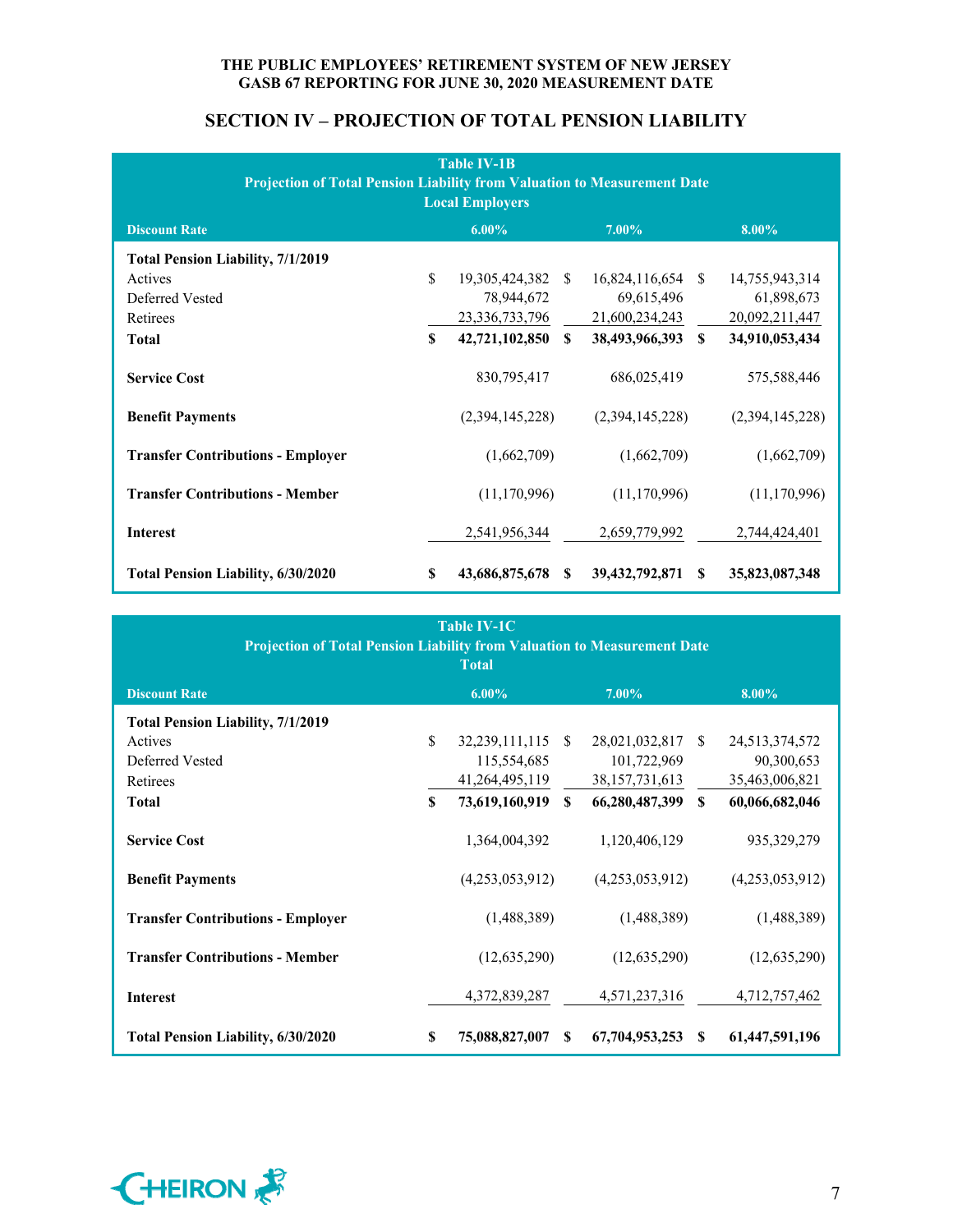#### **SECTION V – NOTE DISCLOSURES**

The following tables show the changes in the Total Pension Liability, the Plan Fiduciary Net Position (i.e., fair value of System assets), and the Net Pension Liability during the Measurement Year. There were changes in assumptions as the mortality improvement rates used for the TPL were updated from the MP-2019 to the MP-2020 mortality improvement scale as directed by the DPB. In addition, the discount rate was increased from 6.28% as of June 30, 2019 to 7.00% as of June 30, 2020 in accordance with the method prescribed by GASB Statement No. 67. Finally, there was a new policy regarding the crediting of interest on member contributions which is shown under changes of benefits. The impact of these changes is displayed below.

|                                                    | <b>Table V-1A</b><br><b>Change in Net Pension Liability</b><br><b>State</b> |                                                     |              |                                                       |
|----------------------------------------------------|-----------------------------------------------------------------------------|-----------------------------------------------------|--------------|-------------------------------------------------------|
|                                                    |                                                                             | <b>Increase (Decrease)</b>                          |              |                                                       |
|                                                    | <b>Total Pension</b><br><b>Liability</b><br>(a)                             | <b>Plan Fiduciary</b><br><b>Net Position</b><br>(b) |              | <b>Net Pension</b><br><b>Liability</b><br>$(a) - (b)$ |
| <b>Balances at 6/30/2019</b>                       | \$<br>29,512,766,255                                                        | \$<br>6,500,345,915                                 | $\mathbb{S}$ | 23,012,420,340                                        |
| Changes for the year:                              |                                                                             |                                                     |              |                                                       |
| Service cost                                       | 505,967,261                                                                 |                                                     |              | 505,967,261                                           |
| Interest                                           | 1,827,655,555                                                               |                                                     |              | 1,827,655,555                                         |
| Changes of benefits                                | (9,658,330)                                                                 |                                                     |              | (9,658,330)                                           |
| Differences between expected and actual experience | 622,481,809                                                                 |                                                     |              | 622,481,809                                           |
| Changes of assumptions                             | (2,326,853,510)                                                             |                                                     |              | (2,326,853,510)                                       |
| Contributions - employer (appropriations)          |                                                                             | 769,448,817                                         |              | (769, 448, 817)                                       |
| Contributions - employer (NCGI)                    |                                                                             | 32,015,380                                          |              | (32,015,380)                                          |
| Contributions - employer (lottery)                 |                                                                             | 213,353,000                                         |              | (213, 353, 000)                                       |
| Contributions - member                             |                                                                             | 345,896,206                                         |              | (345,896,206)                                         |
| Transfers from other systems - employer            | 174,320                                                                     | 174,320                                             |              | $^{(1)}$                                              |
| Transfers from other systems - member              | (1,464,294)                                                                 | (1,464,294)                                         |              | $\theta$                                              |
| Employer contribution - delayed enrollment         | $\mathbf{0}$                                                                | 220,673                                             |              | (220, 673)                                            |
| Employer contribution - delayed appropriations     | 0                                                                           | (5,431,030)                                         |              | 5,431,030                                             |
| Employer contribution - retroactive                | 0                                                                           |                                                     |              | $\Omega$                                              |
| Employer contribution - additional                 | $\Omega$                                                                    |                                                     |              | $\theta$                                              |
| Other - NCGIPF adjustment                          | $\Omega$                                                                    |                                                     |              | 0                                                     |
| Net investment income                              |                                                                             | 58,438,298                                          |              | (58, 438, 298)                                        |
| Benefit payments                                   | (1,858,908,684)                                                             | (1,858,908,684)                                     |              | $\theta$                                              |
| Administrative expense                             |                                                                             | (5,895,744)                                         |              | 5,895,744                                             |
| Net changes                                        | (1,240,605,873)                                                             | (452, 153, 058)                                     |              | (788, 452, 815)                                       |
| <b>Balances at 6/30/2020</b>                       | \$<br>28,272,160,382                                                        | \$<br>6,048,192,857                                 | \$           | 22,223,967,525                                        |

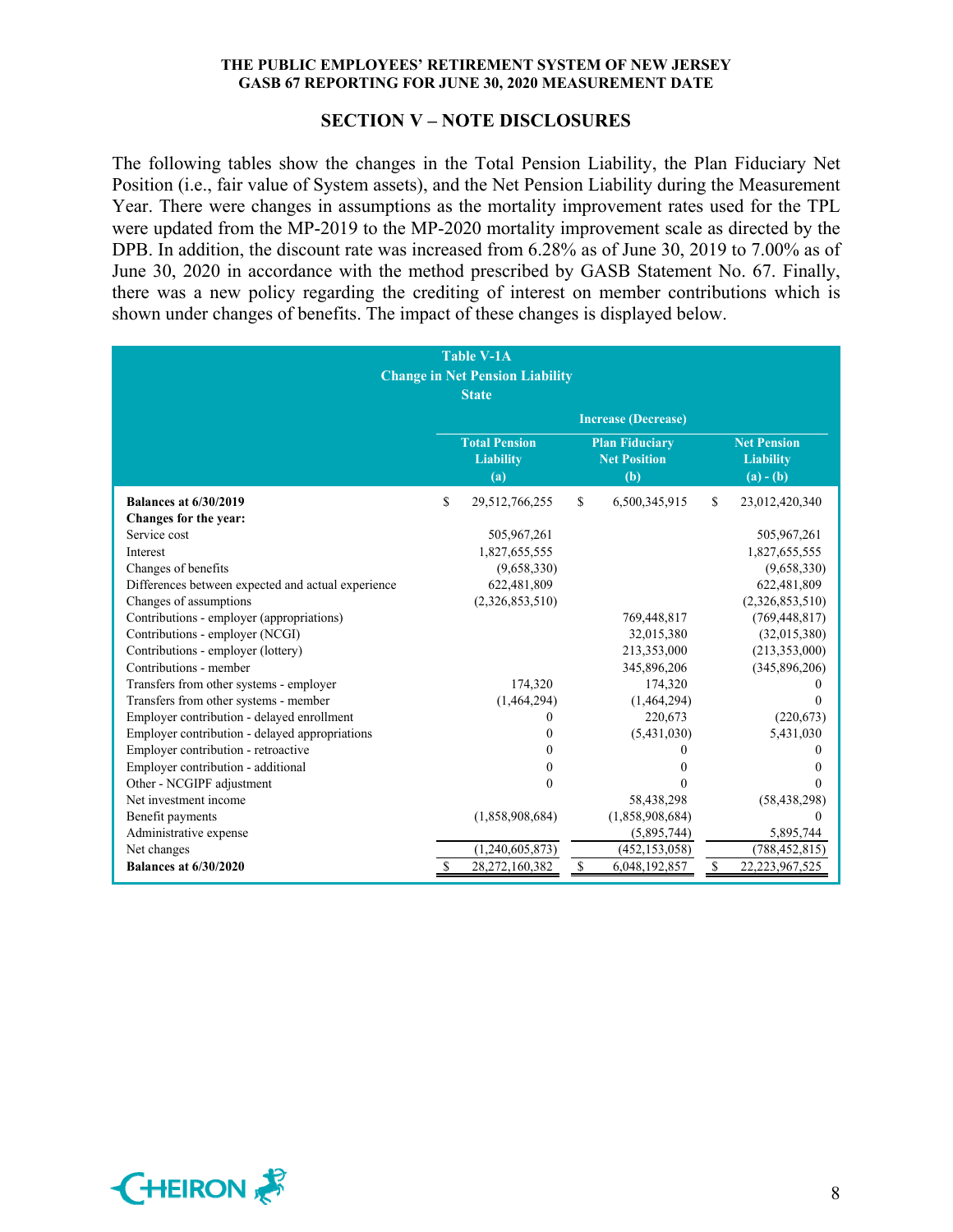# **SECTION V – NOTE DISCLOSURES**

| <b>Table V-1B</b><br><b>Change in Net Pension Liability</b><br><b>Local Employers</b> |    |                                                 |    |                                                     |     |                                                       |
|---------------------------------------------------------------------------------------|----|-------------------------------------------------|----|-----------------------------------------------------|-----|-------------------------------------------------------|
|                                                                                       |    |                                                 |    | <b>Increase (Decrease)</b>                          |     |                                                       |
|                                                                                       |    | <b>Total Pension</b><br><b>Liability</b><br>(a) |    | <b>Plan Fiduciary</b><br><b>Net Position</b><br>(b) |     | <b>Net Pension</b><br><b>Liability</b><br>$(a) - (b)$ |
| <b>Balances at 6/30/2019</b>                                                          | \$ | 41,491,463,886                                  | \$ | 23, 347, 631, 751                                   | \$. | 18, 143, 832, 135                                     |
| Changes for the year:                                                                 |    |                                                 |    |                                                     |     |                                                       |
| Service cost                                                                          |    | 792,122,562                                     |    |                                                     |     | 792,122,562                                           |
| Interest                                                                              |    | 2,580,980,825                                   |    |                                                     |     | 2,580,980,825                                         |
| Changes of benefits                                                                   |    | (17,692,633)                                    |    |                                                     |     | (17,692,633)                                          |
| Differences between expected and actual experience                                    |    | 177,421,042                                     |    |                                                     |     | 177,421,042                                           |
| Changes of assumptions                                                                |    | (3, 184, 523, 878)                              |    |                                                     |     | (3,184,523,878)                                       |
| Contributions - employer (appropriations)                                             |    |                                                 |    | 1,041,074,703                                       |     | (1,041,074,703)                                       |
| Contributions - employer (NCGI)                                                       |    |                                                 |    | 52,874,860                                          |     | (52,874,860)                                          |
| Contributions - employer (paid by State on behalf of locals)                          |    |                                                 |    | 8,117,299                                           |     | (8,117,299)                                           |
| Contributions - member                                                                |    |                                                 |    | 563,040,019                                         |     | (563,040,019)                                         |
| Transfers from other systems - employer                                               |    | (1,662,709)                                     |    | (1,662,709)                                         |     | $\theta$                                              |
| Transfers from other systems - member                                                 |    | (11, 170, 996)                                  |    | (11, 170, 996)                                      |     | $\theta$                                              |
| Employer contribution - delayed enrollment                                            |    | $\Omega$                                        |    | 346,761                                             |     | (346,761)                                             |
| Employer contribution - delayed appropriations                                        |    | $\theta$                                        |    | 1,284,584                                           |     | (1,284,584)                                           |
| Employer contribution - retroactive                                                   |    | $\Omega$                                        |    | 5,318,876                                           |     | (5,318,876)                                           |
| Employer contribution - additional                                                    |    | $\theta$                                        |    | 102,853                                             |     | (102, 853)                                            |
| Other - NCGIPF adjustment                                                             |    | $\theta$                                        |    | $\Omega$                                            |     | 0                                                     |
| Net investment income                                                                 |    |                                                 |    | 397,832,939                                         |     | (397, 832, 939)                                       |
| Benefit payments                                                                      |    | (2,394,145,228)                                 |    | (2,394,145,228)                                     |     | $\Omega$                                              |
| Administrative expense                                                                |    |                                                 |    | (13, 469, 267)                                      |     | 13,469,267                                            |
| Net changes                                                                           |    | (2,058,671,015)                                 |    | (350, 455, 306)                                     |     | (1,708,215,709)                                       |
| <b>Balances at 6/30/2020</b>                                                          | S  | 39,432,792,871                                  | \$ | 22,997,176,445                                      | \$  | 16,435,616,426                                        |

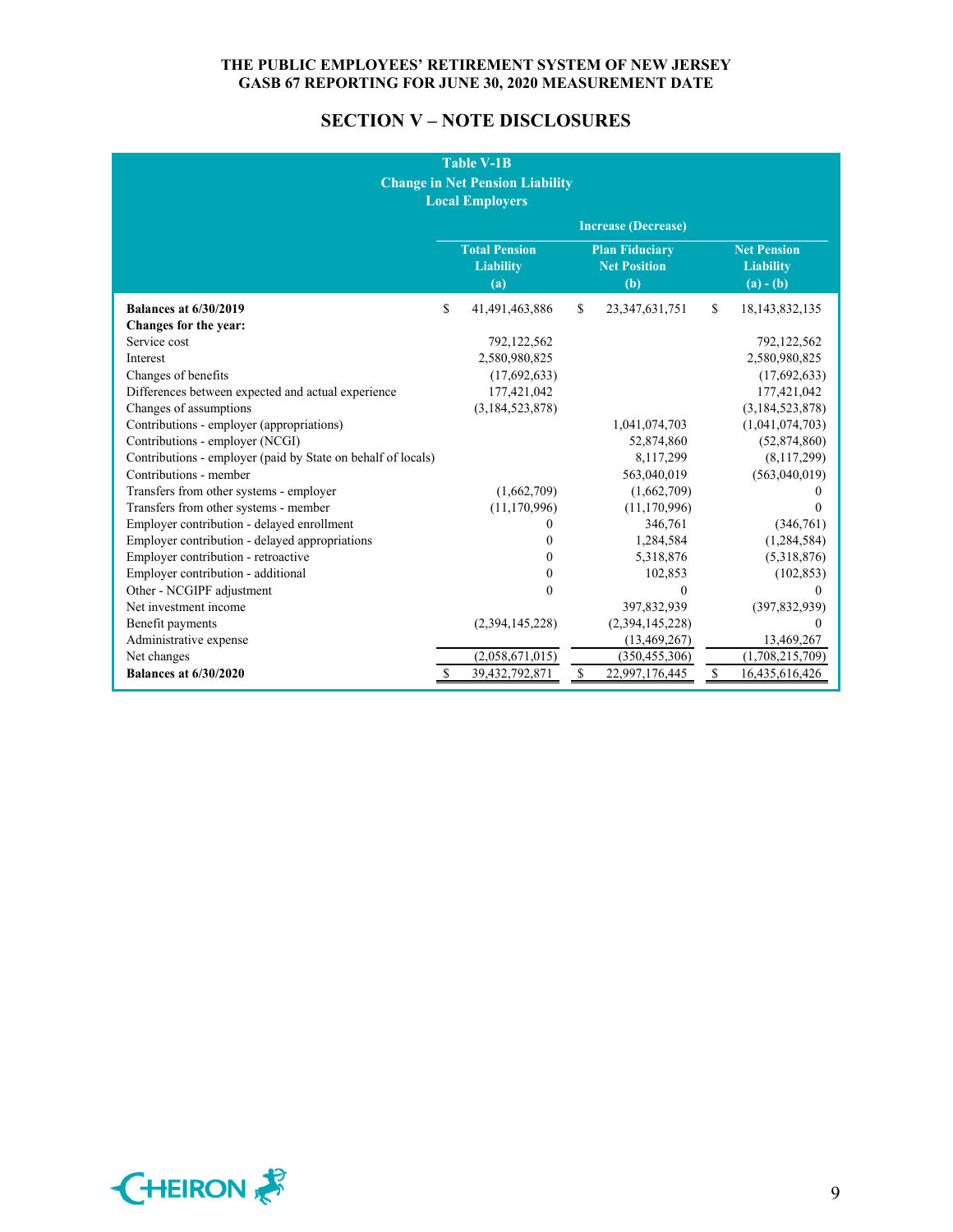# **SECTION V – NOTE DISCLOSURES**

|                                                              |    | <b>Table V-1C</b><br><b>Change in Net Pension Liability</b><br><b>Total</b> |              |                                                     |               |                                                       |
|--------------------------------------------------------------|----|-----------------------------------------------------------------------------|--------------|-----------------------------------------------------|---------------|-------------------------------------------------------|
|                                                              |    |                                                                             |              | <b>Increase (Decrease)</b>                          |               |                                                       |
|                                                              |    | <b>Total Pension</b><br><b>Liability</b><br>(a)                             |              | <b>Plan Fiduciary</b><br><b>Net Position</b><br>(b) |               | <b>Net Pension</b><br><b>Liability</b><br>$(a) - (b)$ |
| <b>Balances at 6/30/2019</b>                                 | \$ | 71,004,230,141                                                              | \$           | 29,847,977,666                                      | $\mathcal{S}$ | 41,156,252,475                                        |
| Changes for the year:                                        |    |                                                                             |              |                                                     |               |                                                       |
| Service cost                                                 |    | 1,298,089,823                                                               |              |                                                     |               | 1,298,089,823                                         |
| Interest                                                     |    | 4,408,636,380                                                               |              |                                                     |               | 4,408,636,380                                         |
| Changes of benefits                                          |    | (27,350,963)                                                                |              |                                                     |               | (27,350,963)                                          |
| Differences between expected and actual experience           |    | 799,902,851                                                                 |              |                                                     |               | 799,902,851                                           |
| Changes of assumptions                                       |    | (5,511,377,388)                                                             |              |                                                     |               | (5,511,377,388)                                       |
| Contributions - employer (appropriations)                    |    |                                                                             |              | 1,810,523,520                                       |               | (1,810,523,520)                                       |
| Contributions - employer (NCGI)                              |    |                                                                             |              | 84,890,240                                          |               | (84,890,240)                                          |
| Contributions - employer (lottery)                           |    |                                                                             |              | 213,353,000                                         |               | (213, 353, 000)                                       |
| Contributions - employer (paid by State on behalf of locals) |    |                                                                             |              | 8,117,299                                           |               | (8,117,299)                                           |
| Contributions - member                                       |    |                                                                             |              | 908,936,225                                         |               | (908, 936, 225)                                       |
| Transfers from other systems - employer                      |    | (1,488,389)                                                                 |              | (1,488,389)                                         |               | 0                                                     |
| Transfers from other systems - member                        |    | (12, 635, 290)                                                              |              | (12, 635, 290)                                      |               | 0                                                     |
| Employer contribution - delayed enrollment                   |    | $\theta$                                                                    |              | 567,434                                             |               | (567, 434)                                            |
| Employer contribution - delayed appropriations               |    | $\theta$                                                                    |              | (4,146,446)                                         |               | 4,146,446                                             |
| Employer contribution - retroactive                          |    | $\Omega$                                                                    |              | 5,318,876                                           |               | (5,318,876)                                           |
| Employer contribution - additional                           |    | $\Omega$                                                                    |              | 102,853                                             |               | (102, 853)                                            |
| Other - NCGIPF adjustment                                    |    | $\mathbf{0}$                                                                |              | $\theta$                                            |               | $\theta$                                              |
| Net investment income                                        |    |                                                                             |              | 456,271,237                                         |               | (456, 271, 237)                                       |
| Benefit payments                                             |    | (4,253,053,912)                                                             |              | (4,253,053,912)                                     |               | 0                                                     |
| Administrative expense                                       |    |                                                                             |              | (19,365,011)                                        |               | 19,365,011                                            |
| Net changes                                                  |    | (3,299,276,888)                                                             |              | (802, 608, 364)                                     |               | (2,496,668,524)                                       |
| <b>Balances at 6/30/2020</b>                                 | S  | 67,704,953,253                                                              | $\mathbb{S}$ | 29,045,369,302                                      | $\mathbb S$   | 38,659,583,951                                        |

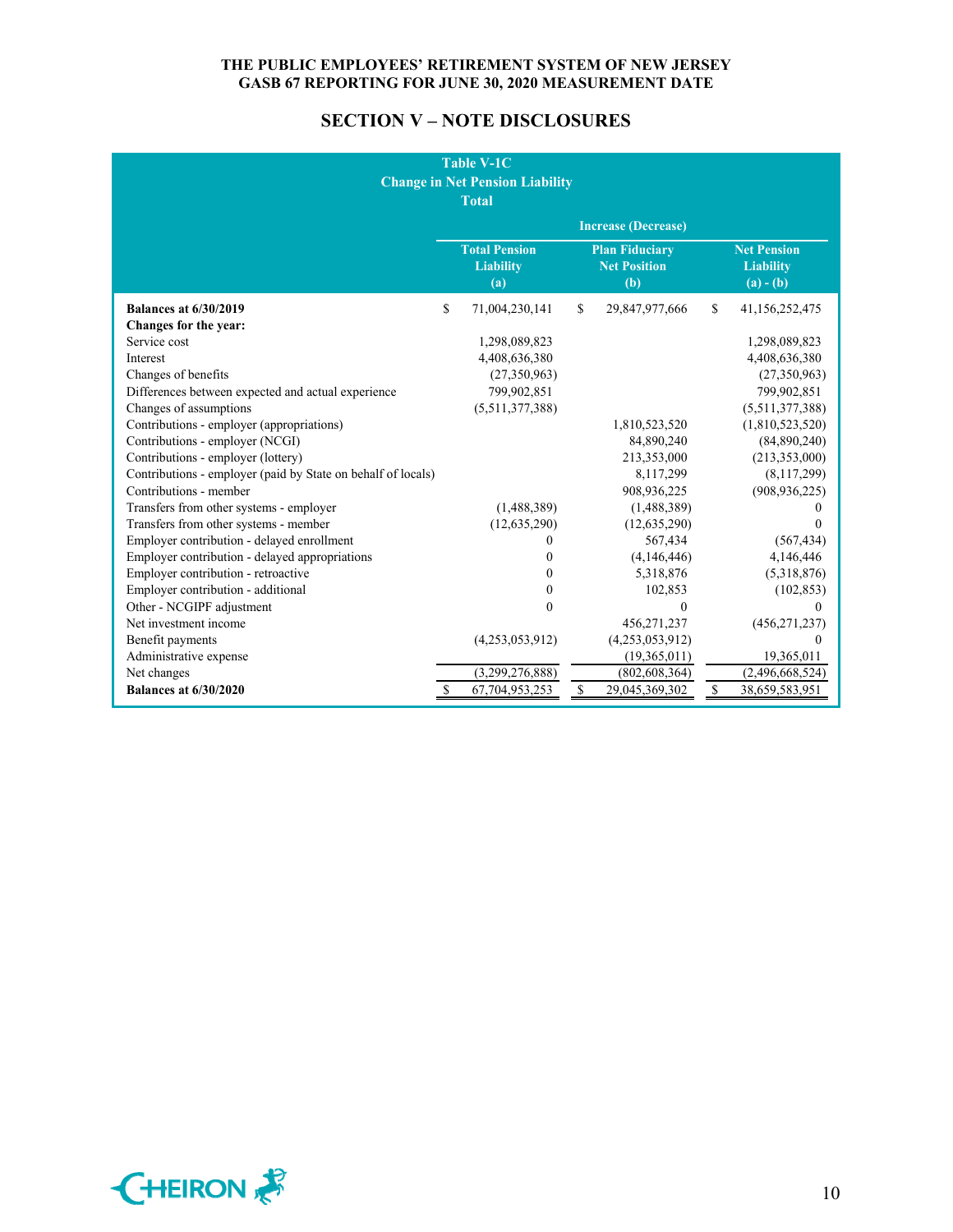# **SECTION V – NOTE DISCLOSURES**

Changes in the discount rate affect the measurement of the TPL. Lower discount rates produce a higher TPL and higher discount rates produce a lower TPL. Because the discount rate does not affect the measurement of assets, the percentage change in the NPL can be very significant for a relatively small change in the discount rate. The following table shows the sensitivity of the NPL to the discount rate.

| <b>Table V-2</b>                                                              |               |                                      |     |                                  |              |                                   |
|-------------------------------------------------------------------------------|---------------|--------------------------------------|-----|----------------------------------|--------------|-----------------------------------|
| <b>Sensitivity of Net Pension Liability to Changes in Discount Rate</b>       |               |                                      |     |                                  |              |                                   |
|                                                                               |               | $1\%$<br><b>Decrease</b><br>$6.00\%$ |     | <b>Discount</b><br>Rate<br>7.00% |              | $1\%$<br><b>Increase</b><br>8.00% |
| <b>State</b>                                                                  |               |                                      |     |                                  |              |                                   |
| <b>Total Pension Liability</b>                                                | \$.           | 31,401,951,329                       | S.  | 28, 272, 160, 382                | \$.          | 25,624,503,848                    |
| Plan Fiduciary Net Position                                                   |               | 6,048,192,857                        |     | 6,048,192,857                    |              | 6,048,192,857                     |
| Net Pension Liability                                                         | S.            | 25, 353, 758, 472                    |     | \$22,223,967,525                 | <sup>S</sup> | 19,576,310,991                    |
| Plan Fiduciary Net Position as a Percentage<br>of the Total Pension Liability |               | 19.3%                                |     | 21.4%                            |              | 23.6%                             |
| <b>Local Employers</b>                                                        |               |                                      |     |                                  |              |                                   |
| <b>Total Pension Liability</b>                                                | $\mathcal{S}$ | 43,686,875,678                       |     | \$ 39,432,792,871                | \$           | 35,823,087,348                    |
| Plan Fiduciary Net Position                                                   |               | 22,997,176,445                       |     | 22,997,176,445                   |              | 22,997,176,445                    |
| Net Pension Liability                                                         | S             | 20,689,699,233                       | \$  | 16,435,616,426                   | \$           | 12,825,910,903                    |
| Plan Fiduciary Net Position as a Percentage<br>of the Total Pension Liability |               | 52.6%                                |     | 58.3%                            |              | 64.2%                             |
| <b>Total</b>                                                                  |               |                                      |     |                                  |              |                                   |
| <b>Total Pension Liability</b>                                                | \$.           | 75,088,827,007                       | S.  | 67,704,953,253                   | \$.          | 61,447,591,196                    |
| Plan Fiduciary Net Position                                                   |               | 29,045,369,302                       |     | 29,045,369,302                   |              | 29,045,369,302                    |
| Net Pension Liability                                                         | \$            | 46,043,457,705                       | \$. | 38,659,583,951                   | \$.          | 32,402,221,894                    |
| Plan Fiduciary Net Position as a Percentage<br>of the Total Pension Liability |               | 38.7%                                |     | 42.9%                            |              | 47.3%                             |

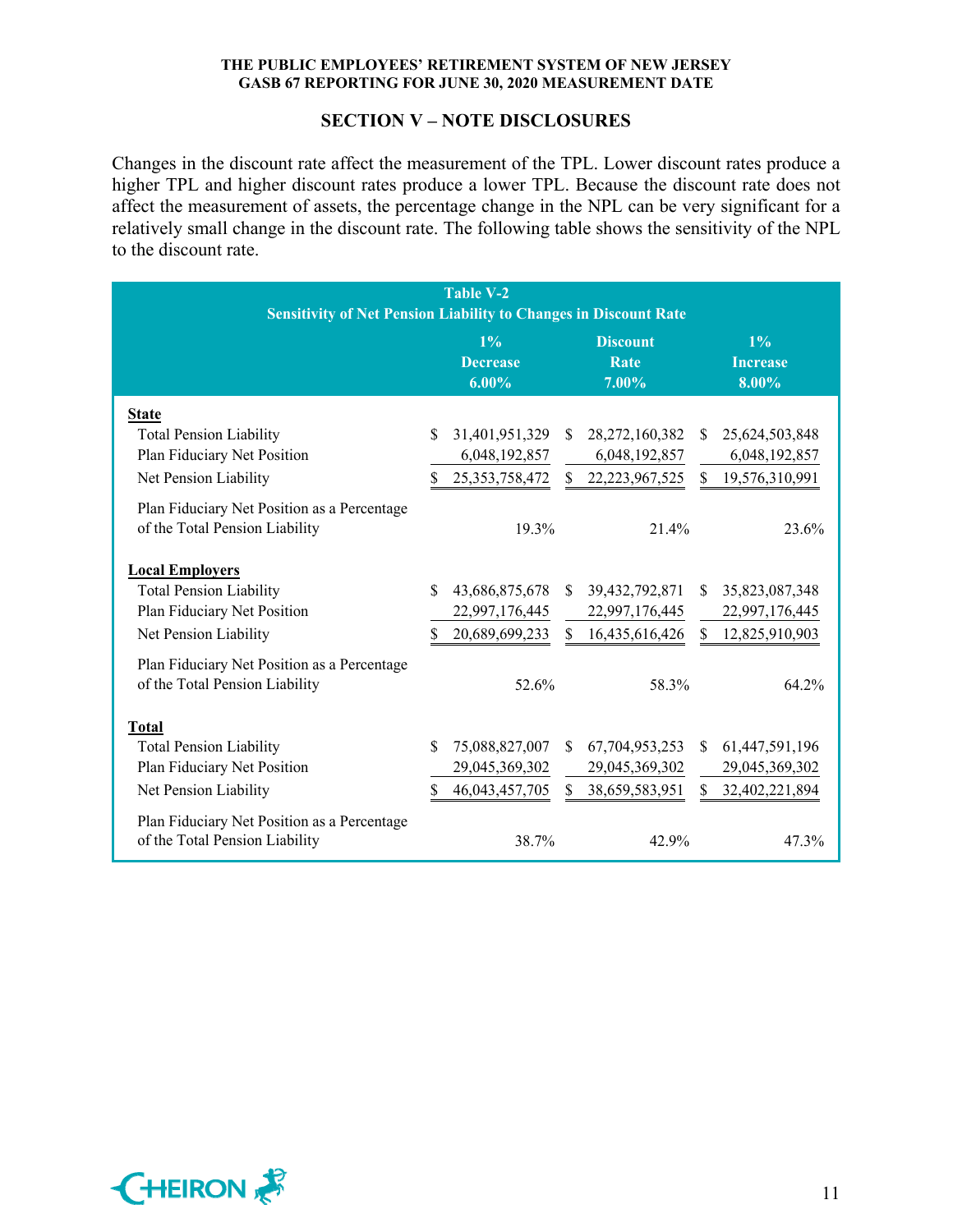# **SECTION VI – REQUIRED SUPPLEMENTARY INFORMATION**

The schedules below show the changes in NPL and related ratios required by GASB for the current and prior year.

| <b>Table VI-1A</b><br><b>Schedule of Changes in Net Pension Liability and Related Ratios</b> |    |                      |               |                 |
|----------------------------------------------------------------------------------------------|----|----------------------|---------------|-----------------|
| <b>State</b>                                                                                 |    |                      |               |                 |
|                                                                                              |    | <b>FYE 2020</b>      |               | <b>FYE 2019</b> |
| <b>Total Pension Liability</b>                                                               |    |                      |               |                 |
| Service cost                                                                                 | \$ | 505,967,261          | <sup>\$</sup> | 526,757,589     |
| Interest (includes interest on service cost)                                                 |    | 1,827,655,555        |               | 1,701,980,100   |
| Changes of benefit terms                                                                     |    | (9,658,330)          |               | $\theta$        |
| Differences between expected and actual experience                                           |    | 622,481,809          |               | (12,049,899)    |
| Changes of assumptions                                                                       |    | (2,326,853,510)      |               | (1,331,575,936) |
| Transfers from other systems - employer                                                      |    | 174,320              |               | (610,050)       |
| Transfers from other systems - member                                                        |    | (1,464,294)          |               | 525,298         |
| Benefit payments, including refunds of member contributions                                  |    | (1,858,908,684)      |               | (1,806,861,504) |
| Net change in total pension liability                                                        | \$ | $(1,240,605,873)$ \$ |               | (921, 834, 402) |
| <b>Total pension liability - beginning</b>                                                   |    | 29,512,766,255       |               | 30,434,600,657  |
| <b>Total pension liability - ending</b>                                                      | \$ | 28,272,160,382       | \$            | 29,512,766,255  |
| <b>Plan fiduciary net position</b>                                                           |    |                      |               |                 |
| Contributions - employer (appropriations)                                                    | \$ | 769,448,817          | <sup>\$</sup> | 621,170,866     |
| Contributions - employer (NCGI)                                                              |    | 32,015,380           |               | 36,559,347      |
| Contributions - employer (lottery)                                                           |    | 213,353,000          |               | 232,271,000     |
| Contributions - member                                                                       |    | 345,896,206          |               | 355,581,371     |
| Transfers from other systems - employer                                                      |    | 174,320              |               | (610,050)       |
| Transfers from other systems - member                                                        |    | (1,464,294)          |               | 525,298         |
| Employer contribution - delayed enrollment                                                   |    | 220,673              |               | 194,089         |
| Employer contribution - delayed appropriations                                               |    | (5,431,030)          |               | 43,788          |
| Employer contribution - retroactive                                                          |    | $\boldsymbol{0}$     |               | $\mathbf{0}$    |
| Employer contribution - additional                                                           |    | $\boldsymbol{0}$     |               | $\mathbf{0}$    |
| Other - NCGIPF adjustment                                                                    |    | $\theta$             |               | $\theta$        |
| Net investment income                                                                        |    | 58,438,298           |               | 337,762,489     |
| Benefit payments, including refunds of member contributions                                  |    | (1,858,908,684)      |               | (1,806,861,504) |
| Administrative expense                                                                       |    | (5,895,744)          |               | (6, 593, 343)   |
| Net change in plan fiduciary net position                                                    | S  | $(452, 153, 058)$ \$ |               | (229, 956, 649) |
| Plan fiduciary net position - beginning                                                      |    | 6,500,345,915        |               | 6,730,302,564   |
| Plan fiduciary net position - ending                                                         | \$ | 6,048,192,857        | \$            | 6,500,345,915   |
| Net pension liability - ending                                                               | \$ | 22, 223, 967, 525    | S             | 23,012,420,340  |
| Plan fiduciary net position as a percentage of the total pension liability                   |    | 21.39%               |               | 22.03%          |
| Covered payroll                                                                              | \$ | 4,539,069,588        | <sup>\$</sup> | 4,333,772,974   |
| Net pension liability as a percentage of covered payroll                                     |    | 489.62%              |               | 531.00%         |

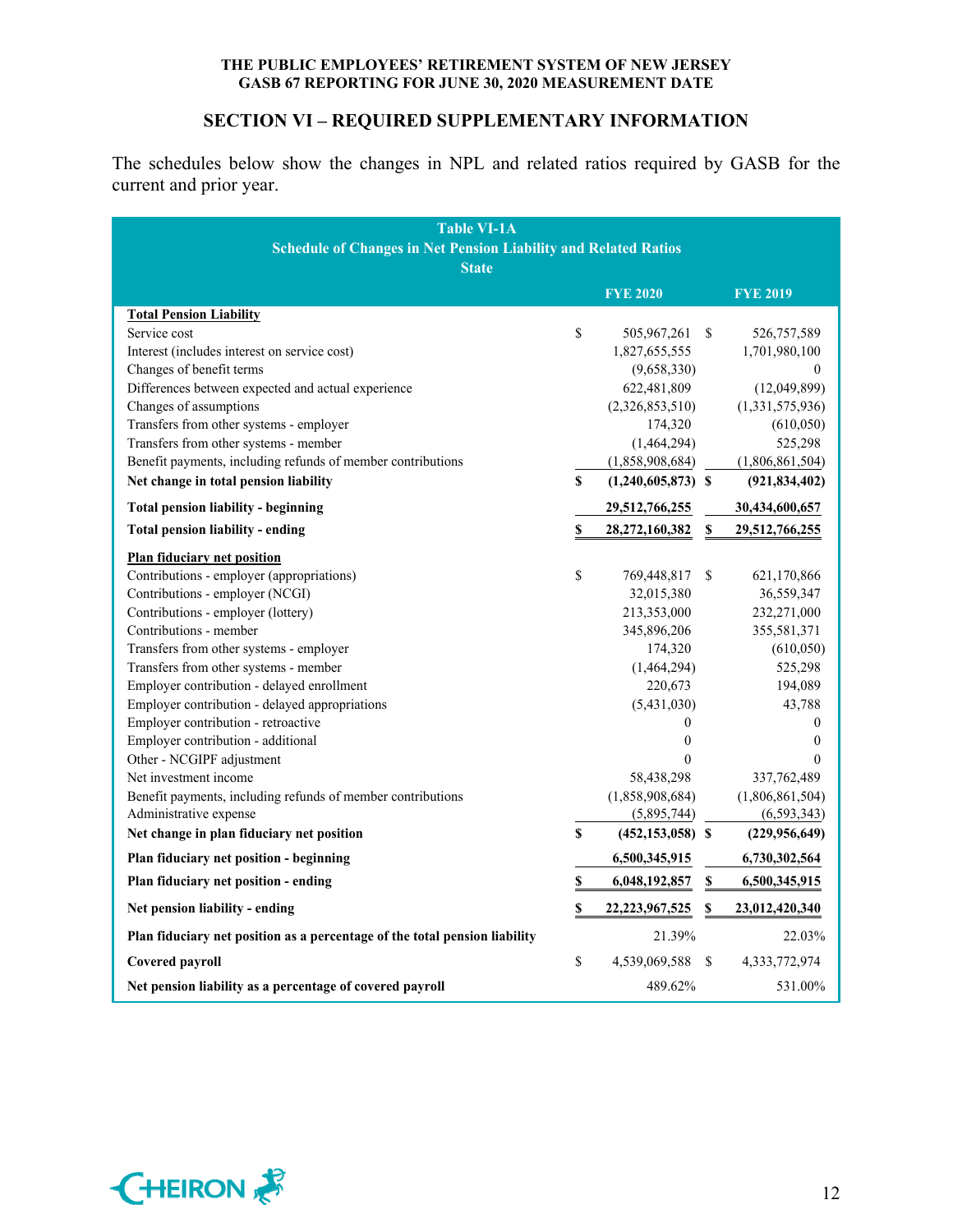# **SECTION VI – REQUIRED SUPPLEMENTARY INFORMATION**

| <b>Table VI-1B</b><br><b>Schedule of Changes in Net Pension Liability and Related Ratios</b><br><b>Local Employers</b>                                                                                                                                                                                                                                                                                                                                                                                                                                                                                                                                                    |          |                                                                                                                                                                                                                                      |               |                                                                                                                                                                                                                 |  |  |
|---------------------------------------------------------------------------------------------------------------------------------------------------------------------------------------------------------------------------------------------------------------------------------------------------------------------------------------------------------------------------------------------------------------------------------------------------------------------------------------------------------------------------------------------------------------------------------------------------------------------------------------------------------------------------|----------|--------------------------------------------------------------------------------------------------------------------------------------------------------------------------------------------------------------------------------------|---------------|-----------------------------------------------------------------------------------------------------------------------------------------------------------------------------------------------------------------|--|--|
|                                                                                                                                                                                                                                                                                                                                                                                                                                                                                                                                                                                                                                                                           |          | <b>FYE 2020</b>                                                                                                                                                                                                                      |               | <b>FYE 2019</b>                                                                                                                                                                                                 |  |  |
| <b>Total Pension Liability</b><br>Service cost<br>Interest (includes interest on service cost)<br>Changes of benefit terms<br>Differences between expected and actual experience<br>Changes of assumptions<br>Transfers from other systems - employer<br>Transfers from other systems - member                                                                                                                                                                                                                                                                                                                                                                            | \$       | 792,122,562 \$<br>2,580,980,825<br>(17,692,633)<br>177,421,042<br>(3,184,523,878)<br>(1,662,709)<br>(11, 170, 996)                                                                                                                   |               | 803,761,000<br>2,382,273,210<br>0<br>149,209,849<br>(1,951,972,924)<br>(2,266,863)<br>(9,603,979)                                                                                                               |  |  |
| Benefit payments, including refunds of member contributions                                                                                                                                                                                                                                                                                                                                                                                                                                                                                                                                                                                                               |          | (2,394,145,228)                                                                                                                                                                                                                      |               | (2,311,509,918)                                                                                                                                                                                                 |  |  |
| Net change in total pension liability                                                                                                                                                                                                                                                                                                                                                                                                                                                                                                                                                                                                                                     | \$       | $(2,058,671,015)$ \$                                                                                                                                                                                                                 |               | (940, 109, 625)                                                                                                                                                                                                 |  |  |
| <b>Total pension liability - beginning</b>                                                                                                                                                                                                                                                                                                                                                                                                                                                                                                                                                                                                                                |          | 41,491,463,886                                                                                                                                                                                                                       |               | 42, 431, 573, 511                                                                                                                                                                                               |  |  |
| <b>Total pension liability - ending</b>                                                                                                                                                                                                                                                                                                                                                                                                                                                                                                                                                                                                                                   | \$       | 39, 432, 792, 871                                                                                                                                                                                                                    | S             | 41,491,463,886                                                                                                                                                                                                  |  |  |
| <b>Plan fiduciary net position</b><br>Contributions - employer (appropriations)<br>Contributions - employer (NCGI)<br>Contributions - employer (paid by State on behalf of locals)<br>Contributions - member<br>Transfers from other systems - employer<br>Transfers from other systems - member<br>Employer contribution - delayed enrollment<br>Employer contribution - delayed appropriations<br>Employer contribution - retroactive<br>Employer contribution - additional<br>Other - NCGIPF adjustment<br>Net investment income<br>Benefit payments, including refunds of member contributions<br>Administrative expense<br>Net change in plan fiduciary net position | \$<br>\$ | 1,041,074,703<br>52,874,860<br>8,117,299<br>563,040,019<br>(1,662,709)<br>(11, 170, 996)<br>346,761<br>1,284,584<br>5,318,876<br>102,853<br>$\mathbf{0}$<br>397,832,939<br>(2,394,145,228)<br>(13, 469, 267)<br>$(350, 455, 306)$ \$ | <sup>\$</sup> | 922,973,395<br>49,732,041<br>6,829,134<br>553,610,183<br>(2,266,863)<br>(9,603,979)<br>463,612<br>1,732,038<br>4,623,577<br>103,872<br>2,387<br>1,403,534,398<br>(2,311,509,918)<br>(14,664,098)<br>605,559,779 |  |  |
| Plan fiduciary net position - beginning                                                                                                                                                                                                                                                                                                                                                                                                                                                                                                                                                                                                                                   |          | 23,347,631,751                                                                                                                                                                                                                       |               | 22,742,071,972                                                                                                                                                                                                  |  |  |
| Plan fiduciary net position - ending                                                                                                                                                                                                                                                                                                                                                                                                                                                                                                                                                                                                                                      | \$       | 22,997,176,445                                                                                                                                                                                                                       | \$            | 23,347,631,751                                                                                                                                                                                                  |  |  |
| Net pension liability - ending                                                                                                                                                                                                                                                                                                                                                                                                                                                                                                                                                                                                                                            | \$       | 16,435,616,426                                                                                                                                                                                                                       | \$            | 18, 143, 832, 135                                                                                                                                                                                               |  |  |
| Plan fiduciary net position as a percentage of the total pension liability                                                                                                                                                                                                                                                                                                                                                                                                                                                                                                                                                                                                |          | 58.32%                                                                                                                                                                                                                               |               | 56.27%                                                                                                                                                                                                          |  |  |
| Covered payroll                                                                                                                                                                                                                                                                                                                                                                                                                                                                                                                                                                                                                                                           | \$       | 7,236,080,086                                                                                                                                                                                                                        | <sup>\$</sup> | 7,106,248,788                                                                                                                                                                                                   |  |  |
| Net pension liability as a percentage of covered payroll                                                                                                                                                                                                                                                                                                                                                                                                                                                                                                                                                                                                                  |          | 227.13%                                                                                                                                                                                                                              |               | 255.32%                                                                                                                                                                                                         |  |  |

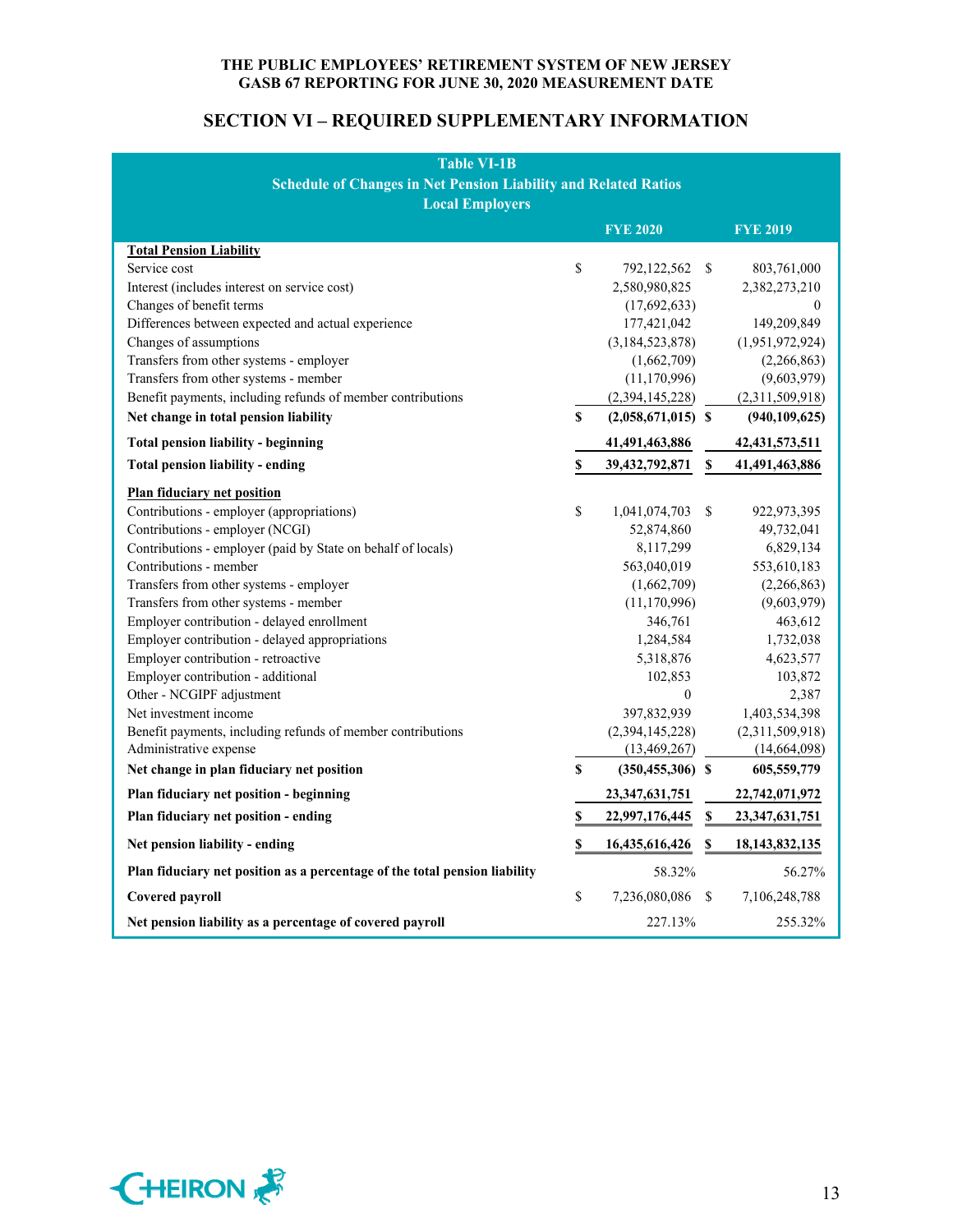# **SECTION VI – REQUIRED SUPPLEMENTARY INFORMATION**

| <b>Table VI-1C</b>                                                         |    |                      |               |                    |  |  |
|----------------------------------------------------------------------------|----|----------------------|---------------|--------------------|--|--|
| <b>Schedule of Changes in Net Pension Liability and Related Ratios</b>     |    |                      |               |                    |  |  |
| <b>Total</b>                                                               |    |                      |               |                    |  |  |
|                                                                            |    | <b>FYE 2020</b>      |               | <b>FYE 2019</b>    |  |  |
| <b>Total Pension Liability</b>                                             |    |                      |               |                    |  |  |
| Service cost                                                               | \$ | 1,298,089,823        | S.            | 1,330,518,589      |  |  |
| Interest (includes interest on service cost)                               |    | 4,408,636,380        |               | 4,084,253,310      |  |  |
| Changes of benefit terms                                                   |    | (27,350,963)         |               | 0                  |  |  |
| Differences between expected and actual experience                         |    | 799,902,851          |               | 137,159,950        |  |  |
| Changes of assumptions                                                     |    | (5,511,377,388)      |               | (3,283,548,860)    |  |  |
| Transfers from other systems - employer                                    |    | (1,488,389)          |               | (2,876,913)        |  |  |
| Transfers from other systems - member                                      |    | (12, 635, 290)       |               | (9,078,681)        |  |  |
| Benefit payments, including refunds of member contributions                |    | (4,253,053,912)      |               | (4,118,371,422)    |  |  |
| Net change in total pension liability                                      | \$ | $(3,299,276,888)$ \$ |               | (1,861,944,027)    |  |  |
| <b>Total pension liability - beginning</b>                                 |    | 71,004,230,141       |               | 72,866,174,168     |  |  |
| <b>Total pension liability - ending</b>                                    | \$ | 67,704,953,253       | \$            | 71,004,230,141     |  |  |
| <b>Plan fiduciary net position</b>                                         |    |                      |               |                    |  |  |
| Contributions - employer (appropriations)                                  | \$ | 1,810,523,520        | <sup>\$</sup> | 1,544,144,261      |  |  |
| Contributions - employer (NCGI)                                            |    | 84,890,240           |               | 86,291,388         |  |  |
| Contributions - employer (lottery)                                         |    | 213,353,000          |               | 232,271,000        |  |  |
| Contributions - employer (paid by State on behalf of locals)               |    | 8,117,299            |               | 6,829,134          |  |  |
| Contributions - member                                                     |    | 908,936,225          |               | 909,191,554        |  |  |
| Transfers from other systems - employer                                    |    | (1,488,389)          |               | (2,876,913)        |  |  |
| Transfers from other systems - member                                      |    | (12, 635, 290)       |               | (9,078,681)        |  |  |
| Employer contribution - delayed enrollment                                 |    | 567,434              |               | 657,701            |  |  |
| Employer contribution - delayed appropriations                             |    | (4,146,446)          |               | 1,775,826          |  |  |
| Employer contribution - retroactive                                        |    | 5,318,876            |               | 4,623,577          |  |  |
| Employer contribution - additional                                         |    | 102,853              |               | 103,872            |  |  |
| Other - NCGIPF adjustment                                                  |    | $\theta$             |               | 2,387              |  |  |
| Net investment income                                                      |    | 456,271,237          |               | 1,741,296,887      |  |  |
| Benefit payments, including refunds of member contributions                |    | (4,253,053,912)      |               | (4, 118, 371, 422) |  |  |
| Administrative expense                                                     |    | (19,365,011)         |               | (21, 257, 441)     |  |  |
| Net change in plan fiduciary net position                                  | \$ | $(802, 608, 364)$ \$ |               | 375,603,130        |  |  |
| Plan fiduciary net position - beginning                                    |    | 29,847,977,666       |               | 29,472,374,536     |  |  |
| Plan fiduciary net position - ending                                       | \$ | 29,045,369,302       | S             | 29,847,977,666     |  |  |
| Net pension liability - ending                                             | \$ | 38,659,583,951       | S.            | 41,156,252,475     |  |  |
| Plan fiduciary net position as a percentage of the total pension liability |    | 42.90%               |               | 42.04%             |  |  |
| Covered payroll                                                            | \$ | 11,775,149,674 \$    |               | 11,440,021,762     |  |  |
| Net pension liability as a percentage of covered payroll                   |    | 328.32%              |               | 359.76%            |  |  |

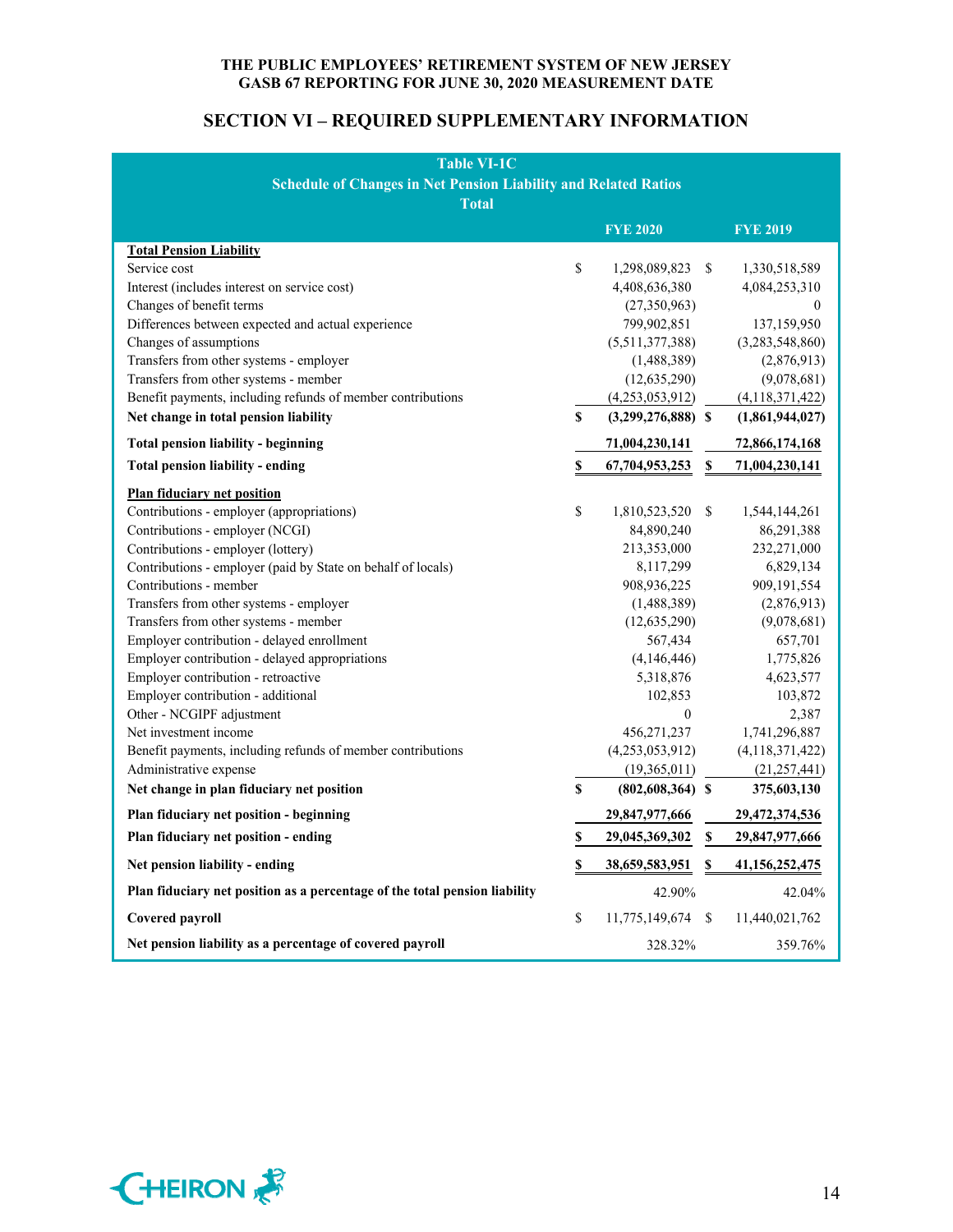## **SECTION VI – REQUIRED SUPPLEMENTARY INFORMATION**

Since an Actuarially Determined Contribution (ADC) is calculated, the following schedule is required. An ADC is a contribution amount determined in accordance with Actuarial Standards of Practice. Amounts shown for the ADC and actual contributions in the table below include the Non-Contributory Group Insurance Premium Fund costs.

| <b>Table VI-2</b>                                                    |               |                 |               |                 |
|----------------------------------------------------------------------|---------------|-----------------|---------------|-----------------|
| <b>Schedule of Employer Contributions</b>                            |               |                 |               |                 |
|                                                                      |               | <b>FYE 2020</b> |               | <b>FYE 2019</b> |
| <b>State</b>                                                         |               |                 |               |                 |
| Actuarially Determined Contribution                                  | \$            | 1,464,801,493   | -S            | 1,442,424,952   |
| Contributions in Relation to the Actuarially Determined Contribution |               | 1,022,934,496   |               | 896,830,347     |
| Contribution Deficiency/(Excess)                                     | \$            | 441,866,997     | \$            | 545,594,605     |
| Covered Payroll                                                      | \$            | 4,539,069,588   | <sup>S</sup>  | 4,333,772,974   |
| Contributions as a Percentage of Covered Payroll                     |               | 22.54%          |               | 20.69%          |
| <b>Local Employers</b>                                               |               |                 |               |                 |
| Actuarially Determined Contribution                                  | \$            | 992,867,893     | -S            | 1,015,348,667   |
| Contributions in Relation to the Actuarially Determined Contribution |               | 992,863,119     |               | 1,015,379,570   |
| Contribution Deficiency/(Excess)                                     | \$            | 4,774           | \$            | (30,903)        |
| Covered Payroll                                                      | \$            | 7,236,080,086   | <sup>S</sup>  | 7,106,248,788   |
| Contributions as a Percentage of Covered Payroll                     |               | 13.72%          |               | 14.29%          |
| <b>System Total</b>                                                  |               |                 |               |                 |
| Actuarially Determined Contribution                                  | <sup>\$</sup> | 2,457,669,386   | <sup>\$</sup> | 2,457,773,619   |
| Contributions in Relation to the Actuarially Determined Contribution |               | 2,015,797,615   |               | 1,912,209,917   |
| Contribution Deficiency/(Excess)                                     | \$            | 441,871,771     | \$            | 545,563,702     |
| Covered Payroll                                                      | \$            | 11,775,149,674  | -S            | 11,440,021,762  |
| Contributions as a Percentage of Covered Payroll                     |               | 17.12%          |               | 16.72%          |

\* Includes NCGIPF

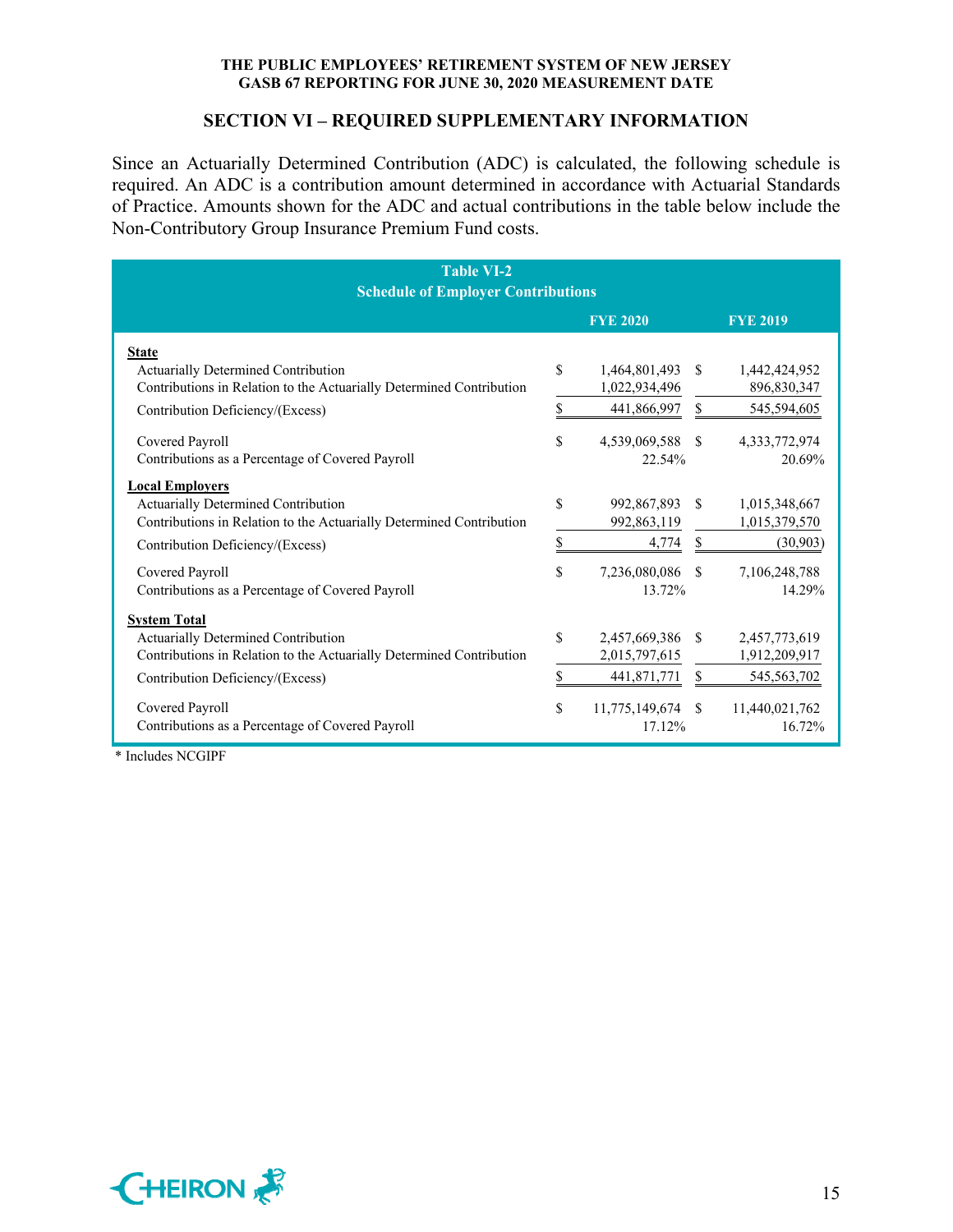# **SECTION VI – REQUIRED SUPPLEMENTARY INFORMATION**

The following summarizes key methods and assumptions used to determine the Actuarially Determined Contribution for FYE 2020.

| Valuation Date:                | July 1, 2018                                                                                                |
|--------------------------------|-------------------------------------------------------------------------------------------------------------|
| Timing:                        | Actuarial determined contributions are calculated as of the July 1 preceding the fiscal year in which       |
|                                | contributions are made.                                                                                     |
| Actuarial cost method:         | Projected Unit Credit                                                                                       |
| Amortization method:           | Level dollar                                                                                                |
| Remaining amortization period: | Open 30-year period                                                                                         |
| Asset valuation method:        | 5-year smoothing of difference between market value and expected actuarial value                            |
| Investment rate of return:     | 7.50%                                                                                                       |
| Salary increases:              | Age-based rates scaling from 4.15% at age 20 to 1.65% at age 69 through period ending June 30, 2026;        |
|                                | Age-based rates scaling from 5.15% at age 20 to 2.65% at age 69 following June 30, 2026                     |
| Mortality:                     | Pre-Retirement: RP-2000 Employee Mortality Tables. For State, the tables are set back four years for males  |
|                                | and females. For Local employers, the tables are set back two years for males and seven years for females.  |
|                                | The tables are projected on a generational basis from the base year of 2013 using the Conduent Modified     |
|                                | 2014 Projection Scale.                                                                                      |
|                                | Post-Retirement Healthy Lives: RP-2000 Combined Healthy Mortality Tables, set back one year for males       |
|                                | and females, projected on a generational basis using Projection Scale AA from the base year of 2012 to 2013 |
|                                | and the Conduent Modified 2014 Projection Scale thereafter.                                                 |
|                                |                                                                                                             |
|                                | Disabled Retirees: RP-2000 Disabled Mortality Tables, set back three years for males and set forward one    |
|                                | year for females.                                                                                           |

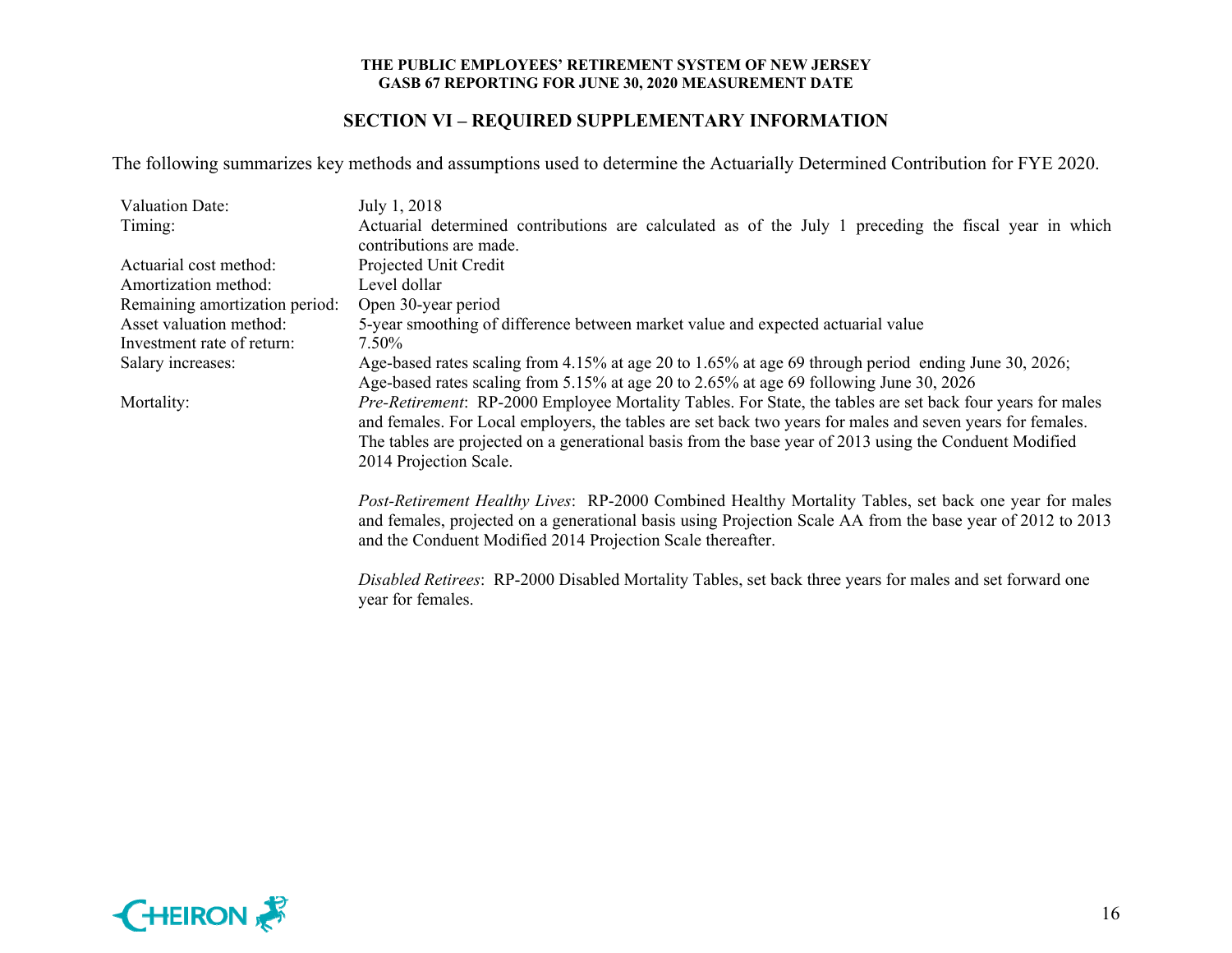# **APPENDIX A – MEMBERSHIP INFORMATION**

|                                                                                        |                     |               |   | <b>Plan Membership</b>    |                  |    |               |   |               |                     |
|----------------------------------------------------------------------------------------|---------------------|---------------|---|---------------------------|------------------|----|---------------|---|---------------|---------------------|
|                                                                                        | <b>July 1, 2019</b> |               |   |                           |                  |    | July 1, 2018  |   |               |                     |
|                                                                                        |                     | <b>State</b>  |   | Local<br><b>Employers</b> | <b>Total</b>     |    | <b>State</b>  |   | Local         | <b>Total</b>        |
| Contributing Actives                                                                   |                     | 67,906        |   | 145,287                   | 213,193          |    | 68,593        |   | 146,615       | 215,208             |
| Non-Contributing Actives                                                               |                     | 9.255         |   | 26,597                    | 35,852           |    | 9,405         |   | 27.985        | 37,390              |
| <b>Terminated Vested</b>                                                               |                     | 229           |   | 713                       | 942              |    | 169           |   | 440           | 609                 |
| Inactive Receiving Benefits*                                                           |                     | 59.849        |   | 122,643                   | 182,492          |    | 58,556        |   | 120,192       | 178,748             |
| Total                                                                                  |                     | 137,239       |   | 295,240                   | 432,479          |    | 136,723       |   | 295,232       | 431,955             |
| Annual Compensation for Contributing Actives<br>Annual Retirement Allowances for Those | S                   | 4.539.069.588 |   | 7.236.080.086             | \$11,775,149,674 | S. | 4,333,772,974 |   | 7.106.248.788 | \$11,440,021,762    |
| Receiving Benefits                                                                     | \$                  | 1,671,166,694 | S | 2.251.384.758             | 3.922.551.452    | S. | 1,607,733,796 | У | 2.157.906.233 | 3.765.640.029<br>S. |

\* QDRO recipients are excluded from the counts for both years.

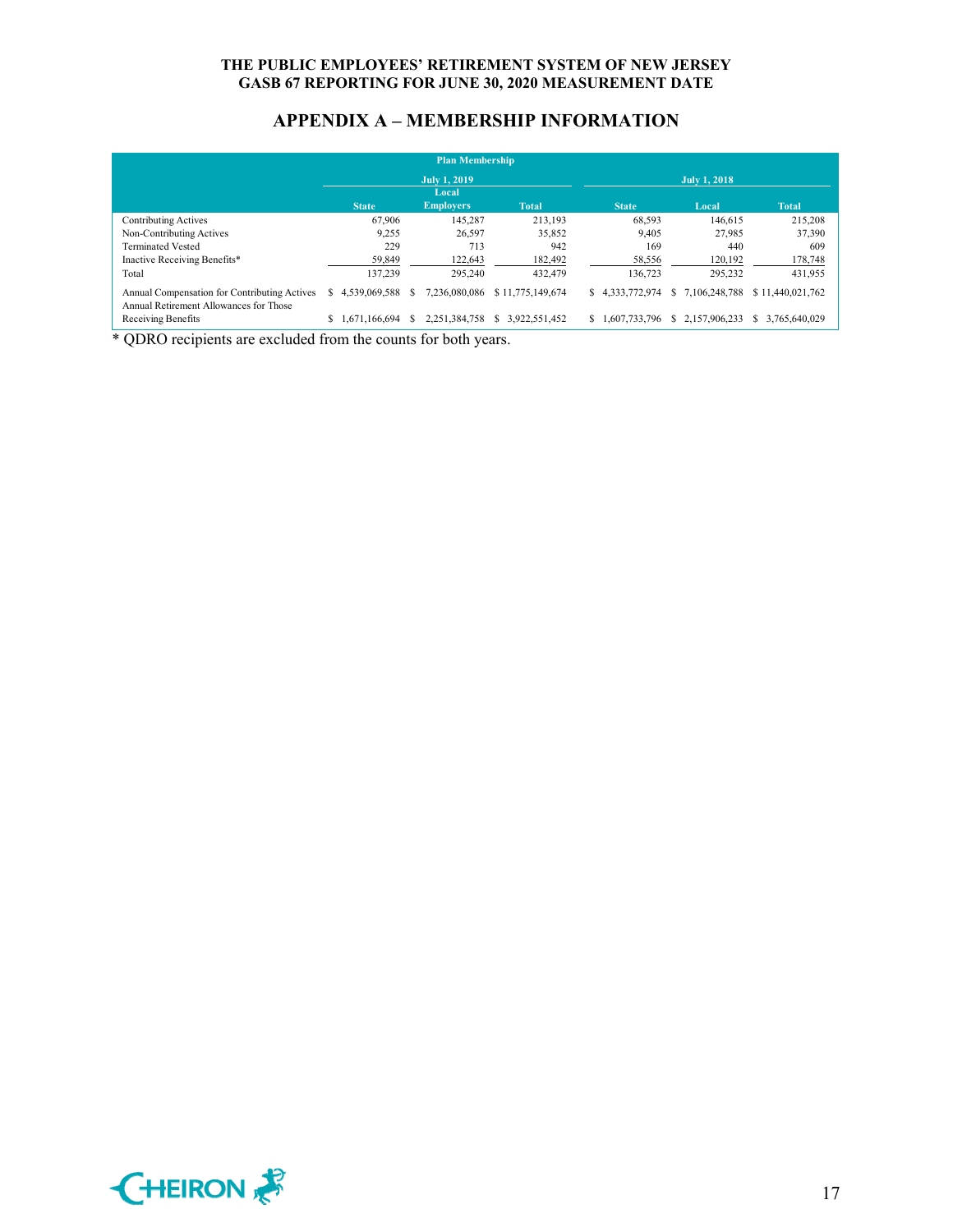# **APPENDIX B – ACTUARIAL ASSUMPTIONS AND METHODS**

# **A. Actuarial Assumptions**

| 1. Investment Rate of<br><b>Return for determining</b><br><b>Actuarially Determined</b><br><b>Contributions</b> | • July 1, 2019 valuation: 7.30% per annum, compounded annually.<br>• July 1, 2020 valuation: 7.30% per annum, compounded annually.<br>• July 1, 2021 and later valuations: 7.00% per annum, compounded<br>annually. |
|-----------------------------------------------------------------------------------------------------------------|---------------------------------------------------------------------------------------------------------------------------------------------------------------------------------------------------------------------|
| 2. Long-Term Expected<br><b>Rate of Return</b>                                                                  | 7.00% per annum, compounded annually.                                                                                                                                                                               |
| 3. Interest Crediting Rate<br>on Accumulated<br><b>Deductions</b>                                               | 7.30% per annum, compounded annually. Interest credits are assumed<br>to end upon termination.                                                                                                                      |
| 4. GASB 67 Effective<br><b>Discount Rate</b>                                                                    | • June 30, 2019: 6.28% per annum, compounded annually.<br>• June 30, 2020: 7.00% per annum, compounded annually.                                                                                                    |
| <b>5. Price Inflation</b>                                                                                       | • 2.75% per annum, compounded annually.                                                                                                                                                                             |
| 6. Wage Inflation                                                                                               | • 3.25% per annum, compounded annually.                                                                                                                                                                             |
| 7. Cost-of-Living<br><b>Adjustments (COLAs)</b>                                                                 | No future COLAs are assumed. Previously granted COLAs are<br>included in the data.                                                                                                                                  |

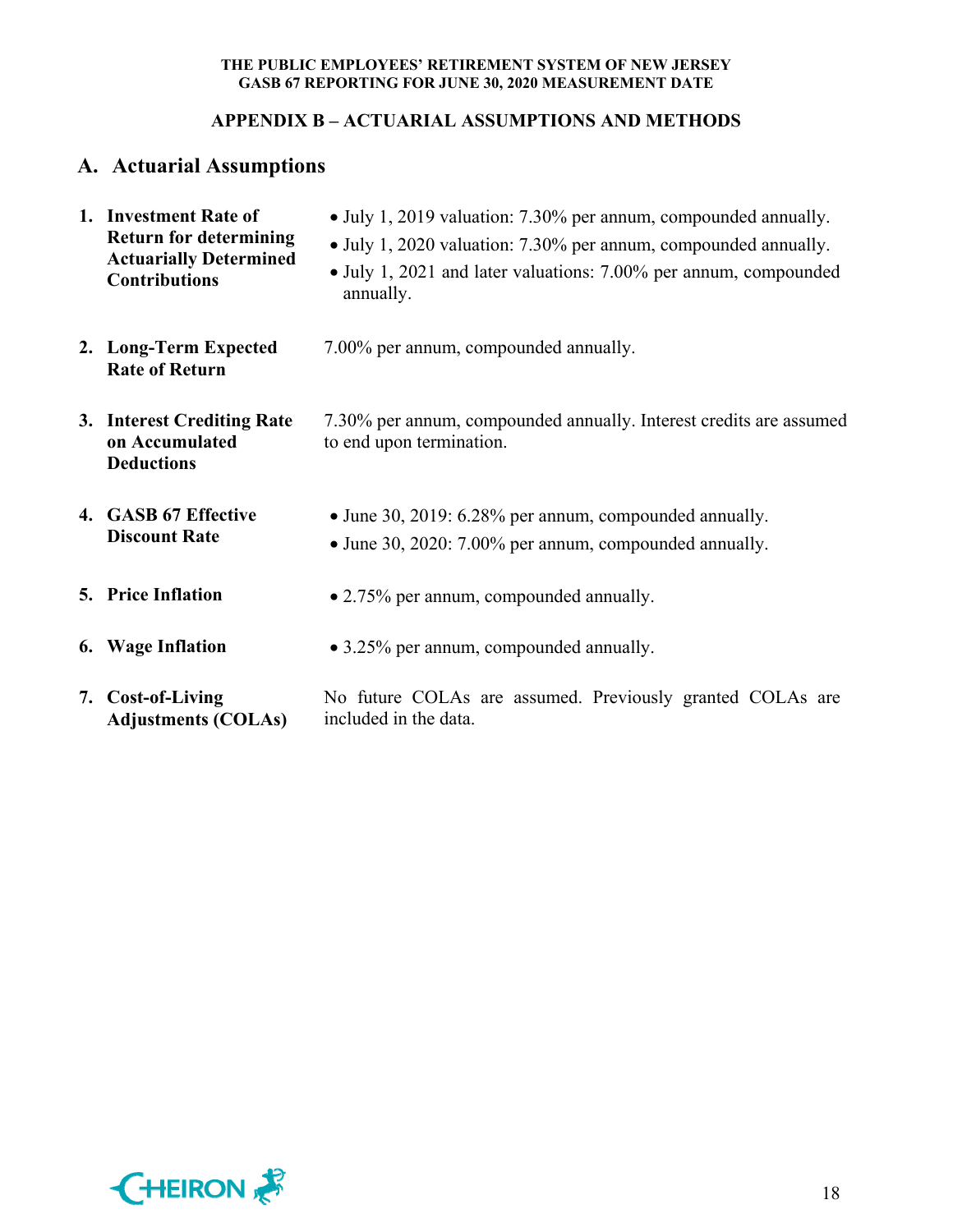## **APPENDIX B – ACTUARIAL ASSUMPTIONS AND METHODS**

**8.** Salary Increases Salary increases vary by years of service and time period. Annual salary increases are shown below.

|                                   | <b>Salary Increases</b>                      |                        |
|-----------------------------------|----------------------------------------------|------------------------|
| <b>Years of</b><br><b>Service</b> | <b>Period Ending</b><br><b>June 30, 2026</b> | <b>Ultimate Period</b> |
| $\boldsymbol{0}$                  | $6.00\%$                                     | 7.00%                  |
| $\mathbf{1}$                      | 6.00                                         | 7.00                   |
| $\overline{c}$                    | 5.75                                         | 6.75                   |
| $\overline{\mathbf{3}}$           | 5.50                                         | 6.50                   |
| $\overline{4}$                    | 5.00                                         | 6.00                   |
| 5                                 | 4.75                                         | 5.75                   |
| 6                                 | 4.50                                         | 5.50                   |
| $\overline{7}$                    | 4.25                                         | 5.25                   |
| 8                                 | 4.00                                         | 5.00                   |
| 9                                 | 3.80                                         | 4.80                   |
| 10                                | 3.60                                         | 4.60                   |
| 11                                | 3.40                                         | 4.40                   |
| 12                                | 3.20                                         | 4.20                   |
| 13                                | 3.00                                         | 4.00                   |
| 14                                | 2.90                                         | 3.90                   |
| 15                                | 2.80                                         | 3.80                   |
| 16                                | 2.70                                         | 3.70                   |
| $17 - 21$                         | 2.60                                         | 3.60                   |
| 22                                | 2.50                                         | 3.50                   |
| $23 - 25$                         | 2.40                                         | 3.40                   |
| 26                                | 2.30                                         | 3.30                   |
| 27                                | 2.20                                         | 3.20                   |
| 28                                | 2.10                                         | 3.10                   |
| $29+$                             | 2.00                                         | 3.00                   |

Salary increases are assumed to occur on July 1.

**9. 401(a)(17) Pay Limit** \$280,000 in 2019 increasing 2.75% per annum, compounded annually.

**10. Social Security Wage Base** 

\$132,900 in 2019 increasing 3.25% per annum, compounded annually.

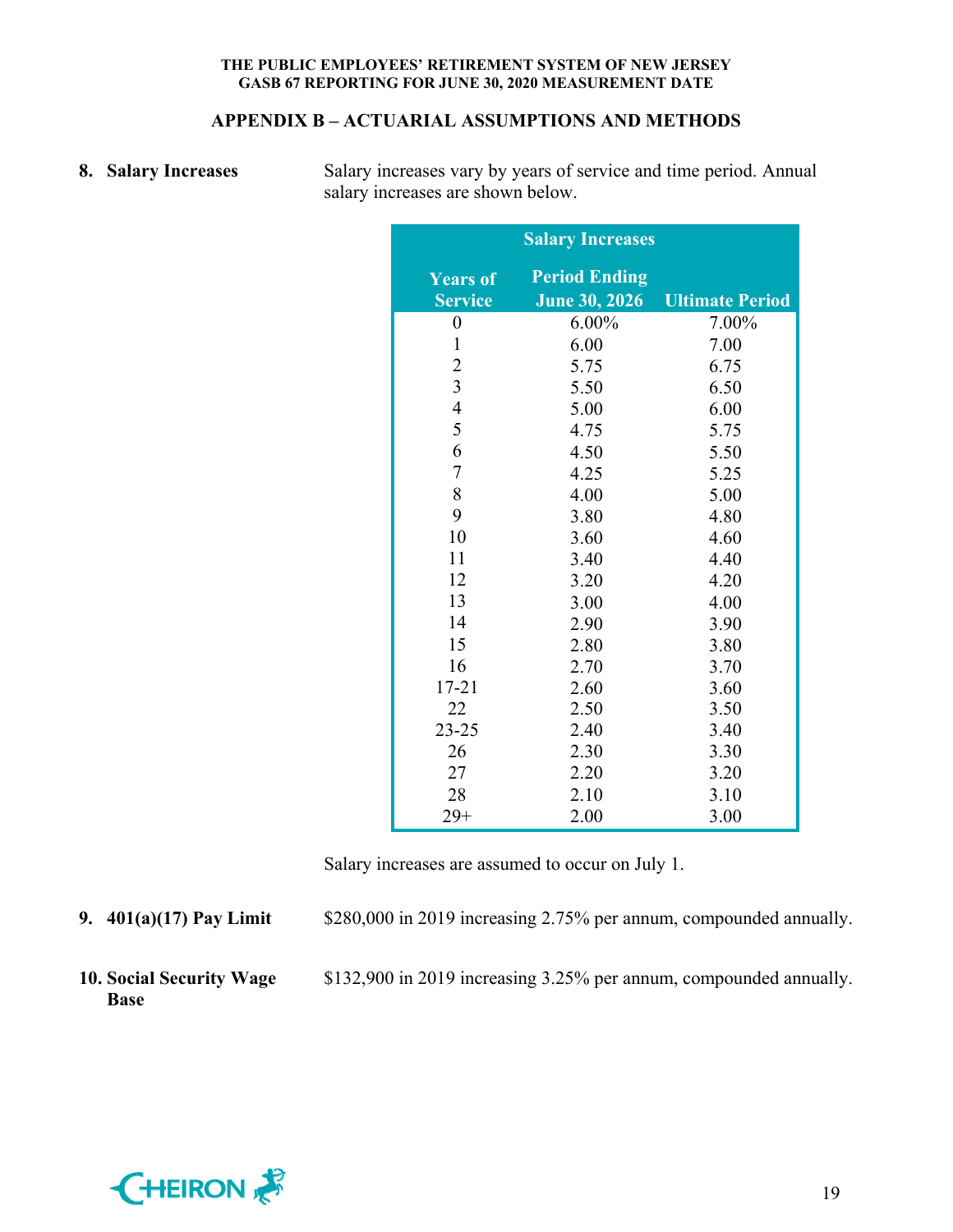# **APPENDIX B – ACTUARIAL ASSUMPTIONS AND METHODS**

**11. Termination Termination rates are shown separately for members electing a refund** of contributions and members electing a deferred annuity.

> Termination rates for members electing a refund of contributions are as follows:

| <b>Termination Rates for Members Electing a Refund</b> |                     |              |                         |                    |  |  |
|--------------------------------------------------------|---------------------|--------------|-------------------------|--------------------|--|--|
|                                                        |                     | <b>State</b> | <b>Local Employers'</b> |                    |  |  |
|                                                        | <b>Less than 31</b> | 31 Years or  | <b>Less than 31</b>     | <b>31 Years or</b> |  |  |
| <b>Service</b>                                         | <b>Years Old</b>    | Older        | <b>Years Old</b>        | <b>Older</b>       |  |  |
| $\boldsymbol{0}$                                       | 23.00%              | 11.00%       | 21.00%                  | 12.00%             |  |  |
| $\mathbf{1}$                                           | 23.00               | 11.00        | 21.00                   | 12.00              |  |  |
| $\overline{c}$                                         | 12.00               | 8.00         | 16.00                   | 9.00               |  |  |
| $\overline{3}$                                         | 11.00               | 7.00         | 15.00                   | 8.00               |  |  |
| $\overline{4}$                                         | 10.50               | 6.00         | 13.00                   | 7.00               |  |  |
| 5                                                      | 10.00               | 6.00         | 12.00                   | 7.00               |  |  |
| 6                                                      | 7.50                | 6.00         | 10.00                   | 6.50               |  |  |
| $\overline{7}$                                         | 7.50                | 5.00         | 9.00                    | 5.50               |  |  |
| 8                                                      | 7.50                | 4.50         | 9.00                    | 5.00               |  |  |
| 9                                                      | 7.50                | 3.50         | 6.50                    | 4.00               |  |  |
| 10                                                     | 1.70                | 1.70         | 1.70                    | 1.70               |  |  |
| 11                                                     | 1.50                | 1.50         | 1.50                    | 1.50               |  |  |
| 12                                                     | 1.10                | 1.10         | 1.40                    | 1.40               |  |  |
| 13                                                     | 1.10                | 1.10         | 1.20                    | 1.20               |  |  |
| 14                                                     | 0.70                | 0.70         | 1.10                    | 1.10               |  |  |
| 15                                                     | 0.60                | 0.60         | 0.90                    | 0.90               |  |  |
| 16                                                     | 0.60                | 0.60         | 0.80                    | 0.80               |  |  |
| 17                                                     | 0.60                | 0.60         | 0.70                    | 0.70               |  |  |
| 18                                                     | 0.50                | 0.50         | 0.60                    | 0.60               |  |  |
| 19                                                     | 0.50                | 0.50         | 0.60                    | 0.60               |  |  |
| 20                                                     | 0.50                | 0.50         | 0.50                    | 0.50               |  |  |
| 21                                                     | 0.50                | 0.50         | 0.50                    | 0.50               |  |  |
| 22                                                     | 0.40                | 0.40         | 0.50                    | 0.50               |  |  |
| 23                                                     | 0.40                | 0.40         | 0.40                    | 0.40               |  |  |
| 24-29                                                  | 0.30                | 0.30         | 0.30                    | 0.30               |  |  |

No termination is assumed after attainment of retirement eligibility.

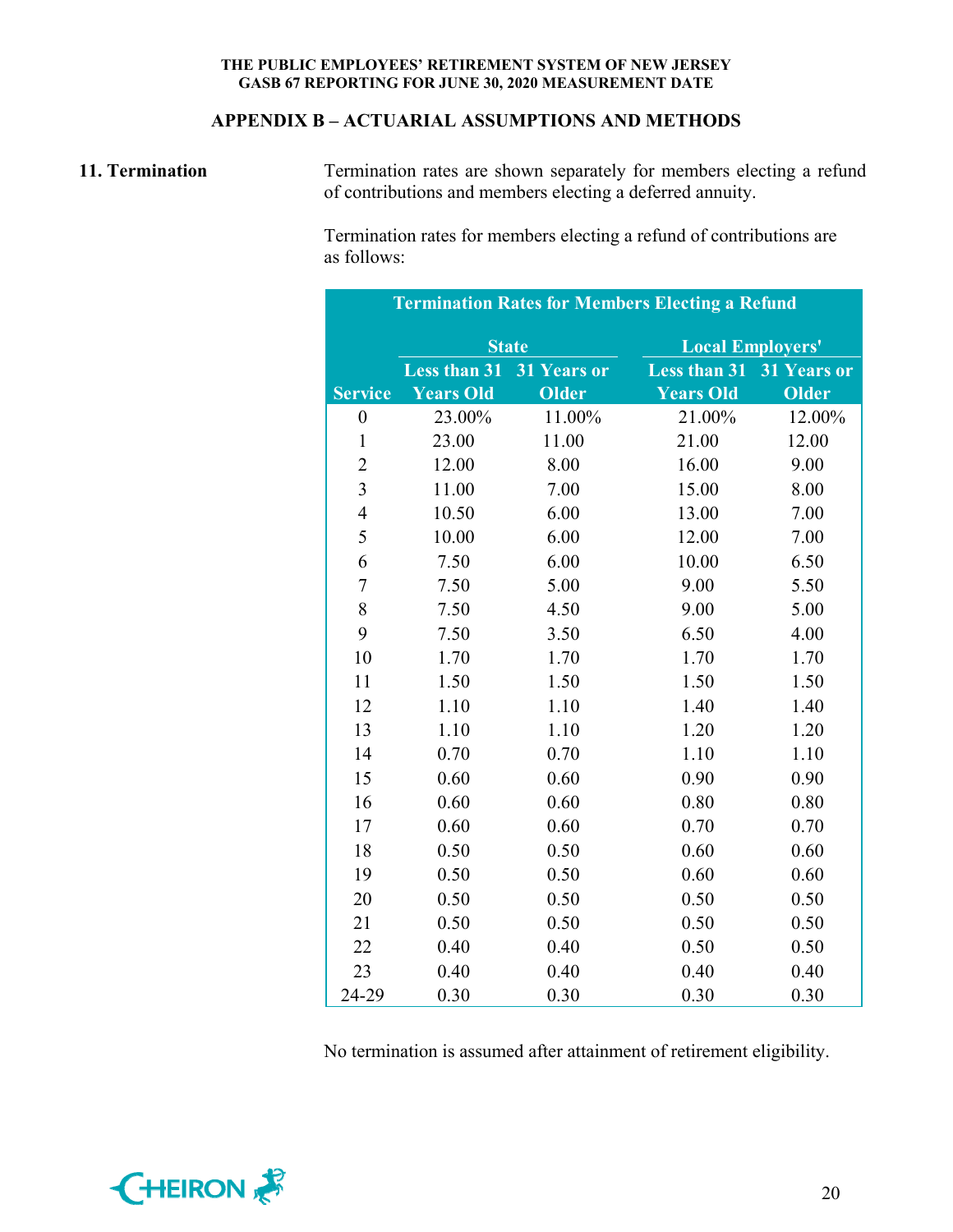# **APPENDIX B – ACTUARIAL ASSUMPTIONS AND METHODS**

Termination rates for members electing a deferred annuity are as follows:

| <b>Termination Rates for Members</b> |              |                  |  |  |  |  |
|--------------------------------------|--------------|------------------|--|--|--|--|
| <b>Electing a Deferred Annuity</b>   |              |                  |  |  |  |  |
|                                      |              | Local            |  |  |  |  |
| <b>Service</b>                       | <b>State</b> | <b>Employers</b> |  |  |  |  |
| $\leq 10$                            | N/A          | N/A              |  |  |  |  |
| 10                                   | 1.60%        | 1.80%            |  |  |  |  |
| 11                                   | 1.60         | 1.80             |  |  |  |  |
| 12                                   | 1.20         | 1.70             |  |  |  |  |
| 13                                   | 1.20         | 1.60             |  |  |  |  |
| 14                                   | 1.00         | 1.50             |  |  |  |  |
| 15                                   | 0.90         | 1.40             |  |  |  |  |
| 16                                   | 0.90         | 1.30             |  |  |  |  |
| 17                                   | 0.80         | 1.20             |  |  |  |  |
| 18                                   | 0.80         | 1.10             |  |  |  |  |
| 19                                   | 0.80         | 1.00             |  |  |  |  |
| 20                                   | 0.80         | 1.00             |  |  |  |  |
| 21                                   | 0.70         | 0.90             |  |  |  |  |
| 22                                   | 0.50         | 0.80             |  |  |  |  |
| 23                                   | 0.50         | 0.80             |  |  |  |  |
| 24                                   | 0.40         | 0.70             |  |  |  |  |

No termination is assumed after attainment of retirement eligibility.

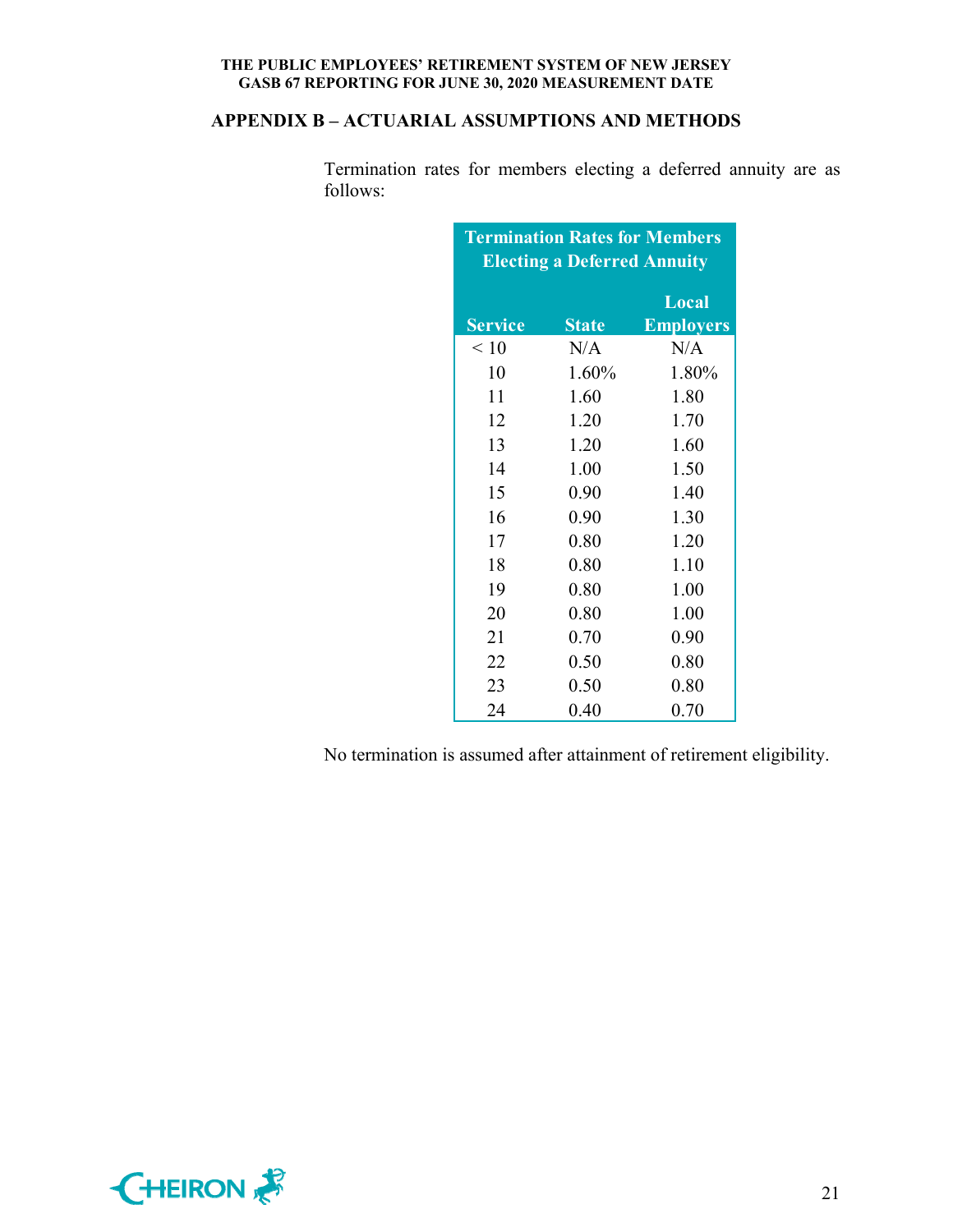#### **APPENDIX B – ACTUARIAL ASSUMPTIONS AND METHODS**

**12. Disability 12. Disability Ordinary disability rates are as follows:** 

|     |              | <b>Ordinary Disability Rates</b> |     |              |                  |
|-----|--------------|----------------------------------|-----|--------------|------------------|
|     |              | Local                            |     |              | Local            |
| Age | <b>State</b> | <b>Employers</b>                 | Age | <b>State</b> | <b>Employers</b> |
| 25  | 0.100%       | 0.200%                           | 50  | 0.380%       | 0.390%           |
| 26  | 0.110        | 0.200                            | 51  | 0.395        | 0.405            |
| 27  | 0.120        | 0.200                            | 52  | 0.410        | 0.420            |
| 28  | 0.130        | 0.200                            | 53  | 0.425        | 0.435            |
| 29  | 0.140        | 0.200                            | 54  | 0.440        | 0.450            |
| 30  | 0.150        | 0.205                            | 55  | 0.455        | 0.460            |
| 31  | 0.160        | 0.210                            | 56  | 0.470        | 0.470            |
| 32  | 0.170        | 0.215                            | 57  | 0.485        | 0.480            |
| 33  | 0.180        | 0.220                            | 58  | 0.500        | 0.490            |
| 34  | 0.190        | 0.225                            | 59  | 0.515        | 0.500            |
| 35  | 0.205        | 0.230                            | 60  | 0.530        | 0.510            |
| 36  | 0.220        | 0.235                            | 61  | 0.545        | 0.520            |
| 37  | 0.235        | 0.240                            | 62  | 0.560        | 0.530            |
| 38  | 0.250        | 0.245                            | 63  | 0.575        | 0.540            |
| 39  | 0.265        | 0.250                            | 64  | 0.590        | 0.550            |
| 40  | 0.275        | 0.260                            | 65  | 0.605        | 0.560            |
| 41  | 0.285        | 0.270                            | 66  | 0.620        | 0.570            |
| 42  | 0.295        | 0.280                            | 67  | 0.635        | 0.580            |
| 43  | 0.305        | 0.290                            | 68  | 0.650        | 0.590            |
| 44  | 0.315        | 0.300                            | 69  | 0.665        | 0.600            |
| 45  | 0.325        | 0.315                            | 70  | 0.675        | 0.615            |
| 46  | 0.335        | 0.330                            | 71  | 0.685        | 0.630            |
| 47  | 0.345        | 0.345                            | 72  | 0.695        | 0.645            |
| 48  | 0.355        | 0.360                            | 73  | 0.705        | 0.660            |
| 49  | 0.365        | 0.375                            | 74  | 0.715        | 0.675            |

Accidental disability rates are assumed to be 0.02% for all State members and 0.03% for all Local employers' members.

Ordinary disability rates apply upon attainment of 10 years of service and continue through the ultimate retirement age.

Members are assumed to receive the greater of the applicable disability benefit or the early or service retirement benefit, depending on eligibility.

Tier 4 and Tier 5 members are not eligible for the Ordinary or Accidental Disability benefits but the disability rates still apply. Such members terminating under the disability decrement are assumed to separate from service and elect a Deferred Retirement benefit.

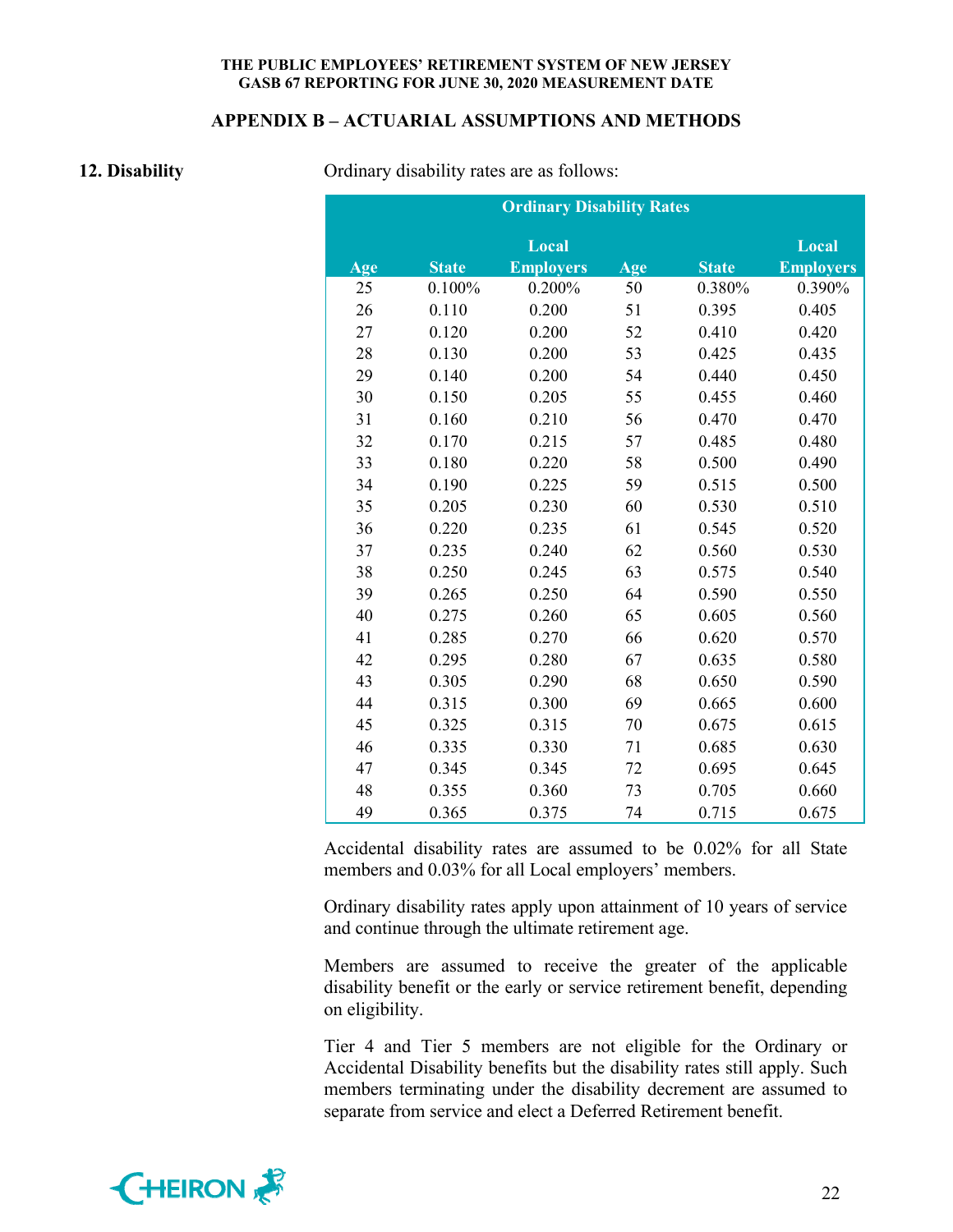#### **APPENDIX B – ACTUARIAL ASSUMPTIONS AND METHODS**

**13. Mortality** Pre-Retirement Mortality: The Pub-2010 General Below-Median Income Employee mortality table *[PubG-2010(B) Employee]* as published by the Society of Actuaries with an 82.2% adjustment for males and 101.4% adjustment for females, and with future improvement from the base year of 2010 on a generational basis. For purposes of calculating projected cash flows used to determine the GASB discount rate, mortality improvement is based on SOA's Scale MP-2018. Upon direction from the DPB, for purposes of calculating the Total Pension Liability, mortality improvement is based on SOA's Scale MP-2020.

All pre-retirement deaths are assumed to be ordinary deaths.

Healthy Retirees and Beneficiaries (Healthy Annuitants): The Pub-2010 General Below-Median Income Healthy Retiree mortality table *[PubG-2010(B) Healthy Retiree]* as published by the Society of Actuaries with a 91.4% adjustment for males and 99.7% adjustment for females, and with future improvement from the base year of 2010 on a generational basis. For purposes of calculating projected cash flows used to determine the GASB discount rate, mortality improvement is based on SOA's Scale MP-2018. Upon direction from the DPB, for purposes of calculating the Total Pension Liability, mortality improvement is based on SOA's Scale MP-2020.

Disabled Retirees (Disabled Annuitants): The Pub-2010 Non-Safety Disabled Retiree mortality table *[PubNS-2010 Disabled Retiree]* as published by the Society of Actuaries with a 127.7% adjustment for males and 117.2% adjustment for females, and with future improvement from the base year of 2010 on a generational basis. For purposes of calculating projected cash flows used to determine the GASB discount rate, mortality improvement is based on SOA's Scale MP-2018. Upon direction from the DPB, for purposes of calculating the Total Pension Liability, mortality improvement is based on SOA's Scale MP-2020.

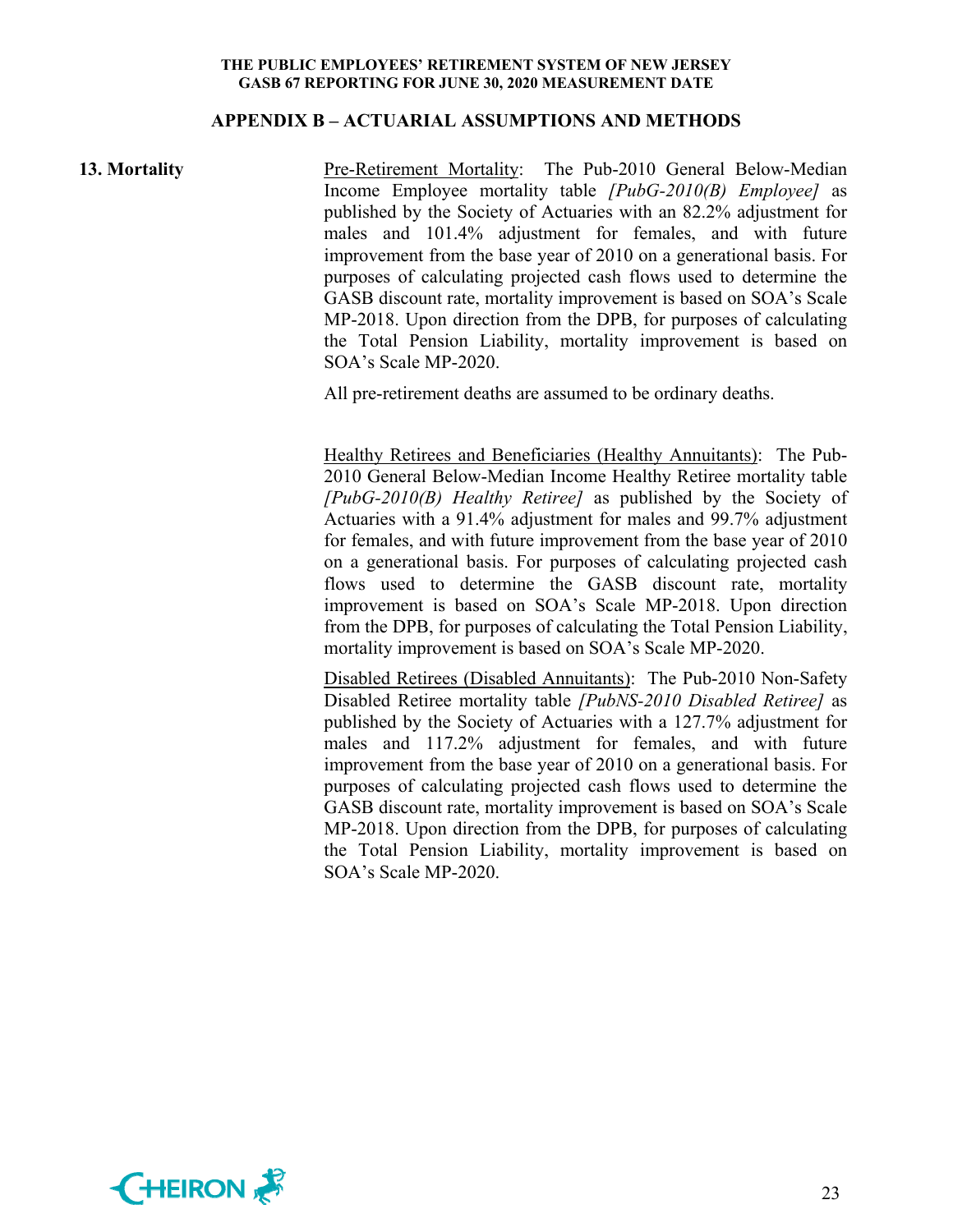# **APPENDIX B – ACTUARIAL ASSUMPTIONS AND METHODS**

**14. Retirement Retirement rates for State Tier 1-4 members are as follows:** 

| <b>State Tiers 1-4 Retirement Rates</b> |                         |                |                         |  |  |  |
|-----------------------------------------|-------------------------|----------------|-------------------------|--|--|--|
|                                         | <b>Less Than 25</b>     | 25 Years of    | <b>26 or More Years</b> |  |  |  |
| Age                                     | <b>Years of Service</b> | <b>Service</b> | of Service              |  |  |  |
| $<$ 49                                  | N/A                     | 3.50%          | 2.00%                   |  |  |  |
| 49                                      | N/A                     | 3.50           | 2.00                    |  |  |  |
| 50                                      | N/A                     | 3.50           | 3.50                    |  |  |  |
| 51                                      | N/A                     | 3.50           | 3.50                    |  |  |  |
| 52                                      | N/A                     | 6.00           | 4.25                    |  |  |  |
| 53                                      | N/A                     | 6.00           | 5.50                    |  |  |  |
| 54                                      | N/A                     | 7.00           | 6.75                    |  |  |  |
| 55                                      | N/A                     | 17.50          | 18.00                   |  |  |  |
| 56                                      | N/A                     | 17.50          | 15.00                   |  |  |  |
| 57                                      | N/A                     | 17.50          | 14.00                   |  |  |  |
| 58                                      | N/A                     | 20.00          | 14.00                   |  |  |  |
| 59                                      | N/A                     | 20.00          | 14.00                   |  |  |  |
| 60                                      | 5.00                    | 20.00          | 17.00                   |  |  |  |
| 61                                      | 5.00                    | 30.00          | 17.00                   |  |  |  |
| 62                                      | 8.00                    | 36.50          | 27.00                   |  |  |  |
| 63                                      | 8.00                    | 36.50          | 24.00                   |  |  |  |
| 64                                      | 8.00                    | 36.50          | 21.00                   |  |  |  |
| 65                                      | 12.00                   | 44.00          | 25.00                   |  |  |  |
| 66                                      | 17.00                   | 55.00          | 30.00                   |  |  |  |
| 67                                      | 16.00                   | 50.00          | 26.00                   |  |  |  |
| 68                                      | 15.00                   | 47.00          | 23.00                   |  |  |  |
| 69                                      | 15.00                   | 47.00          | 23.00                   |  |  |  |
| 70                                      | 15.00                   | 47.00          | 26.00                   |  |  |  |
| 71                                      | 15.00                   | 47.00          | 23.00                   |  |  |  |
| 72                                      | 15.00                   | 47.00          | 21.00                   |  |  |  |
| 73                                      | 15.00                   | 47.00          | 21.00                   |  |  |  |
| 74                                      | 15.00                   | 47.00          | 21.00                   |  |  |  |
| 75                                      | 100.00                  | 100.00         | 100.00                  |  |  |  |

Rates apply upon retirement eligibility by tier.

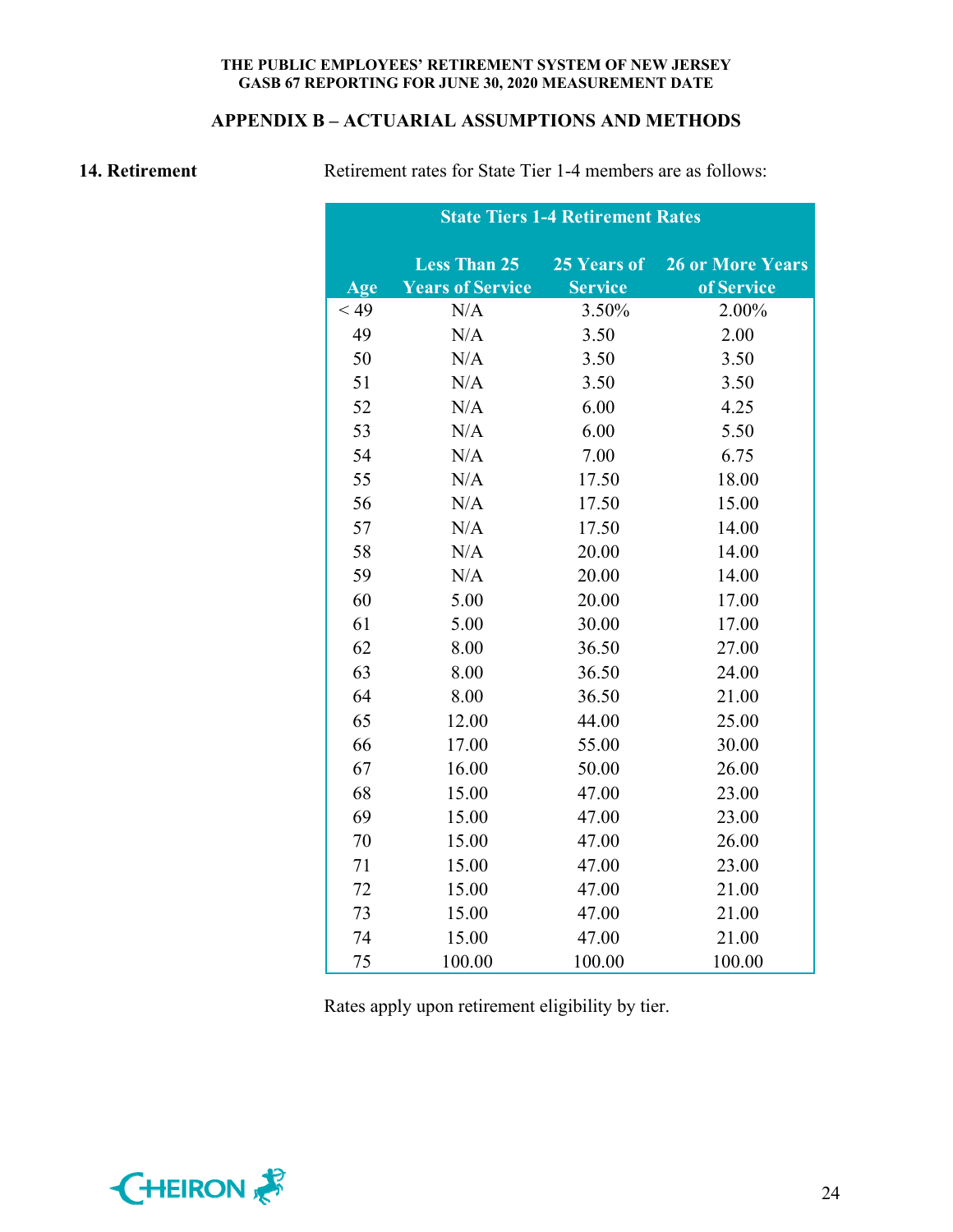# **APPENDIX B – ACTUARIAL ASSUMPTIONS AND METHODS**

|        | <b>Local Employers' Tiers 1-4 Retirement Rates</b> |                |                         |
|--------|----------------------------------------------------|----------------|-------------------------|
|        | <b>Less Than 25</b>                                | 25 Years of    | <b>26 or More Years</b> |
| Age    | <b>Years of Service</b>                            | <b>Service</b> | of Service              |
| $<$ 49 | N/A                                                | 3.00%          | 2.25%                   |
| 49     | N/A                                                | 3.00           | 3.00                    |
| 50     | N/A                                                | 3.50           | 3.50                    |
| 51     | N/A                                                | 4.25           | 3.75                    |
| 52     | N/A                                                | 4.75           | 3.75                    |
| 53     | N/A                                                | 7.00           | 5.00                    |
| 54     | N/A                                                | 7.00           | 6.00                    |
| 55     | N/A                                                | 15.00          | 15.00                   |
| 56     | N/A                                                | 17.00          | 13.00                   |
| 57     | N/A                                                | 18.00          | 12.00                   |
| 58     | N/A                                                | 18.00          | 12.00                   |
| 59     | N/A                                                | 18.00          | 12.00                   |
| 60     | 4.50                                               | 18.00          | 14.00                   |
| 61     | 4.50                                               | 18.00          | 14.00                   |
| 62     | 7.50                                               | 34.00          | 25.00                   |
| 63     | 7.50                                               | 34.00          | 22.00                   |
| 64     | 7.50                                               | 34.00          | 20.00                   |
| 65     | 11.00                                              | 35.00          | 20.00                   |
| 66     | 15.00                                              | 43.00          | 26.00                   |
| 67     | 14.00                                              | 40.00          | 26.00                   |
| 68     | 13.00                                              | 40.00          | 22.00                   |
| 69     | 13.00                                              | 37.00          | 22.00                   |
| 70     | 13.00                                              | 37.00          | 24.00                   |
| 71     | 13.00                                              | 37.00          | 24.00                   |
| 72     | 13.00                                              | 37.00          | 20.00                   |
| 73     | 13.00                                              | 37.00          | 20.00                   |
| 74     | 13.00                                              | 37.00          | 20.00                   |
| 75     | 100.00                                             | 100.00         | 100.00                  |

Retirement rates for Local employers' Tier 1-4 members are as follows:

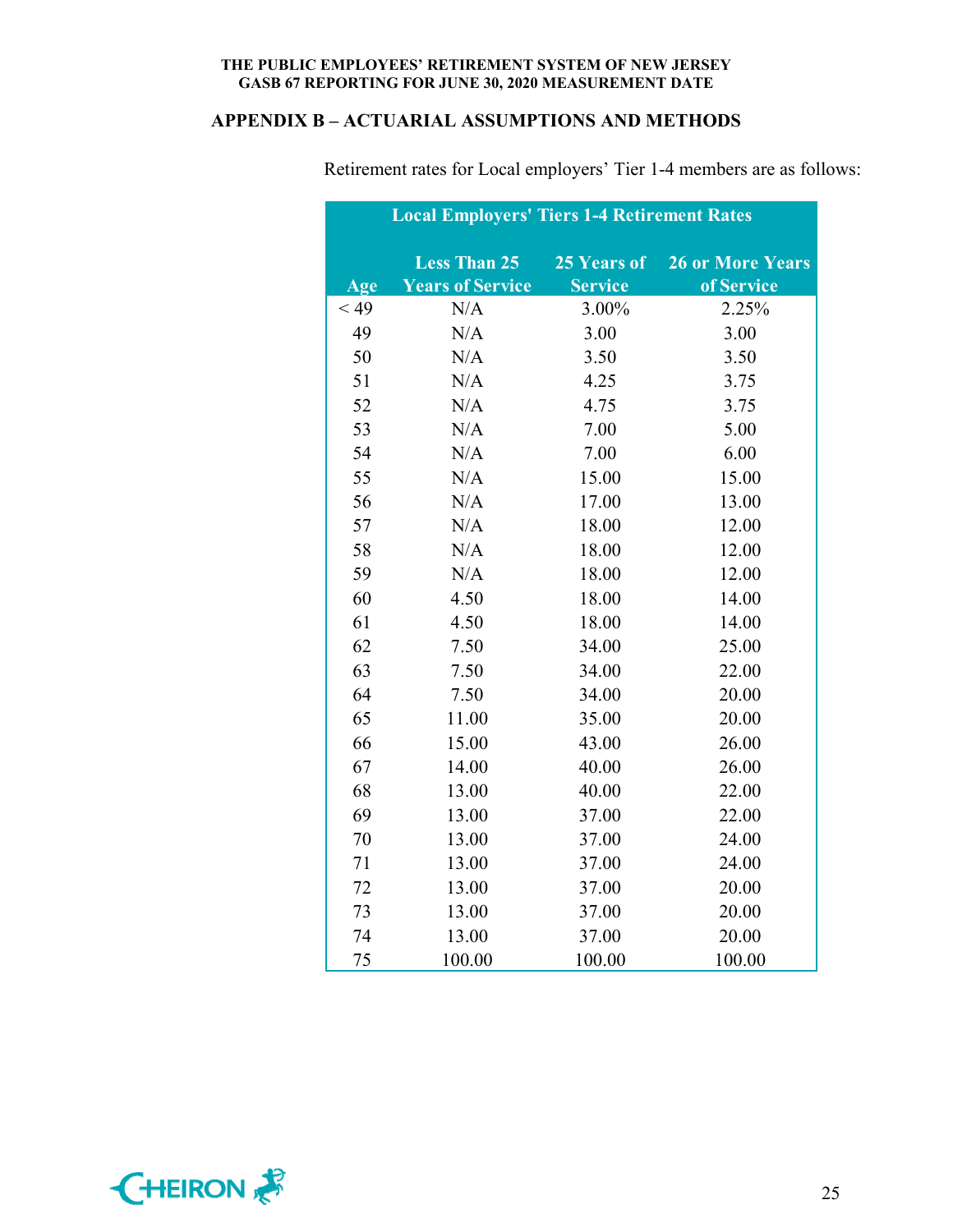# **APPENDIX B – ACTUARIAL ASSUMPTIONS AND METHODS**

|        | <b>State Tier 5 Retirement Rates</b> |                |                |                    |                         |  |
|--------|--------------------------------------|----------------|----------------|--------------------|-------------------------|--|
|        | <b>Less Than 25</b>                  | 25 Years of    | 26 to 29 Years | <b>30 Years of</b> | <b>31 or More Years</b> |  |
| Age    | <b>Years of Service</b>              | <b>Service</b> | of Service     | <b>Service</b>     | of Service              |  |
| $<$ 49 | N/A                                  | N/A            | N/A            | 3.50%              | 2.00%                   |  |
| 49     | N/A                                  | N/A            | N/A            | 3.50               | 2.00                    |  |
| 50     | N/A                                  | N/A            | N/A            | 3.50               | 3.50                    |  |
| 51     | N/A                                  | N/A            | N/A            | 3.50               | 3.50                    |  |
| 52     | N/A                                  | N/A            | N/A            | 6.00               | 4.25                    |  |
| 53     | N/A                                  | N/A            | N/A            | 6.00               | 5.50                    |  |
| 54     | N/A                                  | N/A            | N/A            | 7.00               | 6.75                    |  |
| 55     | N/A                                  | N/A            | N/A            | 17.50              | 18.00                   |  |
| 56     | N/A                                  | N/A            | N/A            | 17.50              | 15.00                   |  |
| 57     | N/A                                  | N/A            | N/A            | 17.50              | 14.00                   |  |
| 58     | N/A                                  | N/A            | N/A            | 20.00              | 14.00                   |  |
| 59     | N/A                                  | N/A            | N/A            | 20.00              | 14.00                   |  |
| 60     | N/A                                  | N/A            | N/A            | 20.00              | 17.00                   |  |
| 61     | N/A                                  | N/A            | N/A            | 30.00              | 17.00                   |  |
| 62     | N/A                                  | N/A            | N/A            | 36.50              | 27.00                   |  |
| 63     | N/A                                  | N/A            | N/A            | 36.50              | 24.00                   |  |
| 64     | N/A                                  | N/A            | N/A            | 36.50              | 21.00                   |  |
| 65     | 12.00                                | 44.00          | 44.00          | 44.00              | 25.00                   |  |
| 66     | 17.00                                | 55.00          | 30.00          | 30.00              | 30.00                   |  |
| 67     | 16.00                                | 50.00          | 26.00          | 26.00              | 26.00                   |  |
| 68     | 15.00                                | 47.00          | 23.00          | 23.00              | 23.00                   |  |
| 69     | 15.00                                | 47.00          | 23.00          | 23.00              | 23.00                   |  |
| 70     | 15.00                                | 47.00          | 26.00          | 26.00              | 26.00                   |  |
| 71     | 15.00                                | 47.00          | 23.00          | 23.00              | 23.00                   |  |
| 72     | 15.00                                | 47.00          | 21.00          | 21.00              | 21.00                   |  |
| 73     | 15.00                                | 47.00          | 21.00          | 21.00              | 21.00                   |  |
| 74     | 15.00                                | 47.00          | 21.00          | 21.00              | 21.00                   |  |
| 75     | 100.00                               | 100.00         | 100.00         | 100.00             | 100.00                  |  |

Retirement rates for State Tier 5 members are as follows:

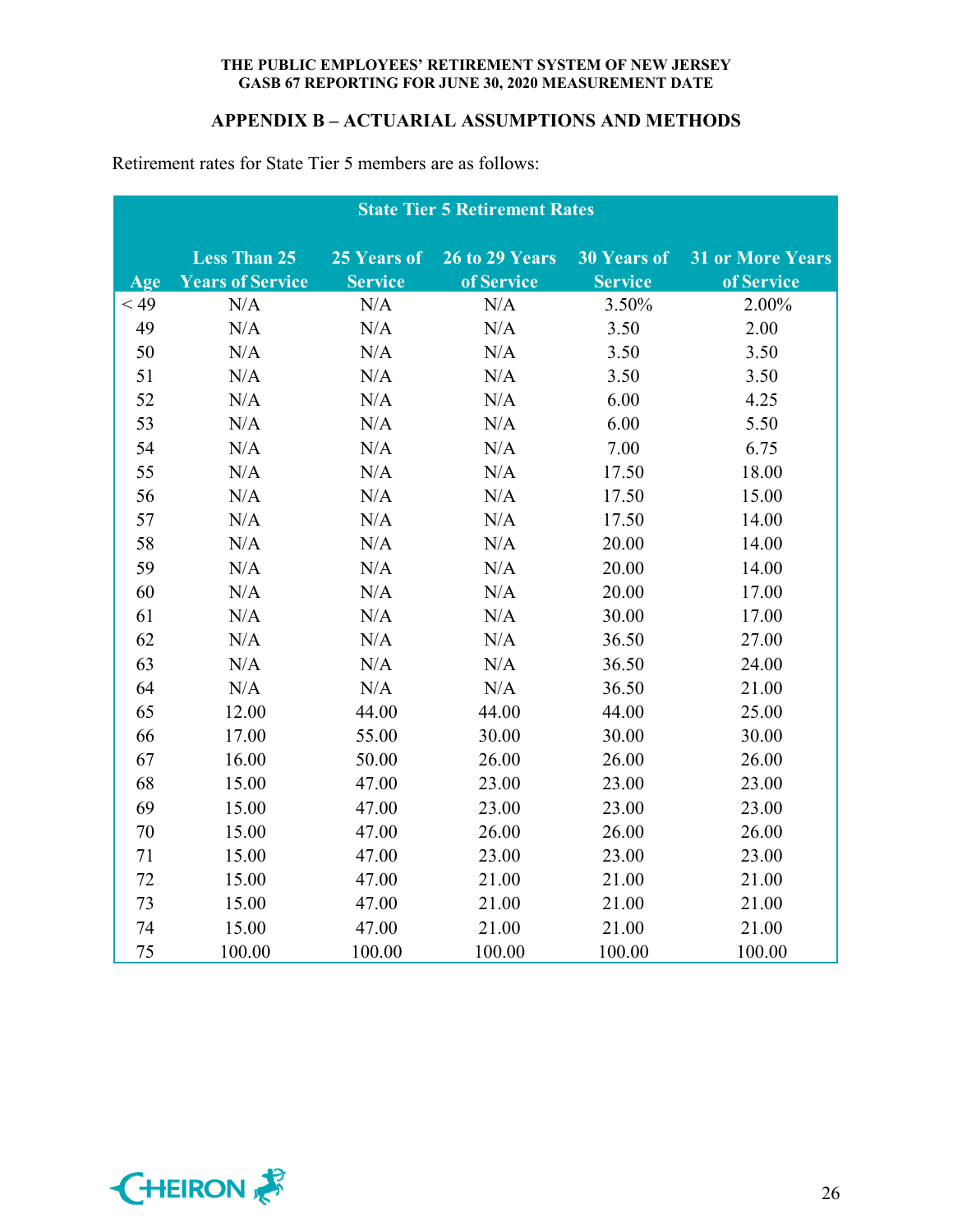# **APPENDIX B – ACTUARIAL ASSUMPTIONS AND METHODS**

|      | <b>Local Employers' Tier 5 Retirement Rates</b> |                |                       |                    |                         |  |
|------|-------------------------------------------------|----------------|-----------------------|--------------------|-------------------------|--|
|      | <b>Less Than 25</b>                             | 25 Years of    | <b>26 to 29 Years</b> | <b>30 Years of</b> | <b>31 or More Years</b> |  |
| Age  | <b>Years of Service</b>                         | <b>Service</b> | of Service            | <b>Service</b>     | of Service              |  |
| < 49 | N/A                                             | N/A            | N/A                   | 3.00%              | 2.25%                   |  |
| 49   | N/A                                             | N/A            | N/A                   | 3.00               | 3.00                    |  |
| 50   | N/A                                             | N/A            | N/A                   | 3.50               | 3.50                    |  |
| 51   | N/A                                             | N/A            | N/A                   | 4.25               | 3.75                    |  |
| 52   | N/A                                             | N/A            | N/A                   | 4.75               | 3.75                    |  |
| 53   | N/A                                             | N/A            | N/A                   | 7.00               | 5.00                    |  |
| 54   | N/A                                             | N/A            | N/A                   | 7.00               | 6.00                    |  |
| 55   | N/A                                             | N/A            | N/A                   | 15.00              | 15.00                   |  |
| 56   | N/A                                             | N/A            | N/A                   | 17.00              | 13.00                   |  |
| 57   | N/A                                             | N/A            | N/A                   | 18.00              | 12.00                   |  |
| 58   | N/A                                             | N/A            | N/A                   | 18.00              | 12.00                   |  |
| 59   | N/A                                             | N/A            | N/A                   | 18.00              | 12.00                   |  |
| 60   | N/A                                             | N/A            | N/A                   | 18.00              | 14.00                   |  |
| 61   | N/A                                             | N/A            | N/A                   | 18.00              | 14.00                   |  |
| 62   | N/A                                             | N/A            | N/A                   | 34.00              | 25.00                   |  |
| 63   | N/A                                             | N/A            | N/A                   | 34.00              | 22.00                   |  |
| 64   | N/A                                             | N/A            | N/A                   | 34.00              | 20.00                   |  |
| 65   | 11.00                                           | 35.00          | 35.00                 | 35.00              | 20.00                   |  |
| 66   | 15.00                                           | 43.00          | 26.00                 | 26.00              | 26.00                   |  |
| 67   | 14.00                                           | 40.00          | 26.00                 | 26.00              | 26.00                   |  |
| 68   | 13.00                                           | 40.00          | 22.00                 | 22.00              | 22.00                   |  |
| 69   | 13.00                                           | 37.00          | 22.00                 | 22.00              | 22.00                   |  |
| 70   | 13.00                                           | 37.00          | 24.00                 | 24.00              | 24.00                   |  |
| 71   | 13.00                                           | 37.00          | 24.00                 | 24.00              | 24.00                   |  |
| 72   | 13.00                                           | 37.00          | 20.00                 | 20.00              | 20.00                   |  |
| 73   | 13.00                                           | 37.00          | 20.00                 | 20.00              | 20.00                   |  |
| 74   | 13.00                                           | 37.00          | 20.00                 | 20.00              | 20.00                   |  |
| 75   | 100.00                                          | 100.00         | 100.00                | 100.00             | 100.00                  |  |

Retirement rates for Local employers' Tier 5 members are as follows:

Retirement rates for members of Prosecutors Part (Chapter 366, P.L. 2001) are as follows:

- Members with less than 25 years of service: 6.0% for all ages,
- Members with 25 years of service: 50.0% for all ages,
- Members with 26 or more years of service: 25.0% for all ages.

Rates apply upon retirement eligibility. 100% retirement is assumed at age 70.

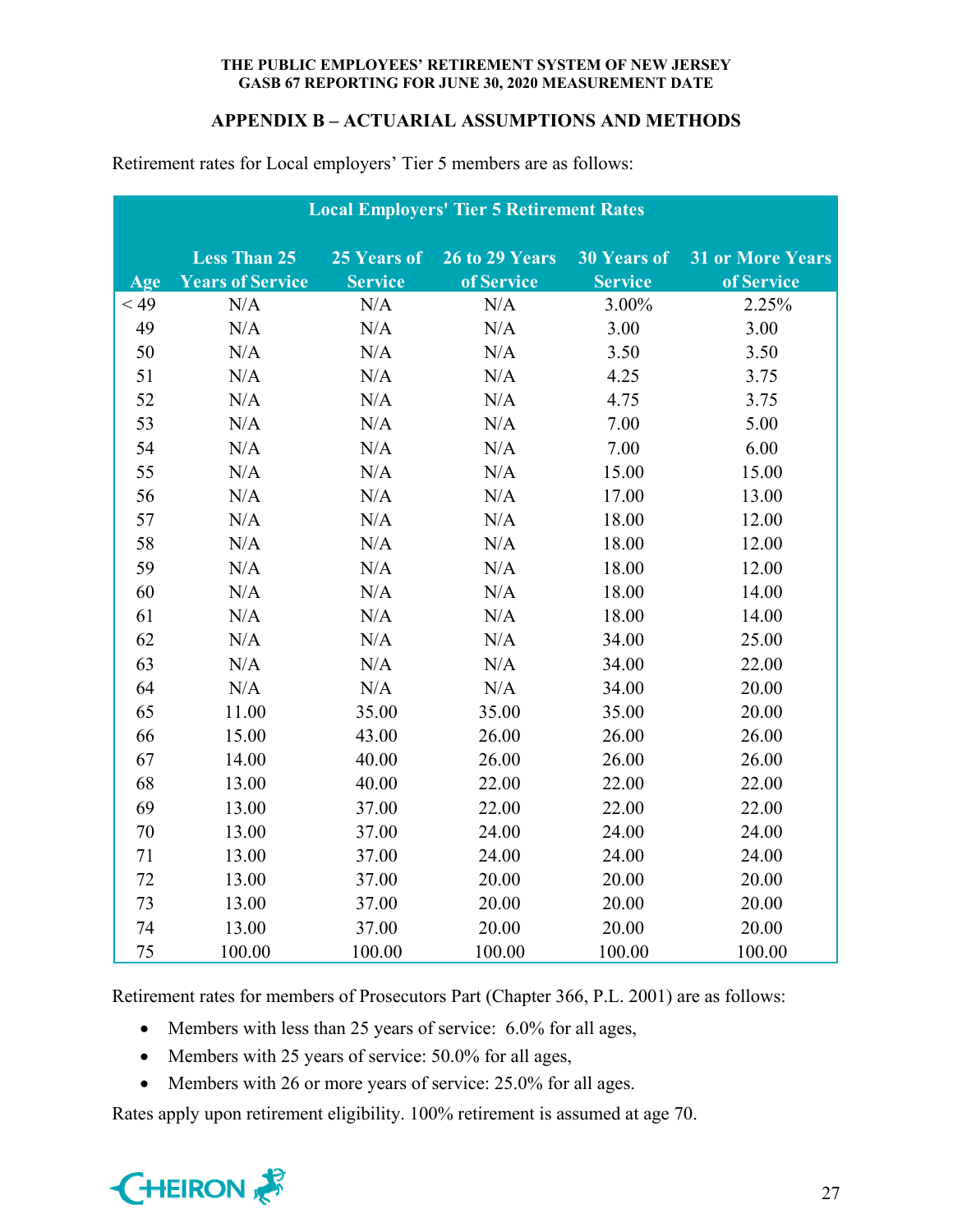# **APPENDIX B – ACTUARIAL ASSUMPTIONS AND METHODS**

| <b>15. Family Composition</b><br><b>Assumptions</b>               | For members not currently in receipt, 100% of members are<br>assumed married to spouses of the opposite sex. Males are assumed<br>to be three years older than females.                                                                                                                                                                                       |  |  |  |  |
|-------------------------------------------------------------------|---------------------------------------------------------------------------------------------------------------------------------------------------------------------------------------------------------------------------------------------------------------------------------------------------------------------------------------------------------------|--|--|--|--|
|                                                                   | For purposes of the optional form of payment death benefit for<br>members currently in receipt, beneficiary status is based on the<br>beneficiary allowance reported. If no beneficiary date of birth is<br>provided, the beneficiary is assumed to be the member's spouse of<br>the opposite sex with males assumed to be three years older than<br>females. |  |  |  |  |
|                                                                   | No additional dependent children or parents are assumed.                                                                                                                                                                                                                                                                                                      |  |  |  |  |
| 16. Form of Payment                                               | Current active members are assumed to elect the Maximum Option.                                                                                                                                                                                                                                                                                               |  |  |  |  |
| 17. Non-Contributory<br><b>Group Insurance Form</b><br>of Payment | All benefits are assumed to be paid as lump sums.                                                                                                                                                                                                                                                                                                             |  |  |  |  |
| 18. Data                                                          | All non-contributing members are included in the valuation with a<br>liability based on the reported Accumulated Deductions with interest<br>(Annuity Savings Fund or ASF), adjusted to include interest through<br>the valuation date.                                                                                                                       |  |  |  |  |
|                                                                   | Per discussions with DPB, the statuses for active records in<br>Locations $4 - 7$ (General Assembly and Senate) are based on<br>changes in service instead of the contribution code.                                                                                                                                                                          |  |  |  |  |
|                                                                   | For current beneficiaries with incomplete information, reasonable<br>assumptions were made based on information available in prior<br>years.                                                                                                                                                                                                                  |  |  |  |  |
|                                                                   | Inactive participants receiving benefits according to the 2018 data<br>but omitted from the 2019 data are assumed to have died without a<br>beneficiary.                                                                                                                                                                                                      |  |  |  |  |
|                                                                   | Tier 4 and 5 members on long-term disability appeared on the active<br>data for the first time in 2019. The number of members on long-term<br>disability is immaterial for valuation purposes. Therefore, we valued<br>these members as regular contributing and non-contributing<br>members while we gain clarity on what happens with these<br>members.     |  |  |  |  |

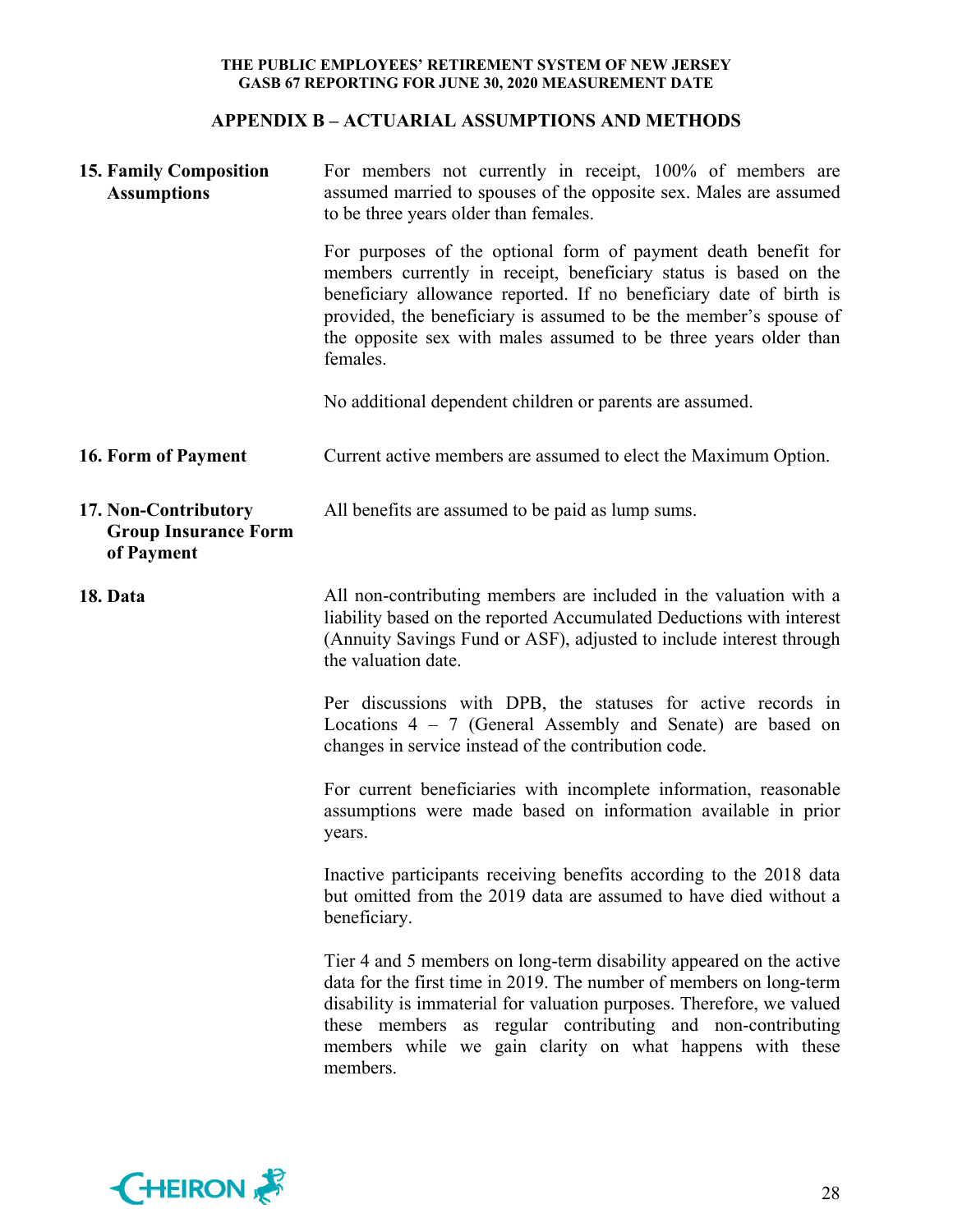# **APPENDIX B – ACTUARIAL ASSUMPTIONS AND METHODS**

| 19. Rationale for<br><b>Assumptions</b>                   | The demographic assumptions used in this report reflect the results<br>of the July 1, $2014 -$ June 30, 2018 Experience Study approved by<br>the Board of Trustees on February 19, 2020. The investment return<br>assumption was recommended by the State Treasurer. The MP-2020<br>mortality improvement scale was used to calculate the Total Pension<br>Liability upon direction from the DPB.                                                                                                                                                                                                                           |
|-----------------------------------------------------------|-----------------------------------------------------------------------------------------------------------------------------------------------------------------------------------------------------------------------------------------------------------------------------------------------------------------------------------------------------------------------------------------------------------------------------------------------------------------------------------------------------------------------------------------------------------------------------------------------------------------------------|
| <b>20. Projection Basis</b>                               | This report includes projections of future assets, benefit payments<br>and contributions for the purpose of determining the GASB 67<br>discount rate.                                                                                                                                                                                                                                                                                                                                                                                                                                                                       |
|                                                           | The projections are based on the census data as of July 1, 2019 and<br>the financial information as of June 30, 2020. The projections<br>assume continuation of the plan provisions and actuarial assumptions<br>in effect as of July 1, 2019 and do not reflect the impact of any<br>changes in benefits or actuarial assumptions that may be adopted<br>after July 1, 2020 unless otherwise indicated. While the assumptions<br>individually are reasonable for the underlying valuation that supports<br>the projections, specifically for projection purposes, they are also<br>considered reasonable in the aggregate. |
|                                                           | The projections assume that all future assumptions are met except<br>where indicated with respect to future investment returns and<br>demographic assumptions.                                                                                                                                                                                                                                                                                                                                                                                                                                                              |
|                                                           |                                                                                                                                                                                                                                                                                                                                                                                                                                                                                                                                                                                                                             |
| 21. Changes in Assumptions<br><b>Since Last Valuation</b> | The mortality improvement scale used to calculate the Total Pension<br>Liability was updated from the MP-2019 scale to the MP-2020 scale<br>upon direction from the DPB.                                                                                                                                                                                                                                                                                                                                                                                                                                                    |
|                                                           | The GASB 67 effective discount rate has been updated in<br>accordance with the method prescribed by GASB Statement No. 67.                                                                                                                                                                                                                                                                                                                                                                                                                                                                                                  |
|                                                           | The interest crediting rate on Accumulated Deductions was<br>decreased from 7.50% to 7.30% per annum, compounded annually.                                                                                                                                                                                                                                                                                                                                                                                                                                                                                                  |
|                                                           | In connection with a new policy adopted by the DPB, interest credits<br>are assumed to end upon termination, instead of continuing through<br>retirement.                                                                                                                                                                                                                                                                                                                                                                                                                                                                   |

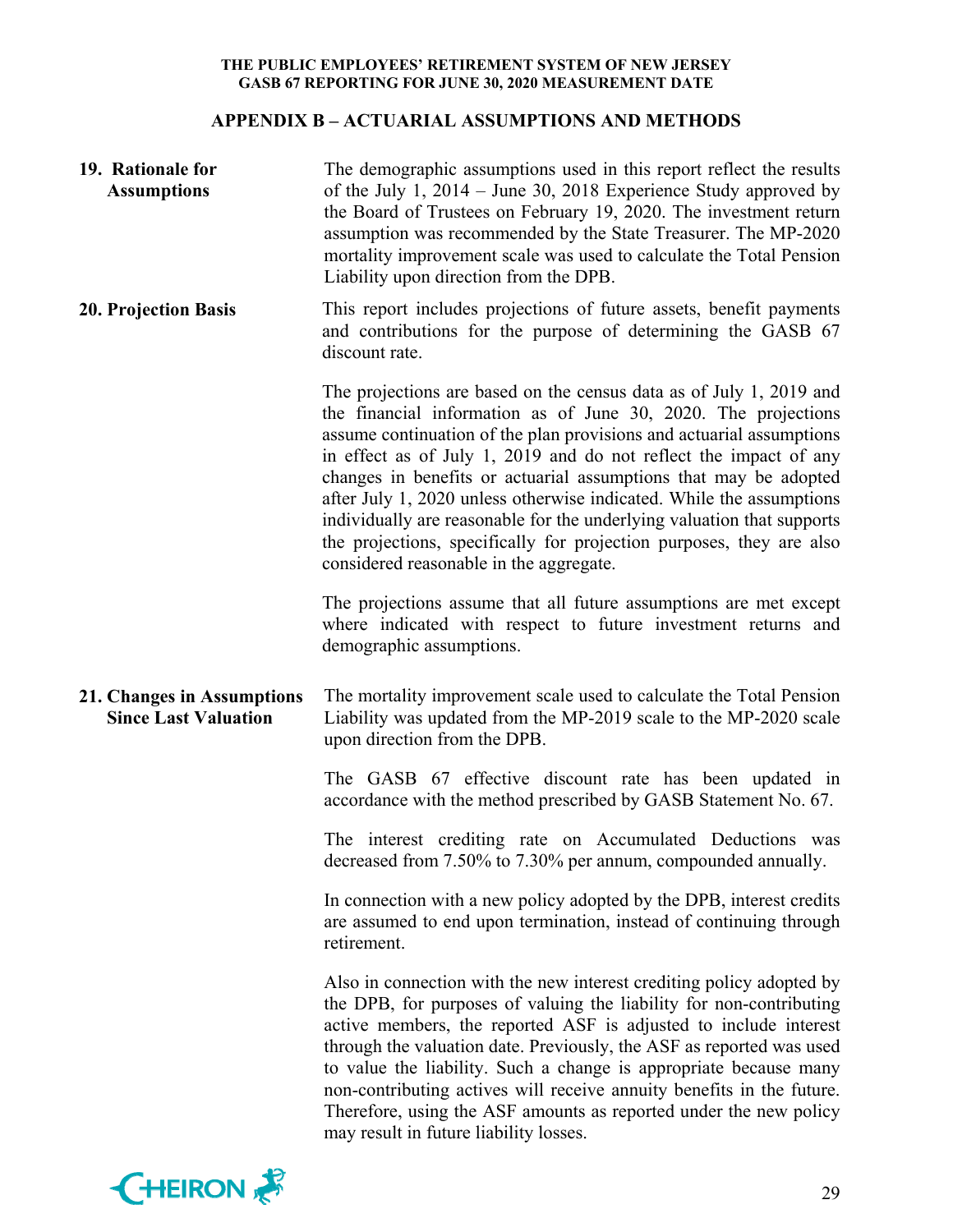# **APPENDIX B – ACTUARIAL ASSUMPTIONS AND METHODS**

# **B. Actuarial Methods**

The actuarial methods used for determining State and Local employer contributions are described below.

# **1. Actuarial Cost Method**

The actuarial cost method for funding calculations is the Projected Unit Credit Cost Method.

The actuarial liability is calculated as the actuarial present value of the projected benefits linearly allocated to periods prior to the valuation year based on service. Refunds are valued as the reported Accumulated Deductions with interest as of the valuation date. The unfunded actuarial liability is the actuarial liability on the valuation date less the actuarial value of assets.

In accordance with Chapter 78, P.L. 2011:

- Beginning with the July 1, 2010 actuarial valuation, the accrued liability contribution shall be computed so that if the contribution is paid annually in level dollars, it will amortize the unfunded accrued liability over an open 30 year period.
- Beginning with the July 1, 2019 actuarial valuation, the accrued liability contribution shall be computed so that if the contribution is paid annually in level dollars, it will amortize the unfunded accrued liability over a closed 30 year period (i.e., for each subsequent actuarial valuation the amortization period shall decrease by one year).
- Beginning with the July 1, 2029 actuarial valuation, when the remaining amortization period reaches 20 years, any increase or decrease in the unfunded accrued liability as a result of actuarial losses or gains for subsequent valuation years shall serve to increase or decrease, respectively, the amortization period for the unfunded accrued liability, unless an increase in the amortization period will cause it to exceed 20 years. If an increase in the amortization period as a result of actuarial losses for a valuation year would exceed 20 years, the accrued liability contribution shall be computed for the valuation year using a 20 year amortization period.

Certain portions of the normal cost and unfunded actuarial liabilities attributable to Local employers are payable by the State and/or over different periods in accordance with the NJ State Statutes.

To the extent that the amortization period remains an open period in future years and depending upon the specific circumstances, it should be noted that in the absence of emerging actuarial gains or contributions made in excess of the actuarially determined contribution, any existing unfunded accrued liability may not be fully amortized in the future.

The non-contributory group life insurance benefit is funded separately through a term cost.

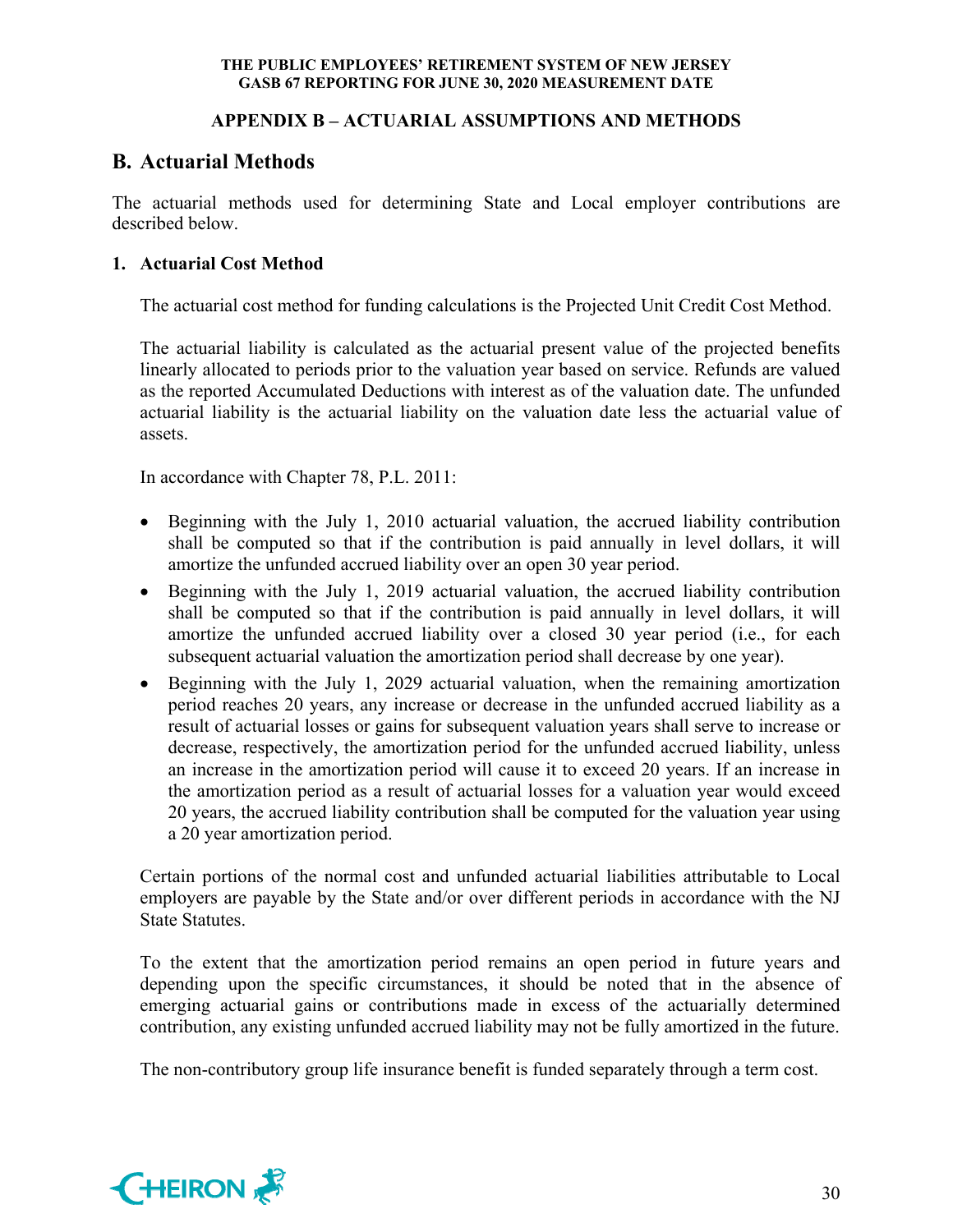# **APPENDIX B – ACTUARIAL ASSUMPTIONS AND METHODS**

## **2. Asset Valuation Method**

For the purposes of determining contribution rates, an actuarial value of assets is used that dampens the volatility in the market value of assets, resulting in a smoother pattern of contributions.

The actuarial value of assets is adjusted to reflect actual contributions, benefit payments and administrative expenses, and an assumed rate of return on the previous year's assets and current year's cash flow at the prior year's actuarial valuation interest rate, with a further adjustment to reflect 20% of the difference between the resulting value and the actual market value of Plan assets.

# **3. Contributions**

Chapter 83, P.L. 2016 requires the State to make pension contributions on a quarterly basis: at least 25% by September 30, at least 50% by December 31, at least 75% by March 31, and at least 100% by June 30. As such, contributions are assumed to be made on a quarterly basis with the first contribution 15 months after the associated valuation date.

Local employers' contributions are expected to be paid on April 1st, 21 months after the associated valuation date.

The Board of Trustees adopted a three-year phase-in of the Local employers' contribution increase due to the assumption changes from the July 1, 2014 – June 30, 2018 Experience Study, first effective in the July 1, 2019 valuation and the associated FYE 2021 contribution. The impact will be fully phased-in by the FYE 2023 contribution.

Chapter 98, P.L. 2017, the Lottery Enterprise Contribution Act, allows the PERS to receive 21.02% of the proceeds of the Lottery Enterprise, based upon their members' past or present employment in schools and institutions in the State for a term of 30 years. Revenues from Chapter 98, P.L. 2017, the Lottery Enterprise Contribution Act, are assumed to be contributed to the trust on a monthly basis. The State's pension contribution is reduced by the product of the allocable percentage for the PERS, the adjustment percentage, and the special asset value.

Contributions payable in the fiscal year starting on the valuation date are included in the actuarial value of assets as receivable contributions, discounted by the applicable valuation interest rate.

Legislation has provided for additional benefits and/or funding requirements which are included in this valuation and are described as follows.

## Early Retirement Incentive Programs

Local employers which elected to participate in various early retirement incentive programs authorized by NJ Statute make contributions to cover the cost of these programs over amortization periods elected by the employer to the extent permitted by NJ Statute.

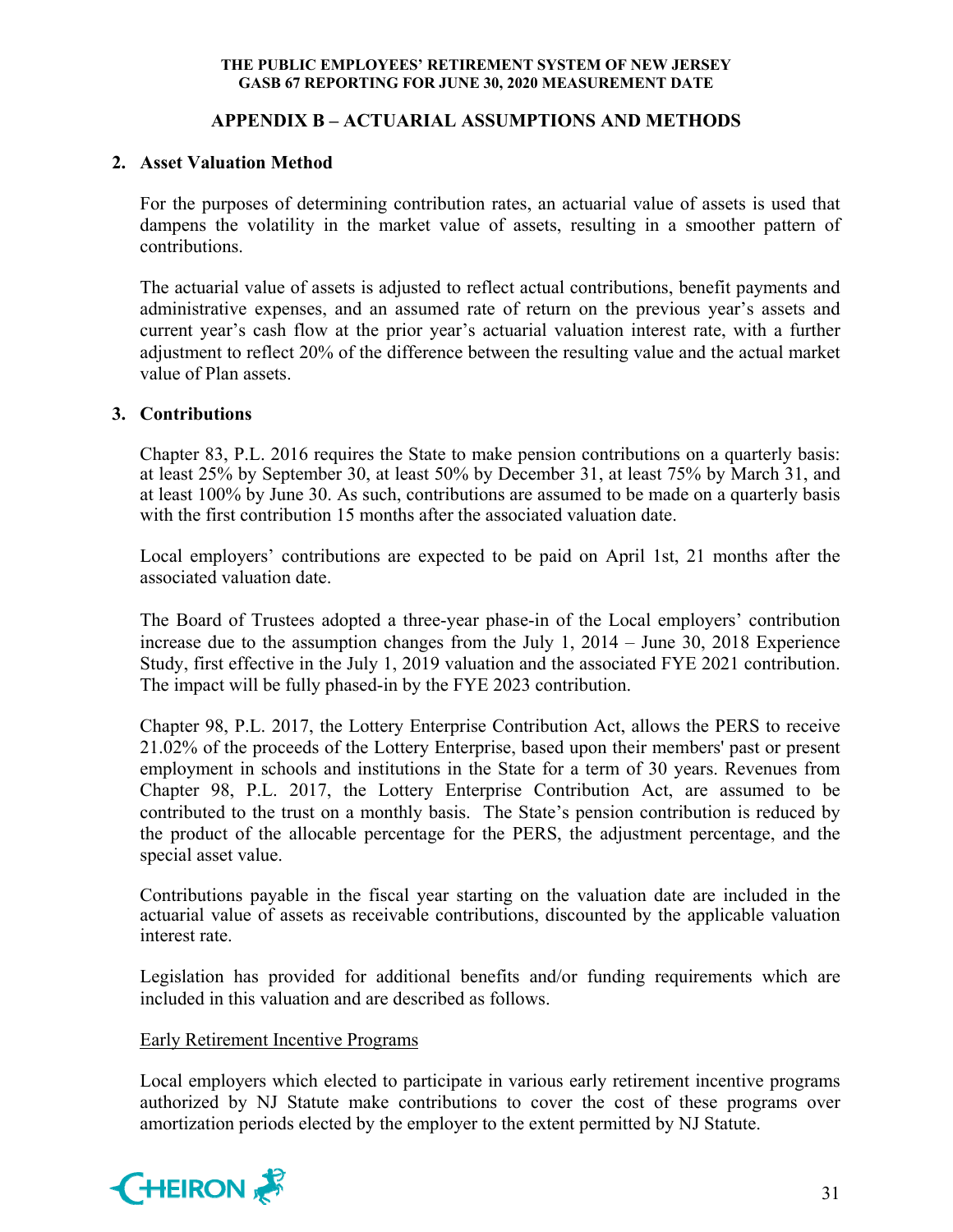# **APPENDIX B – ACTUARIAL ASSUMPTIONS AND METHODS**

## Chapter 133, P.L. 2001

Chapter 133, P.L. 2001 increased the accrual rate from 1/60 to 1/55. In addition, it lowered the age required for a veteran benefit equal to 1/55 of highest 12-month Compensation for each Year of Service from 60 to 55.

Chapter 133, P.L. 2001 also established the Benefit Enhancement Fund (BEF) to fund the additional annual employer normal contribution due to the Statute's increased benefits. (Chapter 353, P.L. 2001 extended this coverage to this Statute's additional annual employer normal contribution.) If the assets in the BEF are insufficient to cover the normal contribution for the increased benefits for a valuation period, the State will pay such amount for both the State and Local employers.

# Chapter 259, P.L. 2001

Chapter 259, P.L. 2001 established the Workers' Compensation Judges Part of the System with special retirement benefits for Workers' Compensation Judges. See Appendix C for details.

In accordance with the provisions of Chapter 259, P.L. 2001, the additional contributions for these special retirement benefits will be funded by transfers from the Second Injury Fund.

## Chapter 366, P.L. 2001

Chapter 366, P.L. 2001 established the Prosecutors Part of the System with special retirement benefits for Prosecutors. See Appendix C for details.

Chapter 366, P.L. 2001 also requires the State be liable for any increase in pension costs to a County that results from the enrollment of Prosecutors in the Prosecutors Part. Any increase in the unfunded actuarial liability arising from the benefits established for the Prosecutors Part are to be amortized over a closed 30 year period.

## Chapter 19, P.L. 2009

Chapter 19, P.L. 2009 provided that the State Treasurer will reduce for Local employers the normal and accrued liability contributions to 50 percent of the amount certified for fiscal year 2009. The remaining 50% of the contribution (unfunded liability) will be paid by the Local employers in level annual payments over a period of 15 years with the first payment due in the fiscal year ending June 30, 2012. The unfunded liability will be adjusted by the rate of return on the actuarial value of assets. The legislation also provided that a Local employer may pay 100 percent of the contribution for the fiscal year 2009. Such an employer will be credited with the full payment and any such amounts will not be included in their unfunded liability. In addition, certain Local employers who were eligible to defer 50% of their fiscal year 2009 pension contributions but instead paid 100% of the fiscal year 2009 pension contributions were permitted to defer 50% of their 2010 fiscal year pension contributions. The unfunded liability will be paid by these Local employers over a period of 15 years with the first payment due in the fiscal year ending June 30, 2012. The unfunded liability will be adjusted by the rate of return on the actuarial value of assets.

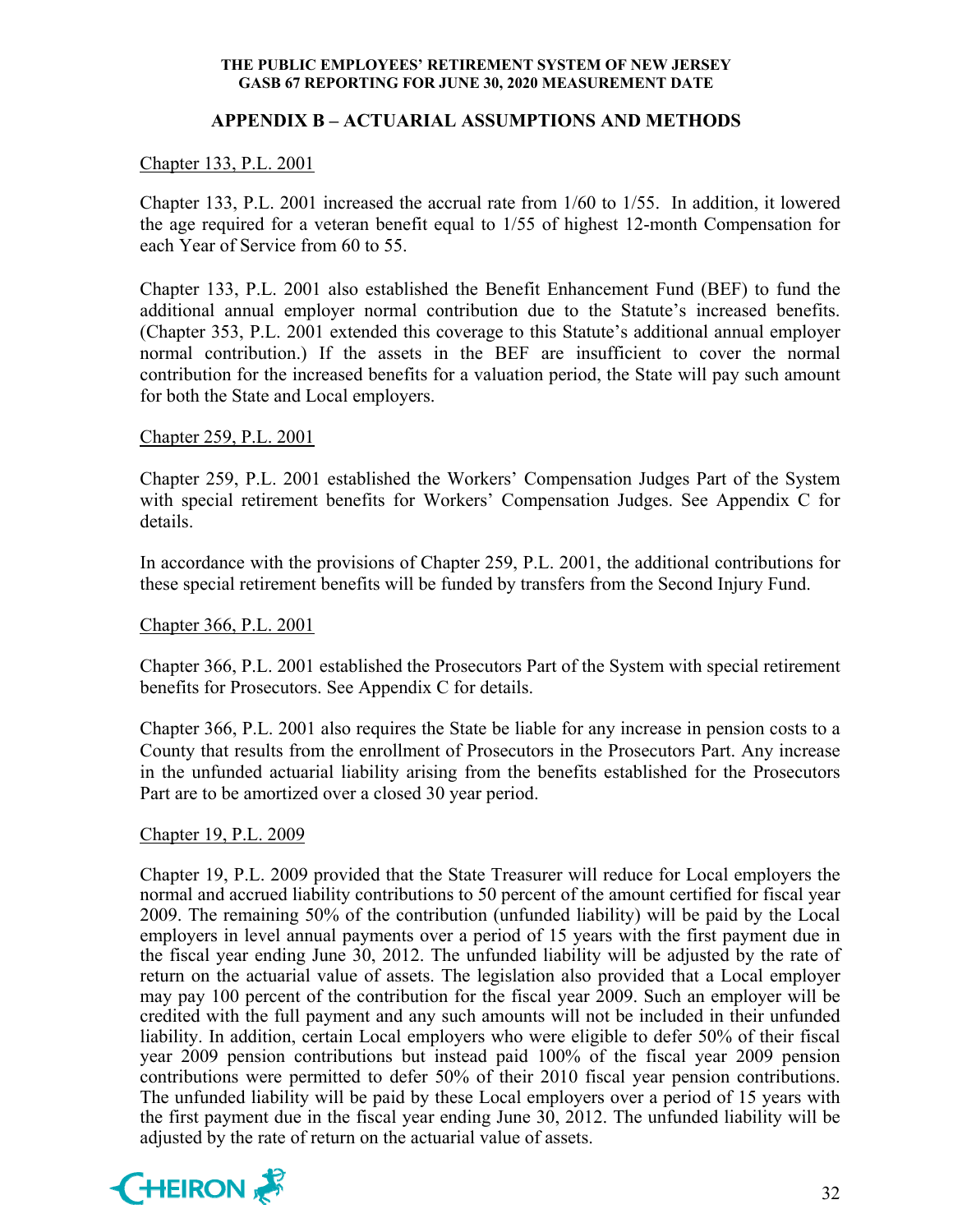# **APPENDIX B – ACTUARIAL ASSUMPTIONS AND METHODS**

#### **4. Valuation Software**

Cheiron utilizes ProVal, an actuarial valuation software leased from Winklevoss Technologies (WinTech) to calculate liabilities and project benefit payments. We have relied on WinTech as the developer of ProVal. We have reviewed ProVal and have a basic understanding of it and have used ProVal in accordance with its original intended purpose. We have not identified any material inconsistencies in assumptions or output of ProVal that would affect this actuarial valuation.

## **5. Changes in Methods Since the Last Valuation**

The Board of Trustees adopted a three-year phase-in of the Local employers' contribution increase due to the assumption changes from the July 1, 2014 – June 30, 2018 Experience Study, first effective in the July 1, 2019 valuation and the associated FYE 2021 contribution. The impact will be fully phased-in by the FYE 2023 contribution.

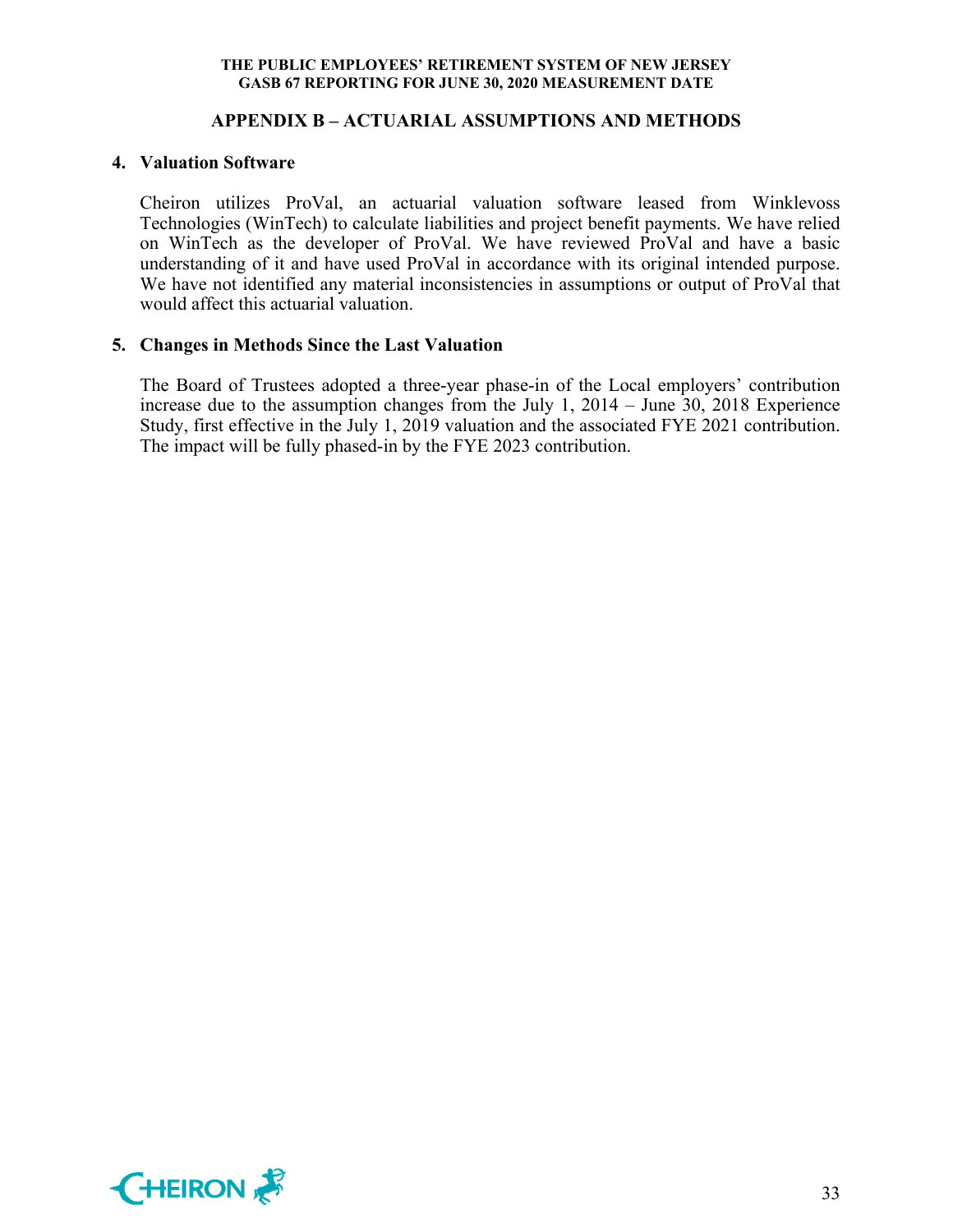# **APPENDIX C – SUMMARY OF PLAN PROVISIONS**

This summary of Plan provisions provides an overview of the major provisions of the PERS used in the actuarial valuation. It is not intended to replace the more precise language of the NJ State Statutes, Title 43, Chapter 15A, and if there is any difference between the description of the plan herein and the actual language in the NJ State Statutes, the NJ State Statutes will govern.

# **1. Eligibility for Membership**

Employees of the State or any county, municipality, school district, or public agency employed on a regular basis in a position covered by Social Security and not required to be a member of any other State or local government retirement system. Certain exceptions apply.

- a) Class B (or Tier 1) Member: Any member hired prior to July 1, 2007.
- b) Class D (or Tier 2) Member: Any member hired on or after July 1, 2007 and before November 2, 2008.
- c) Class E (or Tier 3) Member: Any member hired after November 1, 2008 and before May 22, 2010.
- d) Class F (or Tier 4) Member: Any member hired after May 21, 2010 and before June 28, 2011.
- e) Class G (or Tier 5) Member: Any member hired on or after June 28, 2011.

# **2. Plan Year**

The 12-month period beginning on July 1 and ending on June 30.

## **3. Years of Service**

A year of service for each year an employee is a Member of the Retirement System plus service, if any, covered by a prior service liability. Tier 4 and Tier 5 Members must be scheduled to work at least 35 hours per week for the State or 32 hours per week for a Local employer. Tier 3, 4 and 5 Members must have an annual salary of \$7,500 (indexed for inflation) and other members must have an annual salary of \$1,500.

## **4. Compensation**

Base salary upon which contributions by a Member to the Annuity Savings Fund were based. Chapter 113, P.L. 1997 provides that Compensation cannot exceed the compensation limitation of Section 401(a)(17) of the Internal Revenue Code. Chapter 103, P.L. 2007 provides that for a Tier 2, 3, 4 or 5 Member, Compensation cannot exceed the annual maximum wage contribution base for Social Security, pursuant to the Federal Insurance Contribution Act.

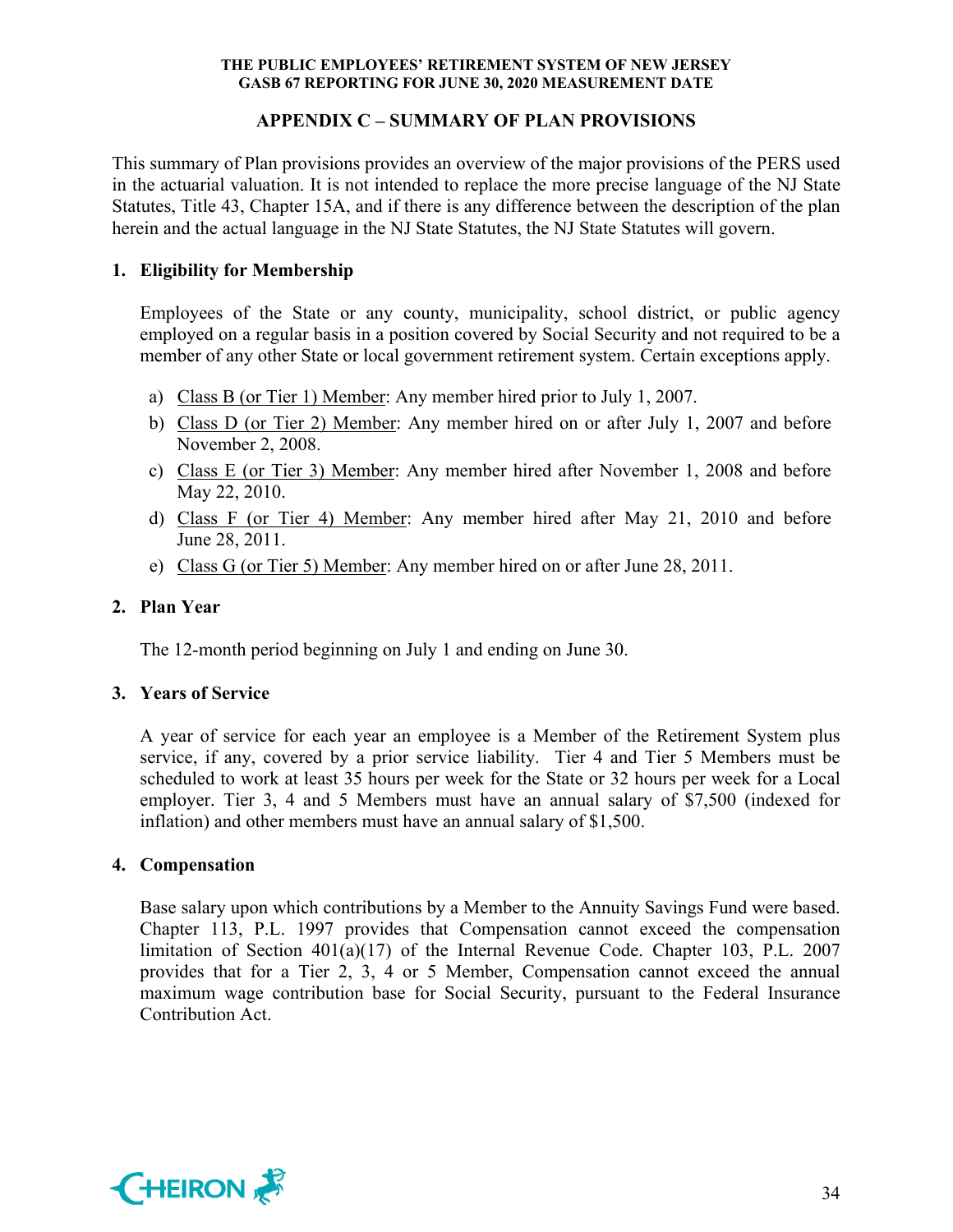# **APPENDIX C – SUMMARY OF PLAN PROVISIONS**

## **5. Final Compensation**

The average annual compensation upon which contributions by a Member are made for the three consecutive years of service immediately preceding retirement, or the highest three fiscal years of service, if greater. Chapter 1, P. L. 2010 provides that for a Tier 4 or Tier 5 Member, Final Compensation is the average annual compensation upon which contributions by a Member are made for the five consecutive years of service immediately preceding retirement, or the highest five fiscal years of service, if greater.

# **6. Final Year Compensation**

The compensation upon which contributions by a Member to the Annuity Savings Fund are based in the last year of service.

# **7. Accumulated Deductions**

The sum of all amounts deducted from the compensation of a Member or contributed by the Member or on the Member's behalf without interest.

# **8. Interest Credits on Accumulated Deductions**

Members receive interest credits while contributing and for the first two years of inactivity. The rate depends on the type of benefit. Prior to July 1, 2018, members received interest credits for the entire period of inactivity until retirement or death.

## **9. Member Contributions**

Each Member contributes a percentage of Compensation. Effective October 1, 2011, Chapter 78, P.L. 2011 set the member contribution rate at 6.5% and increased it by  $1/7<sup>th</sup>$  of 1% each July thereafter until it attained an ultimate rate of 7.5% on July 1, 2018.

For members who are eligible to retire under the Prosecutors Part as provided by Chapter 366, P.L. 2001, Chapter 78, P.L. 2011 set the member contribution rate at 10.0%, effective October 1, 2011.

## **10. Benefits**

a) **Service Retirement:** For a Tier 1 or Tier 2 Member, age 60. For a Tier 3 or Tier 4 Member, age 62. For a Tier 5 Member, age 65.

Benefit is an annual retirement allowance comprised of a member annuity plus an employer pension which together will provide a total retirement allowance of:

- (1) For a Tier 1, 2 or 3 Member, 1/55 of Final Compensation for each Year of Service.
- (2) For a Tier 4 or 5 Member, 1/60 of Final Compensation for each Year of Service.
- b) **Early Retirement:** Prior to eligibility for Service Retirement. For a Tier 1, 2, 3 or 4 Member, 25 Years of Service. For a Tier 5 Member, 30 Years of Service.

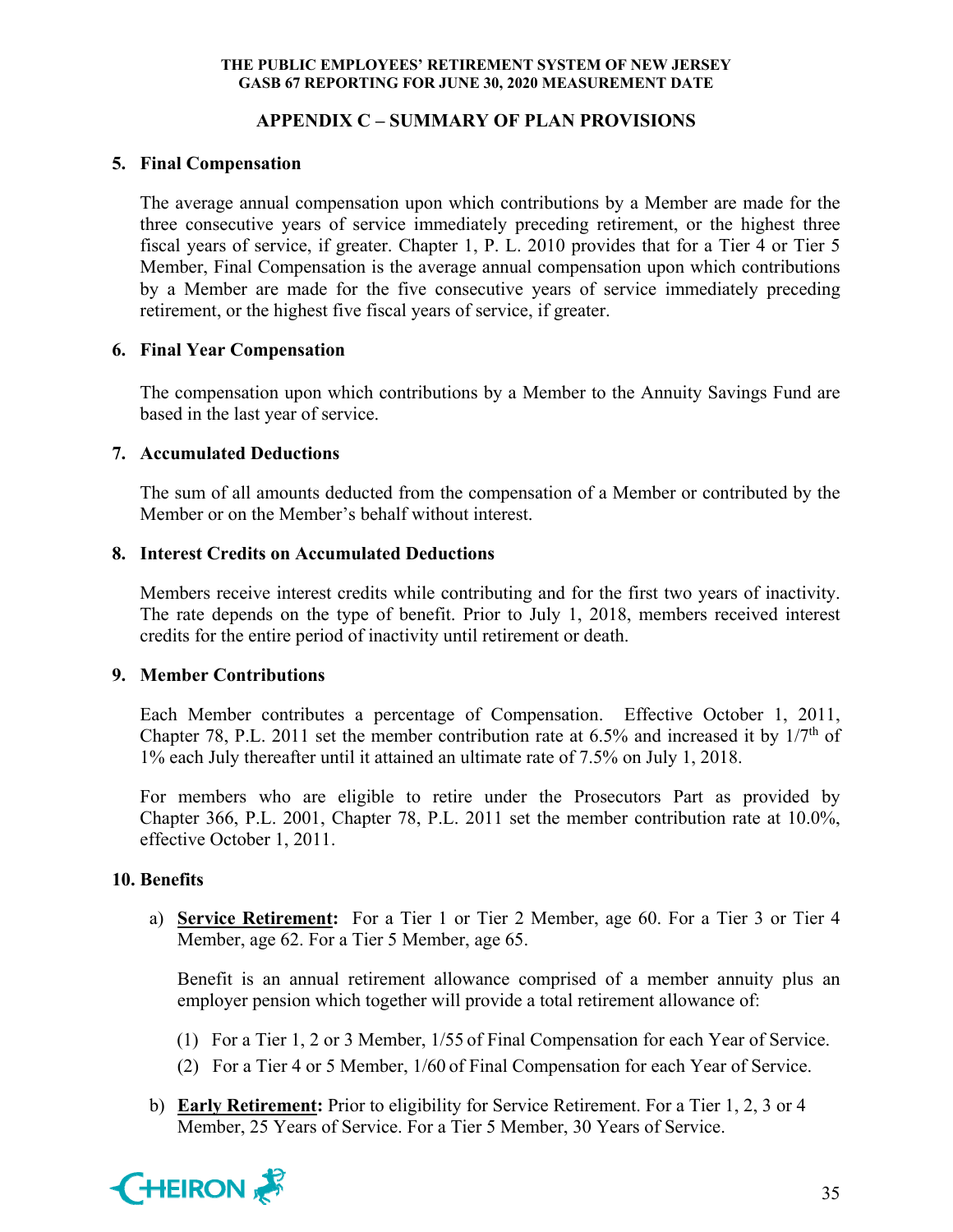# **APPENDIX C – SUMMARY OF PLAN PROVISIONS**

Benefit is an annual retirement allowance comprised of a member annuity plus an employer pension which together will provide a total retirement allowance of:

- (1) For a Tier 1 Member, the Service Retirement benefit reduced by 1/4 of one percent for each month the retirement date precedes age 55.
- (2) For a Tier 2 Member, the Service Retirement benefit reduced by 1/12 of one percent for each month the retirement date precedes age 60 through age 55 and by 1/4 of one percent for each month the retirement date precedes age 55.
- (3) For a Tier 3 or 4 Member, the Service Retirement benefit reduced by 1/12 of one percent for each month the retirement date precedes age 62 through age 55 and by 1/4 of one percent for each month the retirement date precedes age 55.
- (4) For a Tier 5 Member, the Service Retirement benefit reduced by 1/4 of one percent for each month the retirement date precedes age 65.
- c) **Veteran Retirement:** Age 55 with 25 Years of Service or Age 60 with 20 Years of Service for a qualified military veteran who retires directly from active service.

Benefit is an annual retirement allowance comprised of a member annuity plus an employer pension which together will provide a total retirement allowance of the greater of:

- (1) 54.5% of highest 12-month Compensation, or
- (2) For a member who is at least age 55 with 35 Years of Service, 1/55 of highest 12-month Compensation for each Year of Service.

Veterans may receive a Service Retirement benefit if greater.

- d) **Deferred Retirement:** Termination of service prior to eligibility for Service Retirement with 10 Years of Service. Benefit is either:
	- (1) A refund of Accumulated Deductions plus, if the member has completed three years of service, interest accumulated at 2.0% per annum; or
	- (2) A deferred life annuity, commencing at age 60 for a Tier 1 or Tier 2 Member, age 62 for a Tier 3 or Tier 4 Member or age 65 for a Tier 5 Member, comprised of a member annuity plus an employer pension which together will provide a total retirement allowance of the Service Retirement benefit based on Final Compensation and Years of Service at date of termination.

For Members who die during the deferral period, the benefit is a return of Accumulated Deductions with credited interest.

e) **Non-Vested Termination:** Termination of service prior to eligibility for Service Retirement and less than 10 Years of Service.

Benefit is a refund of Accumulated Deductions plus, if the member has completed three years of service, interest accumulated at 2.0% per annum.

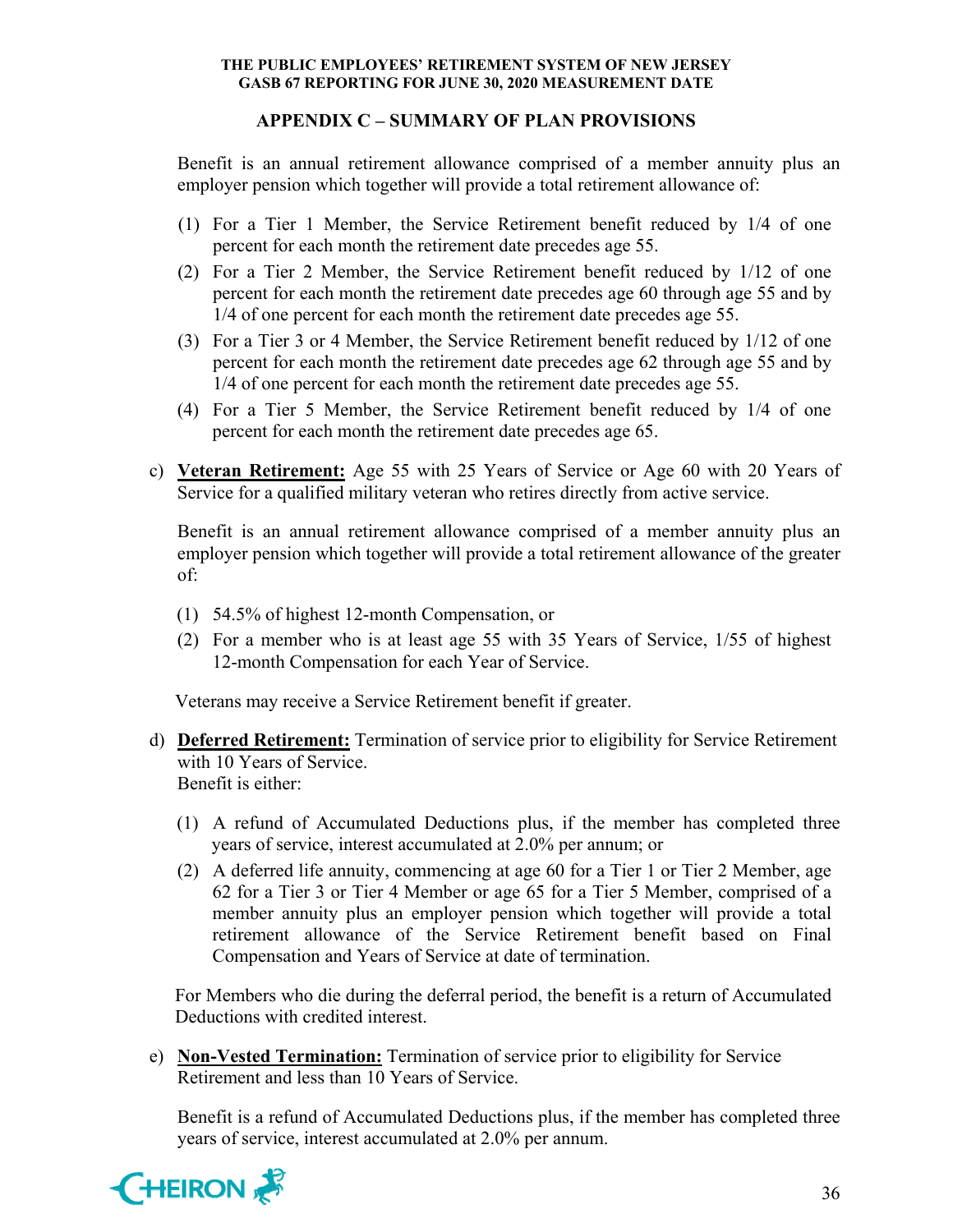# **APPENDIX C – SUMMARY OF PLAN PROVISIONS**

# f) **Death Benefits**

- (1) Ordinary Death Before Retirement: Death of an active contributing Member. Benefit is equal to:
	- a. Lump sum payment equal to 150% of Final Year Compensation, also known as the non-contributory group life insurance benefit, plus
	- b. Accumulated Deductions with credited interest.
- (2) Accidental Death Before Retirement: Death of an active Member resulting from injuries received from an accident during performance of duty and not a result of willful negligence. Benefit is equal to:
	- a. Lump sum payment equal to 150% of Final Year Compensation, also known as the non-contributory group life insurance benefit, plus
	- b. Spouse life annuity of 50% of Final Year Compensation payable until spouse's death or remarriage. If there is no surviving spouse or upon death or remarriage, a total of 20% (35%, 50%) of Final Year Compensation payable to one (two, three or more) dependent child(ren). If there is no surviving spouse or dependent child(ren), 25% (40%) of Final Year Compensation to one (two) dependent parent(s). If there is no surviving spouse, dependent child(ren) or parent(s), the benefit is a refund of Accumulated Deductions with credited interest.
- (3) Death After Retirement: Death of a retired Member. Benefit is equal to:
	- a. Lump sum payment equal to 3/16 of Final Year Compensation for a Member retired under Service, Early, Veteran or Deferred Retirement with 10 Years of Service. For a Member receiving a Disability benefit, lump sum payment of 150% of Final Year Compensation if death occurs prior to age 60 and 3/16 of Final Compensation if death occurs after age 60. This benefit is also known as the non-contributory group life insurance benefit, plus
	- b. Any survivor benefit due under the Member's optional form of payment election. Previously granted COLAs also apply to life annuities.

Members are also eligible for a voluntary, employee-paid life insurance policy, known as the contributory group life insurance policy. This benefit is not paid through the System and is not considered for valuation purposes.

# g) **Disability Retirement**

(1) Ordinary Disability Retirement: 10 years of service and totally and permanently incapacitated from the performance of normal or assigned duties. Only available to Tier 1, 2 and 3 Members.

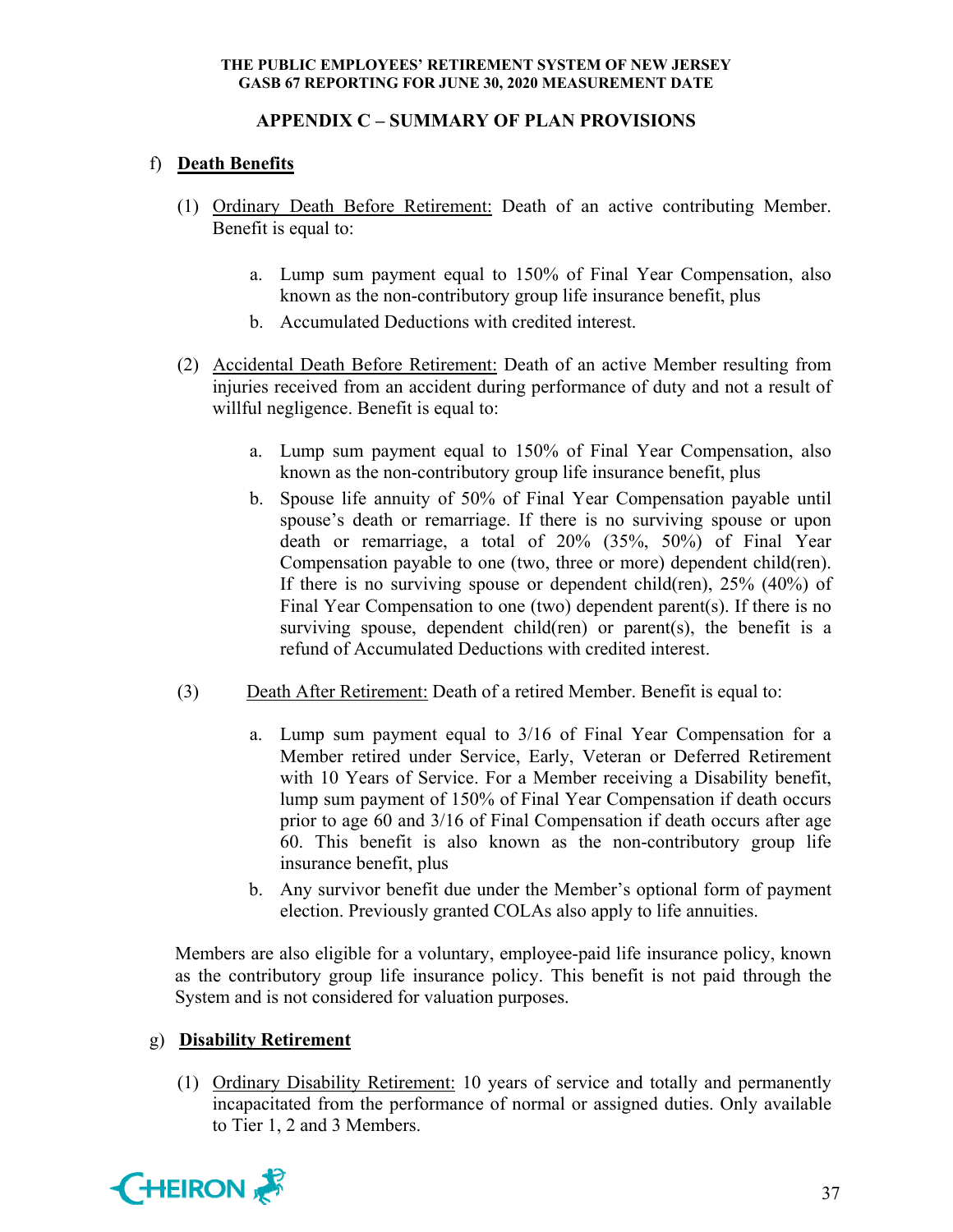# **APPENDIX C – SUMMARY OF PLAN PROVISIONS**

Benefit is an annual retirement allowance comprised of a member annuity plus an employer pension which together will provide a total retirement allowance of:

- a. 1.64% of Final Compensation for each Year of Service; or
- b. 43.6% of Final Compensation.
- (2) Accidental Disability Retirement: Total and permanent incapacitation as a direct result of a traumatic event occurring during and as a result of the performance of regular or assigned duties. Under certain conditions for law enforcement officers or emergency medical technicians, regular or assigned duties may include the World Trade Center (WTC) rescue, recovery, or cleanup operations between September 11, 2001 and October 11, 2001. For such members who participated in the WTC rescue, recovery, or cleanup operations, the total and permanent disability may occur after retirement on a service retirement or an ordinary disability retirement. Only available to Tier 1, 2 and 3 Members.

Benefit is an annual retirement allowance comprised of a member annuity plus an employer pension which together will provide a total retirement allowance of 72.7% of Compensation at the date of injury.

The pension portion of the benefit will be offset for any periodic Workers' Compensation benefits.

Tier 4 and Tier 5 Members are eligible for long-term disability coverage. This benefit is not paid through the System and is not considered for valuation purposes. Both Member and employer contributions to the System continue while on long-term disability, with the policy covering the Member portion. The long-term disability benefit equals 60% of Final Year Compensation and may be offset for other periodic benefits, such as Workers' Compensation, short-term disability or Social Security. The long-term disability benefit may continue through the earlier of age 70 or commencement of a retirement benefit under the System.

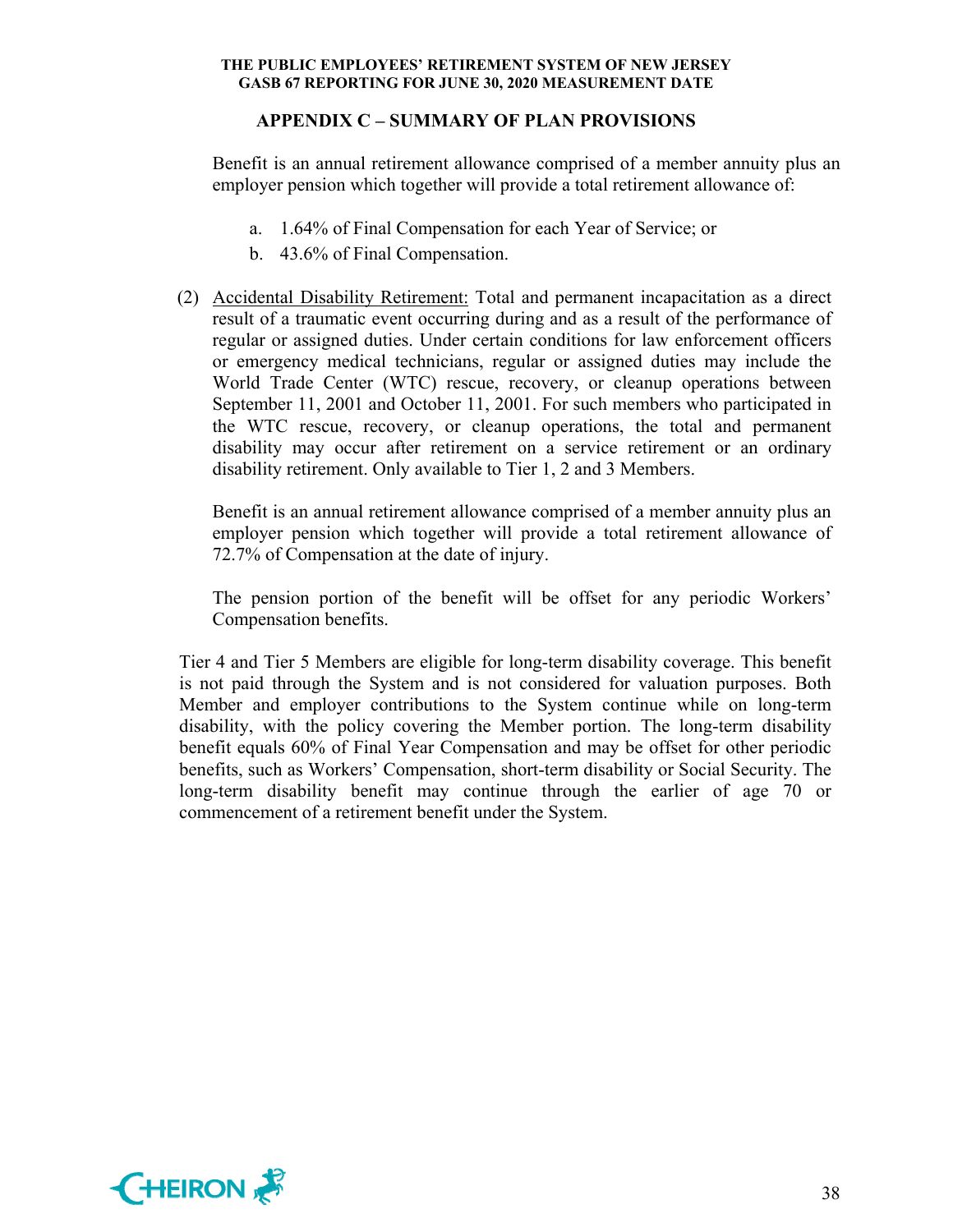# **APPENDIX C – SUMMARY OF PLAN PROVISIONS**

# **11. Benefits for Special Employee Groups**

Certain members qualify for enrollment into special employee groups. Such members receive the greater of the special benefits described below or the regular PERS benefit described above. For benefit types not explicitly mentioned, the regular PERS benefit applies.

# a) **Law Enforcement Officers (LEOs):**

Members employed in eligible job titles as well as individuals who do not meet the age or medical requirements for entry into the Police and Firemen's Retirement System (PFRS).

## (1) Service and Special Retirement

Mandatory retirement at age 65. Veterans with less than 20 Years of Service at age 65 must retire upon attainment of 20 Years of Service or age 70, whichever is earlier. Voluntary retirement prior to those ages.

a. Service Retirement: Age 55 after 20 Years of LEO Service.

Benefit is an annual retirement allowance comprised of a member annuity plus an employer pension which together will provide a total retirement allowance of 2% of Final Compensation for each Year of LEO Service up to 25 years plus 1% of Final Compensation for each Year of LEO Service over 25 years.

The Member is also eligible for a regular PERS benefit based on any non-LEO service.

b. Special Retirement: 25 Years of LEO Service.

Benefit is the Service Retirement benefit plus 5% of Final Compensation with a maximum of 70% of Final Compensation.

(2) Ordinary Disability Retirement: 5 Years of LEO Service.

Benefit is the regular PERS Ordinary Disability benefit.

(3) Death Benefits:

Benefit is the regular PERS Death benefit except, upon Accidental Disability Retirement, the minimum lump sum payment is \$5,000.

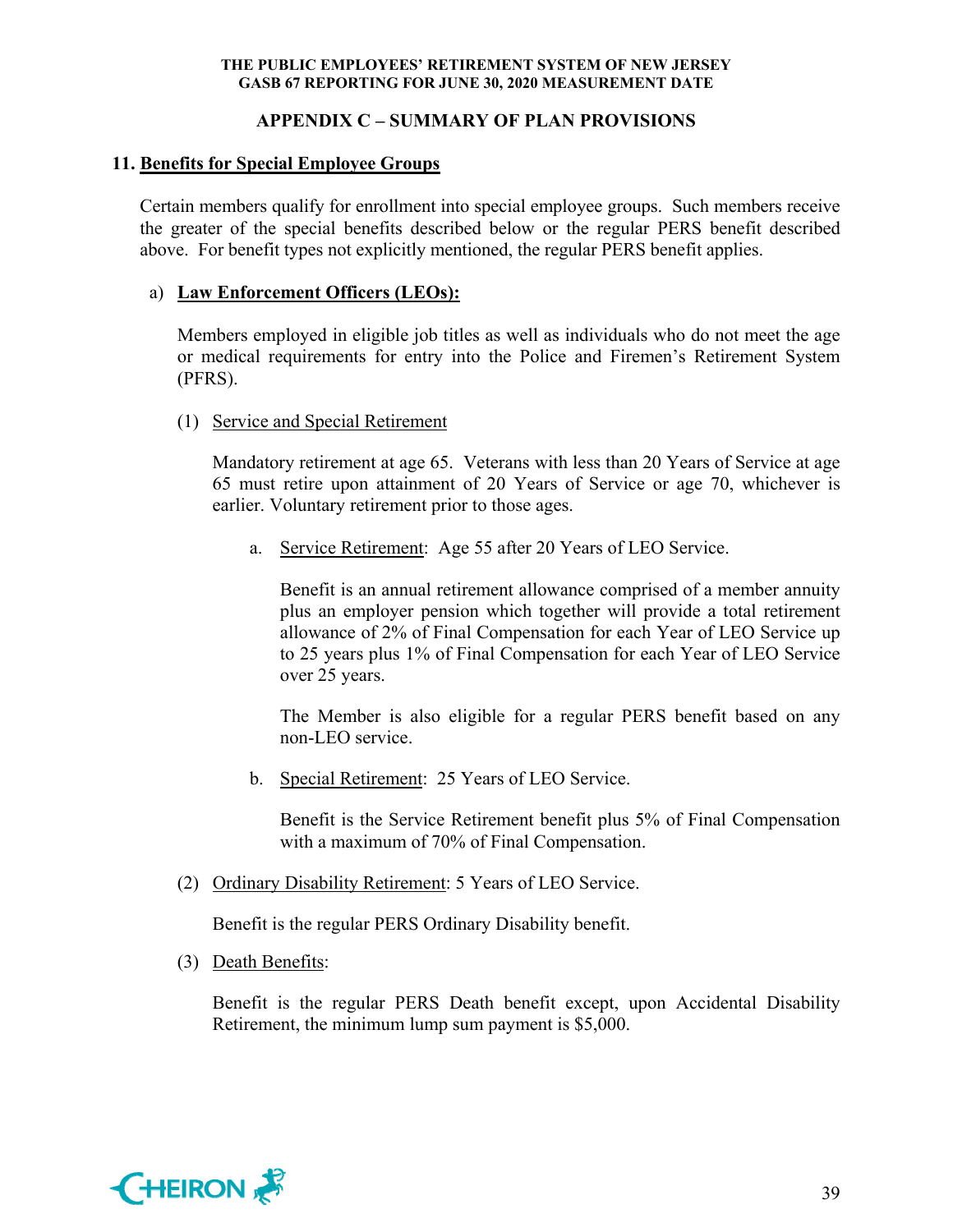# **APPENDIX C – SUMMARY OF PLAN PROVISIONS**

# b) **Legislative Retirement System (LRS):**

Members of the State Legislature. Chapter 92, P.L. 2007 closed LRS to new members enrolled on or after July 1, 2007.

(1) Special Legislative Retirement: Age 60.

Benefit is an annual retirement allowance comprised of a member annuity plus an employer pension which together will provide a total retirement allowance of 3% of Final Compensation for each Year of Legislative Service with a maximum of two-thirds of Final Compensation.

The Member is also eligible for a regular PERS benefit based on any non-legislative service.

(2) Deferred Retirement: Termination of service prior to eligibility for Service or Special Legislative Retirement with 8 Years of Legislative Service.

Benefit is either:

- a. A refund of Accumulated Deductions plus, if the Member has completed three years of service, interest accumulated at 2.0% per annum; or
- b. A deferred life annuity, commencing at age 60, comprised of a member annuity plus an employer pension which together will provide a total retirement allowance of the Service or Special Legislative Retirement benefit based on Final Compensation and Years of Service at date of termination.

## c) **Prosecutors Part (Chapter 366, P.L. 2001):**

Covers prosecutors as well as members employed in certain other related job titles. Chapter 1. P.L. 2010 closed the Prosecutors Part to new members enrolled on or after May 22, 2010.

#### (1) Service and Special Retirement

Mandatory retirement at age 70. Voluntary retirement prior to that age.

In addition to the benefits described below, the member is eligible for a regular PERS benefit based on any non-Prosecutors Part service.

a. Service Retirement: For a Prosecutors Part Member enrolled as of January 7, 2002, age 55 or 20 Years of Prosecutors Part Service. For a Prosecutors Part Member enrolled after January 7, 2002, age 55.

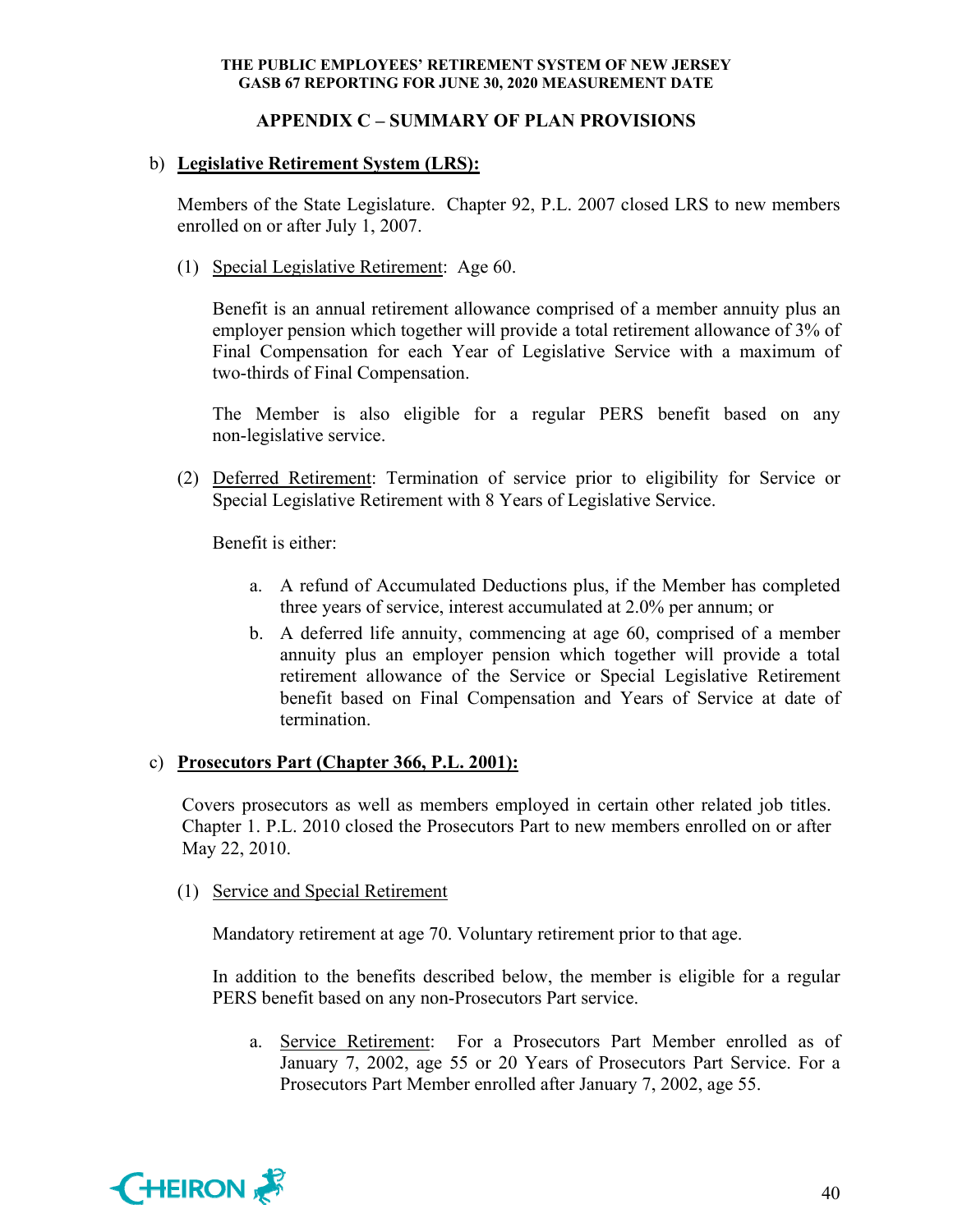# **APPENDIX C – SUMMARY OF PLAN PROVISIONS**

Benefit is an annual retirement allowance comprised of a member annuity plus an employer pension which together will provide a total retirement allowance of the greater of:

- i. 2% of Final Year Compensation for each Year of Prosecutors Part Service up to 30 years plus 1% of Final Year Compensation for each Year of Prosecutors Part Service over 30 years.
- ii. 50% of Final Year Compensation for Prosecutors Part Members with 20 or more Years of Prosecutors Part Service.
- iii. 1/60 of Final Year Compensation for each Year of Prosecutors Part Service.
- b. Special Retirement: 25 Years of Prosecutors Part Service.

Benefit is an annual retirement allowance comprised of a member annuity plus an employer pension which together will provide a total retirement allowance of 65% of Final Year Compensation plus 1% of Final Year Compensation for each Year of Prosecutors Part Service in excess of 25 years with a maximum of 70% of Final Compensation.

(2) Deferred Retirement: Termination of service prior to eligibility for Service or Special Retirement with 10 Years of Prosecutors Part Service.

Benefit is either:

- a. A refund of Accumulated Deductions plus, if the Member has completed three years of service, interest accumulated at 2.0% per annum; or
- b. A deferred life annuity, commencing at age 55, comprised of a member annuity plus an employer pension which together will provide a total retirement allowance of 2% of Final Year Compensation for each Year of Prosecutors Part Service.
- (3) Death Benefits:

Benefit is the regular PERS Death benefit except, upon Service, Special or Deferred Prosecutors Part Retirement with 10 Years of Prosecutors Part Service, the lump sum payment equals 50% of Final Year Compensation.

## d) **Workers Compensation Judges Part (WCJ) (Chapter 259, P.L. 2001):**

Member employed in an eligible job title by the Division of Workers' Compensation. Chapter 92, P.L. 2007 closed the Workers Compensation Judges Part to new members enrolled on or after July 1, 2007.

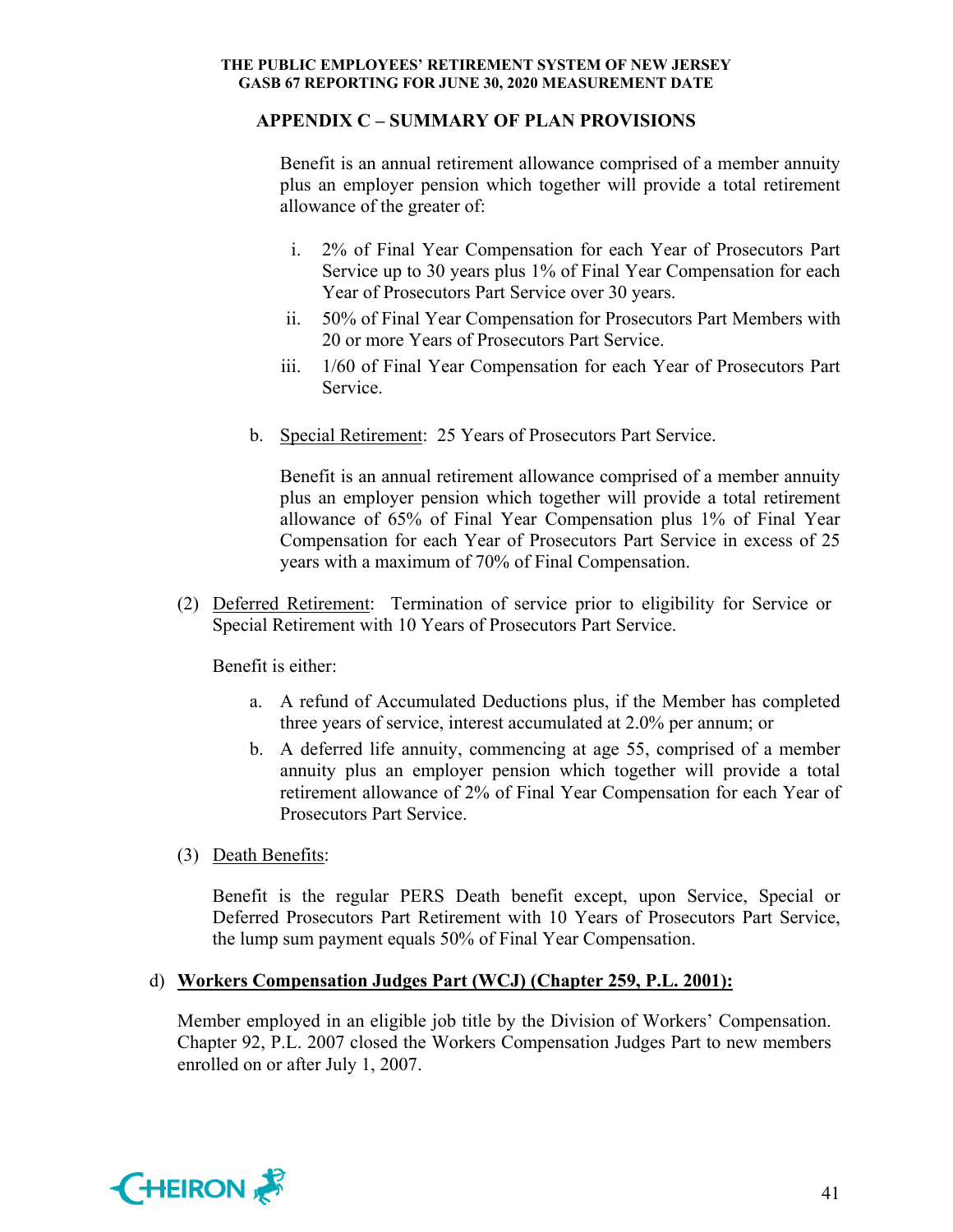# **APPENDIX C – SUMMARY OF PLAN PROVISIONS**

(1) Service Retirement:

Mandatory retirement age 70. Voluntary retirement prior to that age.

a. Age 70 and 10 Years of WCJ Service; or Age 65 and 15 Years of WCJ Service; or Age 60 and 20 Years of WCJ Service.

 Benefit is an annual retirement allowance comprised of a member annuity plus an employer pension which together will provide a total retirement allowance of 75% of contractual Compensation at the date of retirement.

b. Age 65, 5 consecutive Years of WCJ Service and 15 Years of Aggregate PERS Service; or

 Age 60, 5 consecutive Years of WCJ Service and 20 Years of Aggregate PERS Service.

 Benefit is an annual retirement allowance comprised of a member annuity plus an employer pension which together will provide a total retirement allowance of 50% of contractual Compensation at the date of retirement.

c. Age 60, 5 consecutive Years of WCJ Service and 15 Years of Aggregate PERS Service.

 Benefit is an annual retirement allowance comprised of a member annuity plus an employer pension which together will provide a total retirement allowance of 2% of contractual Compensation at the date of retirement for each Year of Aggregate PERS Service up to 25 years plus 1% of contractual Compensation at the date of retirement for each Year of Aggregate PERS Service over 25 years.

d. Age 60.

 Benefit is an annual retirement allowance comprised of a member annuity plus an employer pension which together will provide a total retirement allowance of 2% of contractual Compensation at the date of retirement for each Year of WCJ Service up to 25 years plus 1% of contractual Compensation at the date of retirement for each Year of Aggregate PERS Service over 25 years.

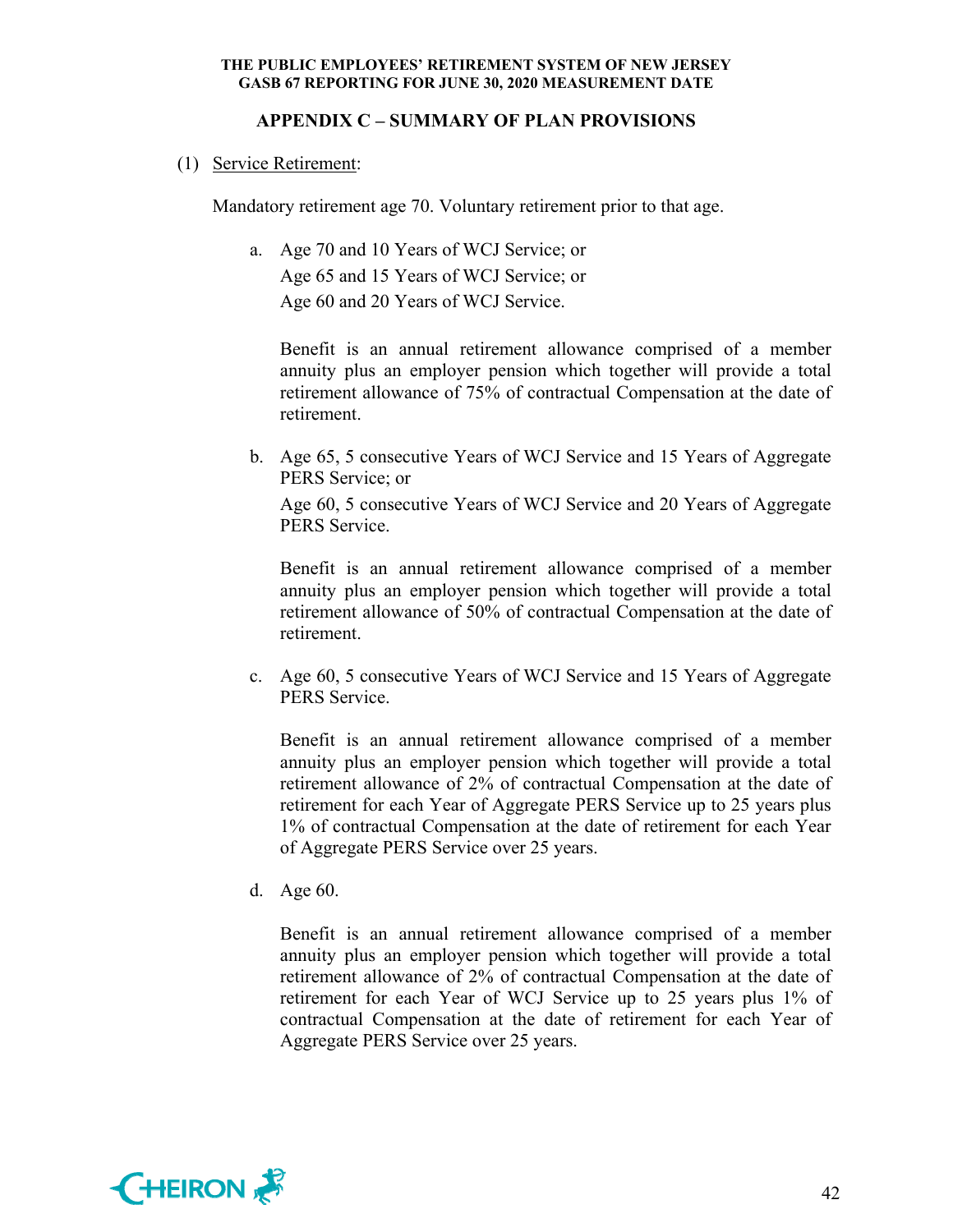# **APPENDIX C – SUMMARY OF PLAN PROVISIONS**

(2) Early Retirement: Prior to eligibility for Service Retirement and 5 consecutive Years of WCJ Service and 25 Years of Aggregate PERS Service.

Benefit is an annual retirement allowance comprised of a member annuity plus an employer pension which together will provide a total retirement allowance of 2% of contractual Compensation at the date of retirement for each Year of Aggregate PERS Service up to 25 years plus 1% of contractual Compensation at the date of retirement for each Year of Aggregate PERS Service over 25 years, actuarially reduced for commencement prior to age 60.

(3) Deferred Retirement: Termination of service prior to eligibility for Service Retirement with 5 consecutive Years of WCJ Service and 10 Years of Aggregate PERS Service.

Benefit is either:

- a. A refund of Accumulated Deductions plus, if the Member has completed three years of service, interest accumulated at 2.0% per annum; or
- b. A deferred life annuity, commencing at age 60, comprised of a member annuity plus an employer pension which together will provide a total retirement allowance of 2% of contractual Compensation at the date of retirement for each Year of Aggregate PERS Service up to 25 years plus 1% of contractual Compensation at the date of retirement for each Year of Aggregate PERS Service over 25 years.
- (4) Death Benefits
	- a. Before Retirement: Death of an active WCJ Member. Benefit is equal to:
		- i. Lump sum equal to 150% of contractual Compensation at the date of death, plus
		- ii. Spousal life annuity of 25% of contractual Compensation at the date of death payable until spouse's remarriage plus 10% (15%) to one (two or more) dependent child(ren). If there is no surviving spouse, or upon death or remarriage, a total of 15% (20%, 30%) of contractual Compensation at the date of death payable to one (two, three or more) dependent child(ren). If there is no surviving spouse or dependent child(ren), 20% (30%) of contractual Compensation at the date of death to one (two) dependent parent(s). If there is no surviving spouse, dependent child(ren) or parent(s), the benefit is a refund of Accumulated Deductions with interest.

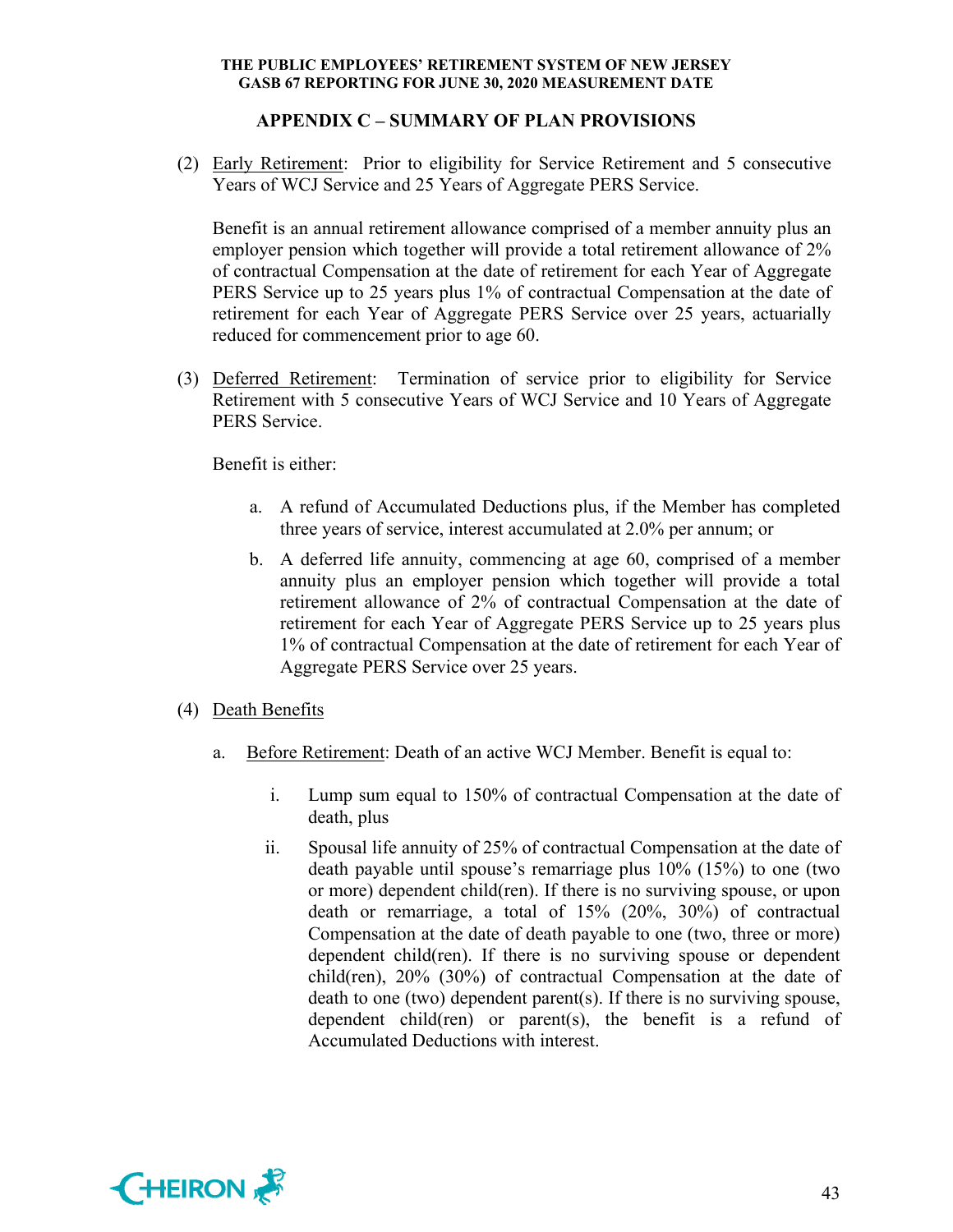# **APPENDIX C – SUMMARY OF PLAN PROVISIONS**

- b. After Retirement: Death of a retired WCJ Member. Benefit is equal to:
	- i. Lump sum equal to 25% of contractual Compensation at the date of death for a Member retired under Service or Early WCJ Retirement with 10 Years of Aggregate PERS Service. For a Member receiving a Disability benefit, lump sum payment of 150% of contractual Compensation at the date of death if death occurs prior to age 60 and 25% of contractual Compensation at the date of death if death occurs after age 60, plus
	- ii. Any survivor benefit due under the Member's optional form of payment election. Previously granted COLAs also apply to life annuities.

# **12. Optional Forms of Payment**

The member may elect the following forms of payment.

- a) Maximum Option: Single life annuity with a return of the balance of the Accumulated Deductions with credited interest.
- b) Option 1: Single life annuity with a return of the balance of the initial reserve.
- c) Option 2: 100% joint and survivor annuity.
- d) Option 3: 50% joint and survivor annuity.
- e) Option 4: Other percentage joint and survivor annuity.
- f) Option A: 100% pop-up joint and survivor annuity.
- g) Option B: 75% pop-up joint and survivor annuity.
- h) Option C: 50% pop-up joint and survivor annuity.
- i) Option D: 25% pop-up joint and survivor annuity.

# **13. Cost-of-Living Adjustments**

Also known as Pension Adjustments. Provided annually to retirees and survivors after 24 months of retirement prior to July 1, 2011. Chapter 78, P.L. 2011 eliminated future adjustments effective July 1, 2011. Adjustments may be reinstated in the future subject to certain conditions outlined in Chapter 78, P.L. 2011.

# **14. Changes in Plan Provisions Since Last Valuation**

Effective July 1, 2018, the DPB adopted a new policy regarding the crediting of interest on member contributions for the purpose of refund of Accumulated Deductions. Previously, after termination of employment but prior to retirement or death, interest was credited on member Accumulated Deductions at the valuation interest rate for the entire period. Effective July 1, 2018, interest is only credited at the valuation interest rate for the first two years of inactivity prior to retirement or death. Thereafter, no additional interest is credited.

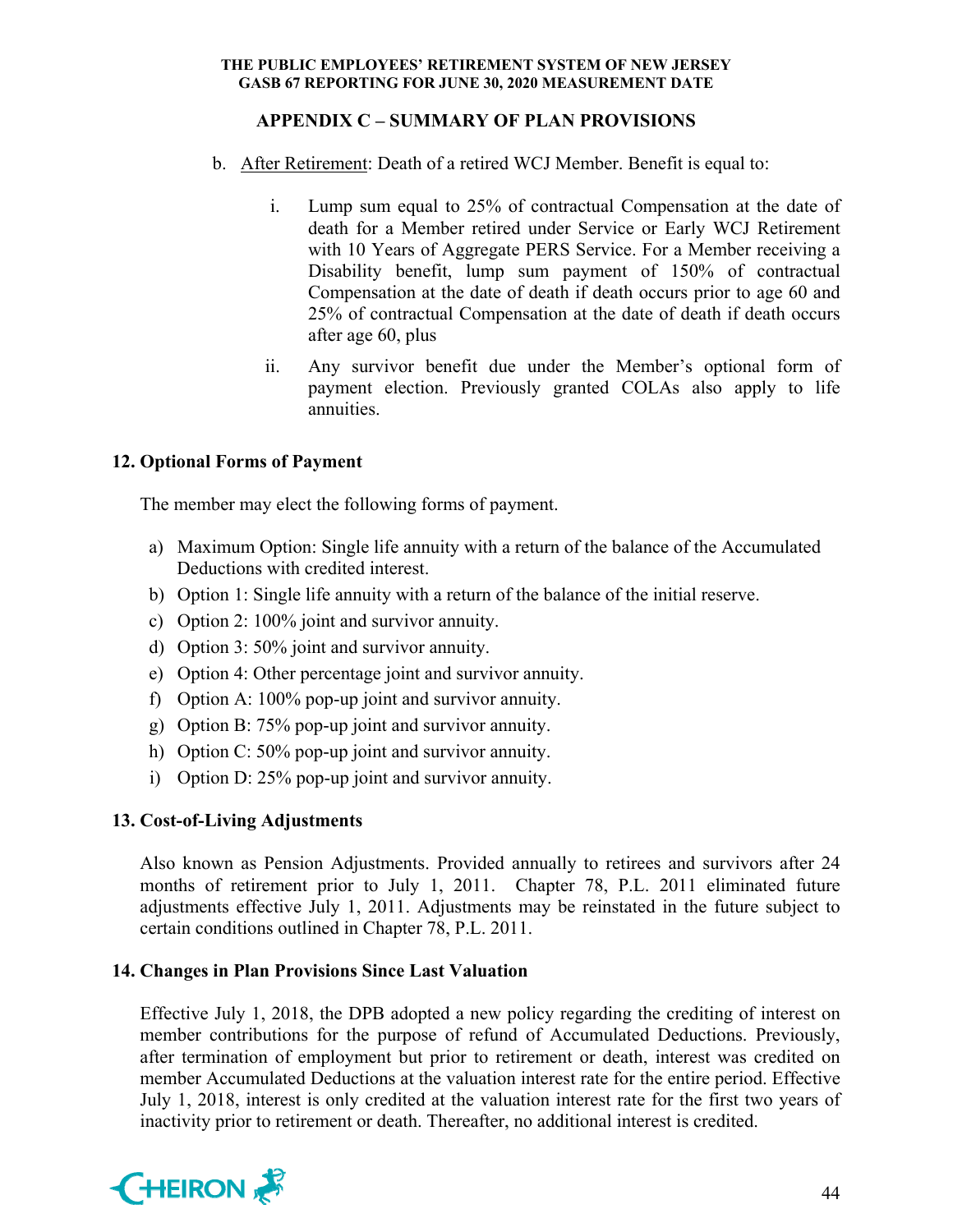#### **APPENDIX C – SUMMARY OF PLAN PROVISIONS**

Chapter 157, P.L. 2019 expanded the definition of regular or assigned duties for purposes of accidental disability retirement for PERS law enforcement officers or emergency medical technicians to include the World Trade Center (WTC) rescue, recovery, or cleanup operations between September 11, 2001 and October 11, 2011 under certain conditions. For such members who participated in the WTC rescue, recovery, or cleanup operations, the total and permanent disability may occur after retirement on a service retirement or an ordinary disability retirement.

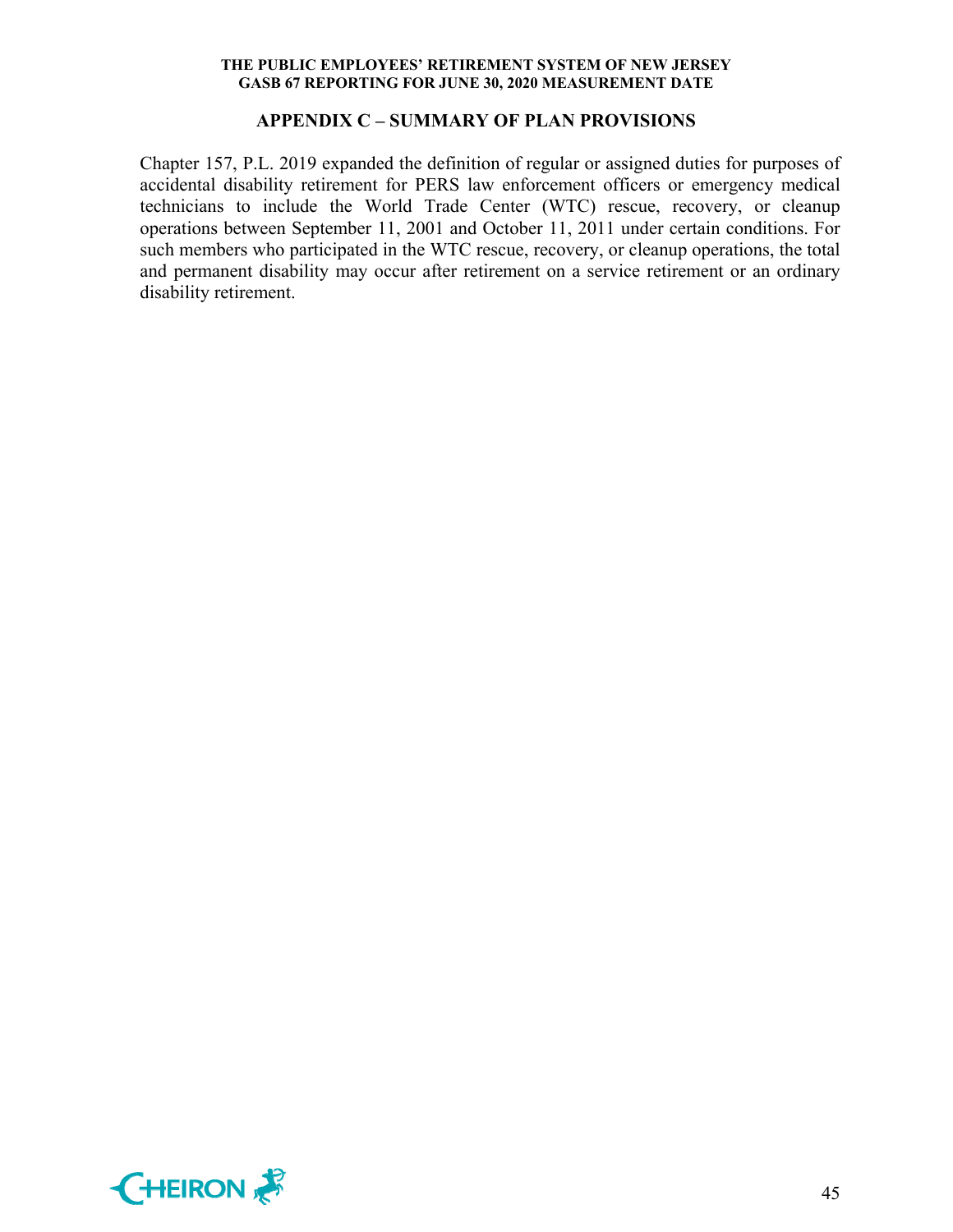## **APPENDIX D – DETERMINATION OF DISCOUNT RATE**

#### **Table 1 - Projection of the Pension Plan's Fiduciary Net Position**

(In Thousands) Projections Commence June 30, 2020

| Year                     | Projected<br><b>Beginning</b><br><b>Fiduciary Net</b><br>Position | Projected<br>Member<br><b>Contributions</b> | <b>Projected State</b><br>Contributions | <b>Projected State-</b><br>paid Local<br>Contributions | <b>Projected Local</b><br>Employer<br><b>Contributions</b> | Projected<br>Lottery<br>Contributions | Projected<br>Benefit<br>Payments | Projected<br>Administrative<br><b>Expenses</b> | Projected<br>Investment<br>Earnings | <b>Projected Ending</b><br><b>Fiduciary Net</b><br>Position           |
|--------------------------|-------------------------------------------------------------------|---------------------------------------------|-----------------------------------------|--------------------------------------------------------|------------------------------------------------------------|---------------------------------------|----------------------------------|------------------------------------------------|-------------------------------------|-----------------------------------------------------------------------|
|                          | (a)                                                               | (b)                                         | (c)                                     | (d)                                                    | (e)                                                        | (f)                                   | (g)                              | (h)                                            | (i)                                 | $(j) = (a) + (b) + (c) +$<br>$(d) + (e) + (f) - (g)$ .<br>$(h) + (i)$ |
| 1                        | Ś<br>27,900,480                                                   | s<br>797.914                                | $\mathbf S$<br>1.054.835                | s<br>13,013                                            | $\mathbf S$<br>1.112.471                                   | $\mathbf S$<br>228,362                | s<br>4,606,180                   | Ś<br>21.234                                    | s<br>1,875,991                      | s<br>28,355,652                                                       |
| $\overline{c}$           | 28,355,652                                                        | 758,577                                     | 1,097,008                               | 37,819                                                 | 1,181,493                                                  | 231,038                               | 4,766,677                        | 21,993                                         | 1,903,959                           | 28,776,876                                                            |
| 3                        | 28,776,876                                                        | 721,074                                     | 1,275,456                               | 48,645                                                 | 1,356,621                                                  | 233,729                               | 4,918,064                        | 22,710                                         | 1,934,903                           | 29,406,530                                                            |
| $\overline{4}$           | 29,406,530                                                        | 684,777                                     | 1,308,956                               | 48,095                                                 | 1,389,409                                                  | 236,565                               | 5,061,156                        | 23,391                                         | 1,974,296                           | 29,964,081                                                            |
| $\overline{\phantom{0}}$ | 29,964,081                                                        | 649,333                                     | 1,342,811                               | 47,476                                                 | 1,419,270                                                  | 239,449                               | 5,196,961                        | 24,038                                         | 2,008,883                           | 30,450,306                                                            |
| 6<br>$\overline{7}$      | 30,450,306                                                        | 614,278                                     | 1,375,899                               | 46,818                                                 | 1,446,032                                                  | 242,366                               | 5,327,419                        | 24,659                                         | 2,038,602                           | 30,862,223                                                            |
| 8                        | 30,862,223                                                        | 579,711<br>550,994                          | 1,408,307                               | 46,123                                                 | 1,460,440                                                  | 245,329<br>248,120                    | 5,452,391                        | 25,255<br>25,816                               | 2,063,099                           | 31,187,586                                                            |
| 9                        | 31,187,586<br>31,434,341                                          | 522,524                                     | 1,438,531<br>1.469.606                  | 45,476<br>44,846                                       | 1,477,200<br>1,493,096                                     | 250,046                               | 5,569,732<br>5,678,292           | 26,333                                         | 2,081,981<br>2,095,652              | 31,434,341<br>31,605,486                                              |
| 10                       | 31,605,486                                                        | 493,888                                     | 1,500,778                               | 44,353                                                 | 1,508,067                                                  | 252,573                               | 5,782,754                        | 26,827                                         | 2,104,176                           | 31,699,739                                                            |
| 11                       | 31,699,739                                                        | 465,330                                     | 1,532,017                               | 44,081                                                 | 1,521,631                                                  | 255,125                               | 5,880,035                        | 27,284                                         | 2,107,553                           | 31,718,156                                                            |
| 12                       | 31,718,156                                                        | 437,295                                     | 1,528,041                               | 44,032                                                 | 1,514,063                                                  | 257,702                               | 5,965,457                        | 27,683                                         | 2,104,784                           | 31,610,931                                                            |
| 13                       | 31,610,931                                                        | 409,918                                     | 1,524,113                               | 44,786                                                 | 1,506,126                                                  | 260,305                               | 6,038,544                        | 28,021                                         | 2,093,686                           | 31,383,300                                                            |
| 14                       | 31,383,300                                                        | 383,365                                     | 1,519,932                               | 48,297                                                 | 1,496,881                                                  | 262,935                               | 6,097,720                        | 28,289                                         | 2,074,712                           | 31,043,413                                                            |
| 15                       | 31,043,413                                                        | 358,043                                     | 1,511,071                               | 26,626                                                 | 1,488,388                                                  | 265,590                               | 6,140,690                        | 28,477                                         | 2,047,724                           | 30,571,688                                                            |
| 16                       | 30,571,688                                                        | 334.102                                     | 1.504.988                               | 20.332                                                 | 1,481,214                                                  | 268,272                               | 6.166.183                        | 28,579                                         | 2.012.651                           | 29,998,485                                                            |
| 17                       | 29,998,485                                                        | 311,582                                     | 1,499,460                               | 17,789                                                 | 1,474,654                                                  | 270,981                               | 6,173,877                        | 28,596                                         | 1,971,263                           | 29,341,740                                                            |
| 18                       | 29,341,740                                                        | 290,530                                     | 1,494,323                               | 16,287                                                 | 1,468,627                                                  | 273,717                               | 6,164,474                        | 28,530                                         | 1,924,714                           | 28,616,933                                                            |
| 19                       | 28,616,933                                                        | 270,940                                     | 1,489,390                               | 15,142                                                 | 1,463,500                                                  | 276,481                               | 6,137,774                        | 28,384                                         | 1,874,079                           | 27,840,307                                                            |
| 20                       | 27,840,307                                                        | 252,811                                     | 1,485,030                               | 14,162                                                 | 1,458,709                                                  | 279,272                               | 6,093,742                        | 28,159                                         | 1,820,492                           | 27,028,884                                                            |
| 21                       | 27,028,884                                                        | 236,030                                     | 1,481,252                               | 13,303                                                 | 1,454,498                                                  | 282,091                               | 6,033,765                        | 27,859                                         | 1,765,095                           | 26,199,530                                                            |
| 22                       | 26,199,530                                                        | 219,886                                     | 1,477,952                               | 12,538                                                 | 1,450,809                                                  | 284,938                               | 5,961,681                        | 27,503                                         | 1,708,908                           | 25,365,377                                                            |
| 23                       | 25,365,377                                                        | 203,360                                     | 1,474,539                               | 11,854                                                 | 1,447,132                                                  | 287,814                               | 5,884,078                        | 27,121                                         | 1,652,562                           | 24,531,440                                                            |
| 24                       | 24,531,440                                                        | 186,238                                     | 1,470,707                               | 11,251                                                 | 1,442,691                                                  | 290,718                               | 5,802,602                        | 26,721                                         | 1,596,323                           | 23,700,045                                                            |
| 25                       | 23,700,045                                                        | 169,044                                     | 1,466,533                               | 10,720                                                 | 1,437,577                                                  | 293,652                               | 5,714,493                        | 26,291                                         | 1,540,470                           | 22,877,258                                                            |
| 26                       | 22,877,258                                                        | 151,925                                     | 1,465,521                               | 10,250                                                 | 1,432,214                                                  | 296,614                               | 5,620,755                        | 25,837                                         | 1,485,497                           | 22,072,687                                                            |
| 27<br>28                 | 22,072,687<br>21,291,397                                          | 134,654<br>116,984                          | 1,464,584<br>1,583,191                  | 9,840<br>9,487                                         | 1,426,229<br>1,419,652                                     | 299,607<br>$\bf{0}$                   | 5,522,774<br>5,423,806           | 25,364<br>24,886                               | 1,431,934<br>1,372,694              | 21,291,397<br>20,344,713                                              |
| 29                       | 20,344,713                                                        | 98,886                                      | 1,577,737                               | 9,186                                                  | 1,412,224                                                  | $\bf{0}$                              | 5,324,107                        | 24,405                                         | 1,308,970                           | 19,403,204                                                            |
| 30                       | 19,403,204                                                        | 81,956                                      | 1,571,585                               | 8,935                                                  | 1,403,788                                                  | $\boldsymbol{0}$                      | 5,216,288                        | 23,889                                         | 1,245,895                           | 18,475,187                                                            |
| 31                       | 18,475,187                                                        | 67,632                                      | 1.566.121                               | 8,730                                                  | 1,396,018                                                  | $\bf{0}$                              | 5,093,255                        | 23,304                                         | 1,184,410                           | 17.581.539                                                            |
| 32                       | 17,581,539                                                        | 55,443                                      | 1,561,393                               | 8,566                                                  | 1,388,956                                                  | $\bf{0}$                              | 4,865,114                        | 22,215                                         | 1,129,071                           | 16,837,639                                                            |
| 33                       | 16,837,639                                                        | 45,007                                      | 1,557,185                               | 8,436                                                  | 1,382,445                                                  | $\bf{0}$                              | 4,720,292                        | 21,535                                         | 1,081,416                           | 16,170,302                                                            |
| 34                       | 16,170,302                                                        | 36,168                                      | 1,553,443                               | 8,334                                                  | 1,376,383                                                  | $\boldsymbol{0}$                      | 4,566,590                        | 20,816                                         | 1,039,503                           | 15,596,728                                                            |
| 35                       | 15,596,728                                                        | 28,758                                      | 1.550.123                               | 8,256                                                  | 1.370.798                                                  | $\overline{0}$                        | 4,405,819                        | 20,067                                         | 1,004,466                           | 15.133.244                                                            |
| 36                       | 15,133,244                                                        | 22,600                                      | 1,547,220                               | 8,196                                                  | 1,365,701                                                  | $\mathbf{0}$                          | 4,238,650                        | 19,289                                         | 977,419                             | 14,796,441                                                            |
| 37                       | 14,796,441                                                        | 17,559                                      | 1,544,655                               | 8,151                                                  | 718,269                                                    | $\bf{0}$                              | 4,066,891                        | 18,491                                         | 948,489                             | 13,948,182                                                            |
| 38                       | 13,948,182                                                        | 13,471                                      | 1,542,463                               | 8,117                                                  | 117,430                                                    | $\bf{0}$                              | 3,891,716                        | 17,679                                         | 884,712                             | 12,604,981                                                            |
| 39                       | 12,604,981                                                        | 10,230                                      | 1,540,562                               | 8,092                                                  | 80,376                                                     | $\bf{0}$                              | 3,714,055                        | 16,857                                         | 796,030                             | 11,309,359                                                            |
| 40                       | 11,309,359                                                        | 7,703                                       | 1,538,938                               | 8,073                                                  | 73,697                                                     | $\bf{0}$                              | 3,534,947                        | 16,029                                         | 711,278                             | 10,098,073                                                            |
| 41                       | 10,098,073                                                        | 5,718                                       | 1,537,558                               | 8,060                                                  | 69,013                                                     | $\bf{0}$                              | 3,356,227                        | 15,204                                         | 632,475                             | 8,979,468                                                             |
| 42                       | 8,979,468                                                         | 4,202                                       | 1,536,319                               | 8,051                                                  | 64,789                                                     | $\bf{0}$                              | 3,178,681                        | 14,385                                         | 560,147                             | 7,959,911                                                             |
| 43                       | 7,959,911                                                         | 3,034                                       | 1,535,259                               | 8,044                                                  | 60,953                                                     | $\bf{0}$                              | 3,003,571                        | 13,578                                         | 494,692                             | 7,044,743                                                             |
| 44                       | 7,044,743                                                         | 2,164                                       | 1,534,283                               | 8,041                                                  | 57,409                                                     | $\mathbf{0}$                          | 2,831,788                        | 12,788                                         | 436,447                             | 6,238,511                                                             |
| 45                       | 6,238,511                                                         | 1,506                                       | 1,533,412                               | 8,039                                                  | 54,159                                                     | $\bf{0}$                              | 2,664,091                        | 12,017                                         | 385,701                             | 5,545,218                                                             |
| 46<br>47                 | 5,545,218                                                         | 1.032<br>681                                | 1.532.587                               | 8,038                                                  | 51,130                                                     | $\bf{0}$<br>$\bf{0}$                  | 2.500,705                        | 11,268<br>10,542                               | 342,723<br>307,765                  | 4,968,755                                                             |
|                          | 4,968,755                                                         | 431                                         | 1,531,822                               | 8,037                                                  | 48,348                                                     | $\bf{0}$                              | 2,342,176                        |                                                |                                     | 4,512,690                                                             |
| 48<br>49                 | 4,512,690<br>4,180,588                                            | 258                                         | 1,531,085<br>1,530,368                  | 8,037<br>8,037                                         | 45,717<br>43,278                                           | $\boldsymbol{0}$                      | 2,188,603<br>2,040,095           | 9,839<br>9,161                                 | 281,070<br>262,885                  | 4,180,588<br>3,976,159                                                |
| 50                       | 3,976,159                                                         | 146                                         | 1.529.656                               | 8.037                                                  | 40,986                                                     | $\bf{0}$                              | 1,896,703                        | 8.508                                          | 253,464                             | 3,903,235                                                             |
| 51                       | 3,903,235                                                         | 75                                          | 1,528,947                               | 8,037                                                  | 38,816                                                     | $\bf{0}$                              | 1,758,514                        | 7,880                                          | 253,072                             | 3,965,787                                                             |
| 52                       | 3,965,787                                                         | 35                                          | 1,528,225                               | 8,037                                                  | 36,763                                                     | $\bf{0}$                              | 1,625,588                        | 7,277                                          | 261,984                             | 4,167,966                                                             |
| 53                       | 4,167,966                                                         | 17                                          | 1,527,483                               | 8,037                                                  | 34,815                                                     | $\bf{0}$                              | 1,497,988                        | 6,699                                          | 280,487                             | 4,514,117                                                             |
| 54                       | 4,514,117                                                         | 6                                           | 1,526,715                               | 8,037                                                  | 32,952                                                     | $\bf{0}$                              | 1,375,848                        | 6,147                                          | 308,881                             | 5,008,713                                                             |
| 55                       | 5,008,713                                                         | $\mathbf{I}$                                | 1,525,922                               | 8,037                                                  | 31,163                                                     | $\bf{0}$                              | 1,259,171                        | 5,621                                          | 347,477                             | 5,656,522                                                             |
| 56                       | 5,656,522                                                         | $\theta$                                    | 1,525,104                               | 8,037                                                  | 29,444                                                     | $\bf{0}$                              | 1,147,990                        | 5,120                                          | 396,609                             | 6,462,607                                                             |
| 57                       | 6,462,607                                                         | $\theta$                                    | 1,524,262                               | 8,037                                                  | 27,781                                                     | $\bf{0}$                              | 1,042,340                        | 4,644                                          | 456,629                             | 7,432,332                                                             |
| 58                       | 7,432,332                                                         | $\theta$                                    | 927,000                                 | 8,037                                                  | 26,172                                                     | $\bf{0}$                              | 942,250                          | 4,195                                          | 512,477                             | 7,959,574                                                             |
| 59                       | 7,959,574                                                         | $\Omega$                                    | 262,011                                 | 8.037                                                  | 24,607                                                     | $\bf{0}$                              | 847,740                          | 3,771                                          | 535,407                             | 7,938,125                                                             |
| 60                       | 7,938,125                                                         | $\Omega$                                    | 81,786                                  | 8,037                                                  | 23,080                                                     | $\Omega$                              | 758,830                          | 3,372                                          | 532,280                             | 7,821,106                                                             |

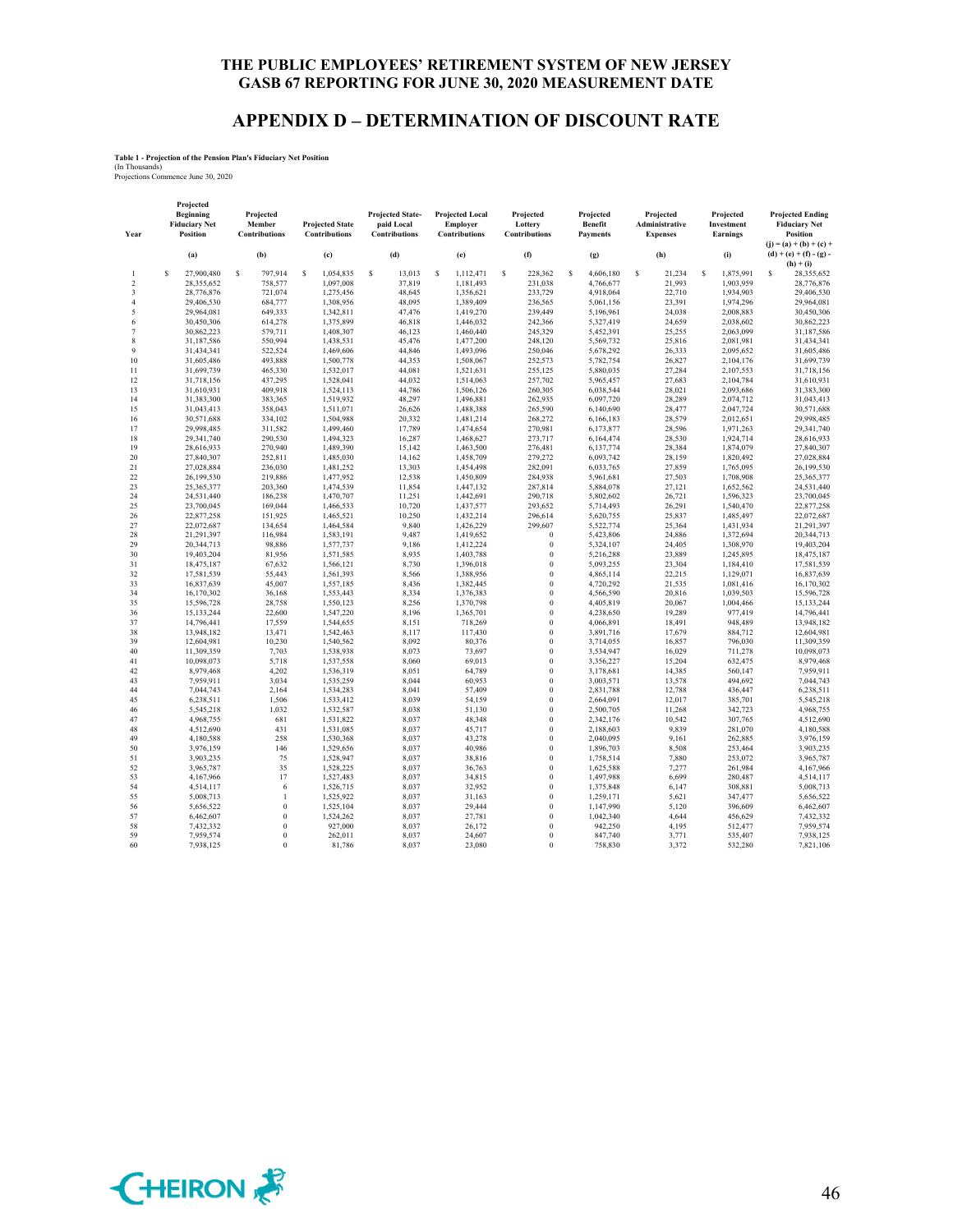## **APPENDIX D – DETERMINATION OF DISCOUNT RATE**

**Table 1 - Projection of the Pension Plan's Fiduciary Net Position**

(In Thousands) Projections Commence June 30, 2020

| Year | Projected<br>Beginning<br><b>Fiduciary Net</b><br>Position<br>(a) | Projected<br>Member<br><b>Contributions</b><br>(b) | <b>Projected State</b><br>Contributions<br>(c) | <b>Projected State-</b><br>paid Local<br>Contributions<br>(d) | <b>Projected Local</b><br>Employer<br><b>Contributions</b><br>(e) | Projected<br>Lottery<br>Contributions<br>(f) | Projected<br>Benefit<br><b>Payments</b><br>(g) | Projected<br>Administrative<br><b>Expenses</b><br>(h) | Projected<br>Investment<br>Earnings<br>(i) | <b>Projected Ending</b><br><b>Fiduciary Net</b><br><b>Position</b><br>$(j) = (a) + (b) + (c) +$<br>$(d) + (e) + (f) - (g)$ . |
|------|-------------------------------------------------------------------|----------------------------------------------------|------------------------------------------------|---------------------------------------------------------------|-------------------------------------------------------------------|----------------------------------------------|------------------------------------------------|-------------------------------------------------------|--------------------------------------------|------------------------------------------------------------------------------------------------------------------------------|
|      |                                                                   |                                                    |                                                |                                                               |                                                                   |                                              |                                                |                                                       |                                            | $(h) + (i)$                                                                                                                  |
| 61   | \$<br>7,821,106                                                   | \$<br>$\bf{0}$                                     | \$<br>32,351                                   | \$<br>8,037                                                   | \$<br>21,584                                                      | \$<br>$\theta$                               | \$<br>675,559                                  | \$<br>3,000                                           | s<br>525,654                               | s<br>7,730,174                                                                                                               |
| 62   | 7,730,174                                                         | $\theta$                                           | 18,204                                         | 8,037                                                         | 20,116                                                            | $\theta$                                     | 597,958                                        | 2,653                                                 | 521,572                                    | 7,697,491                                                                                                                    |
| 63   | 7,697,491                                                         | $\theta$                                           | 13,583                                         | 8,037                                                         | 18,675                                                            | $\mathbf{0}$                                 | 526,035                                        | 2,332                                                 | 521,617                                    | 7,731,038                                                                                                                    |
| 64   | 7.731.038                                                         | $\bf{0}$                                           | 11,544                                         | 8.037                                                         | 17,262                                                            | $\theta$                                     | 459,768                                        | 2,036                                                 | 526,171                                    | 7,832,248                                                                                                                    |
| 65   | 7,832,248                                                         | $\bf{0}$                                           | 10,221                                         | 8,037                                                         | 15,880                                                            | $\bf{0}$                                     | 399,107                                        | 1,766                                                 | 535,286                                    | 8,000,799                                                                                                                    |
| 66   | 8,000,799                                                         | $\theta$                                           | 9,117                                          | 8,037                                                         | 14,531                                                            | $\theta$                                     | 343,955                                        | 1,520                                                 | 548,931                                    | 8,235,940                                                                                                                    |
| 67   | 8,235,940                                                         | $\theta$                                           | 8,106                                          | 8,037                                                         | 13,222                                                            | $\theta$                                     | 294,170                                        | 1,299                                                 | 567,056                                    | 8,536,893                                                                                                                    |
| 68   | 8,536,893                                                         | $\theta$                                           | 7,160                                          | 8,037                                                         | 11,956                                                            | $\theta$                                     | 249,566                                        | 1,100                                                 | 589,611                                    | 8,902,990                                                                                                                    |
| 69   | 8,902,990                                                         | $\theta$                                           | 6.275                                          | 8,037                                                         | 10,742                                                            | $\theta$                                     | 209,915                                        | 924                                                   | 616,558                                    | 9,333,764                                                                                                                    |
| 70   | 9,333,764                                                         | $\theta$                                           | 5,453                                          | 8,037                                                         | 9,585                                                             | $\mathbf{0}$                                 | 174,952                                        | 769                                                   | 647,873                                    | 9,828,990                                                                                                                    |
| 71   | 9,828,990                                                         | $\theta$                                           | 4,694                                          | 8,037                                                         | 8,491                                                             | $\theta$                                     | 144,386                                        | 633                                                   | 683,551                                    | 10,388,744                                                                                                                   |
| 72   | 10,388,744                                                        | $\theta$                                           | 4,000                                          | 8,037                                                         | 7,464                                                             | $\theta$                                     | 117,907                                        | 516                                                   | 723,608                                    | 11,013,430                                                                                                                   |
| 73   | 11,013,430                                                        | $\theta$                                           | 3,371                                          | 8,037                                                         | 6,507                                                             | $\theta$                                     | 95,193                                         | 416                                                   | 768,083                                    | 11,703,819                                                                                                                   |
| 74   | 11,703,819                                                        | $\bf{0}$                                           | 2,805                                          | 8,037                                                         | 5,625                                                             | $\overline{0}$                               | 75,919                                         | 331                                                   | 817,043                                    | 12,461,077                                                                                                                   |
| 75   | 12,461,077                                                        | $\theta$                                           | 2,302                                          | 8,037                                                         | 4,818                                                             | $\theta$                                     | 59,756                                         | 260                                                   | 870,578                                    | 13,286,797                                                                                                                   |
| 76   | 13,286,797                                                        | $\theta$                                           | 1,860                                          | 3,224                                                         | 4,088                                                             | $\theta$                                     | 46,375                                         | 201                                                   | 928,689                                    | 14,178,082                                                                                                                   |
| 77   | 14,178,082                                                        | $\theta$                                           | 1.479                                          | 759                                                           | 3,224                                                             | $\theta$                                     | 35,453                                         | 153                                                   | 991,365                                    | 15,139,302                                                                                                                   |
| 78   | 15,139,302                                                        | $\theta$                                           | 1,154                                          | 179                                                           | 2,530                                                             | $\theta$                                     | 26,673                                         | 115                                                   | 1,058,916                                  | 16,175,293                                                                                                                   |
| 79   | 16,175,293                                                        | $\bf{0}$                                           | 883                                            | 42                                                            | 2,000                                                             | $\overline{0}$                               | 19,732                                         | 85                                                    | 1,131,654                                  | 17,290,055                                                                                                                   |
| 80   | 17,290,055                                                        | $\theta$                                           | 662                                            | 10                                                            | 1,567                                                             | $\theta$                                     | 14,340                                         | 62                                                    | 1,209,858                                  | 18,487,750                                                                                                                   |
| 81   | 18,487,750                                                        | $\theta$                                           | 485                                            | $\overline{\mathcal{L}}$                                      | 1,209                                                             | $\theta$                                     | 10,231                                         | 44                                                    | 1,293,826                                  | 19,772,997                                                                                                                   |
| 82   | 19,772,997                                                        | $\theta$                                           | 347                                            | $\mathbf{1}$                                                  | 915                                                               | $\theta$                                     | 7,161                                          | 31                                                    | 1,383,890                                  | 21,150,957                                                                                                                   |
| 83   | 21,150,957                                                        | $\theta$                                           | 242                                            | $\mathbf{0}$                                                  | 679                                                               | $\theta$                                     | 4,916                                          | 21                                                    | 1,480,417                                  | 22,627,358                                                                                                                   |
| 84   | 22,627,358                                                        | $\theta$                                           | 164                                            | $\theta$                                                      | 494                                                               | $\theta$                                     | 3,311                                          | 14                                                    | 1,583,815                                  | 24,208,506                                                                                                                   |
| 85   | 24,208,506                                                        | $\theta$                                           | 108                                            | $\theta$                                                      | 351                                                               | $\theta$                                     | 2,188                                          | 9                                                     | 1,694,529                                  | 25,901,297                                                                                                                   |
| 86   | 25,901,297                                                        | $\theta$                                           | 69                                             | $\theta$                                                      | 244                                                               | $\theta$                                     | 1,422                                          | 6                                                     | 1,813,048                                  | 27,713,230                                                                                                                   |
| 87   | 27,713,230                                                        | $\theta$                                           | 43                                             | $\theta$                                                      | 165                                                               | $\theta$                                     | 911                                            | $\overline{4}$                                        | 1,939,899                                  | 29,652,423                                                                                                                   |
| 88   | 29,652,423                                                        | $\theta$                                           | 26                                             | $\theta$                                                      | 109                                                               | $\theta$                                     | 577                                            | $\boldsymbol{2}$                                      | 2,075,652                                  | 31,727,631                                                                                                                   |
| 89   | 31,727,631                                                        | $\theta$                                           | 16                                             | $\theta$                                                      | 71                                                                | $\theta$                                     | 364                                            | $\mathfrak 2$                                         | 2,220,923                                  | 33,948,274                                                                                                                   |
| 90   | 33,948,274                                                        | $\theta$                                           | 9                                              | $\theta$                                                      | 44                                                                | $\theta$                                     | 231                                            | 1                                                     | 2,376,372                                  | 36,324,468                                                                                                                   |
| 91   | 36,324,468                                                        | $\bf{0}$                                           | 5                                              | $\mathbf{0}$                                                  | 27                                                                | $\overline{0}$                               | 148                                            | 1                                                     | 2,542,708                                  | 38,867,061                                                                                                                   |
| 92   | 38,867,061                                                        | $\theta$                                           | 3                                              | $\theta$                                                      | 17                                                                | $\theta$                                     | 97                                             | $\theta$                                              | 2,720,691                                  | 41,587,674                                                                                                                   |
| 93   | 41,587,674                                                        | $\theta$                                           | $\sqrt{2}$                                     | $\theta$                                                      | 10                                                                | $\theta$                                     | 65                                             | $\theta$                                              | 2,911,135                                  | 44,498,756                                                                                                                   |
| 94   | 44,498,756                                                        | $\Omega$                                           | $\mathbf{I}$                                   | $\theta$                                                      | 6                                                                 | $\theta$                                     | 45                                             | $\theta$                                              | 3,114,912                                  | 47,613,630                                                                                                                   |
| 95   | 47,613,630                                                        | $\theta$                                           | $\mathbf{I}$                                   | $\theta$                                                      | $\overline{4}$                                                    | $\theta$                                     | 32                                             | $\theta$                                              | 3,332,953                                  | 50,946,555                                                                                                                   |
| 96   | 50,946,555                                                        | $\theta$                                           | $\bf{0}$                                       | $\theta$                                                      | $\overline{\mathcal{L}}$                                          | $\theta$                                     | 23                                             | $\theta$                                              | 3,566,258                                  | 54,512,793                                                                                                                   |
| 97   | 54,512,793                                                        | $\theta$                                           | $\theta$                                       | $\theta$                                                      | $\mathbf{1}$                                                      | $\theta$                                     | 17                                             | $\theta$                                              | 3,815,895                                  | 58,328,673                                                                                                                   |
| 98   | 58,328,673                                                        | $\theta$                                           | $\theta$                                       | $\theta$                                                      | $\mathbf{1}$                                                      | $\theta$                                     | 12                                             | $\mathbf{0}$                                          | 4,083,007                                  | 62,411,669                                                                                                                   |
| 99   | 62,411,669                                                        | $\theta$                                           | $\theta$                                       | $\theta$                                                      | $\mathbf{1}$                                                      | $\theta$                                     | $\overline{9}$                                 | $\theta$                                              | 4,368,817                                  | 66,780,477                                                                                                                   |
| 100  | 66,780,477                                                        | $\theta$                                           | $\theta$                                       | $\theta$                                                      | $\mathbf{1}$                                                      | $\theta$                                     | 6                                              | $\theta$                                              | 4,674,633                                  | 71,455,105                                                                                                                   |
| 101  | 71,455,105                                                        | $\theta$                                           | $\theta$                                       | $\theta$                                                      | $\theta$                                                          | $\theta$                                     | $\overline{\phantom{0}}$                       | $\theta$                                              | 5,001,857                                  | 76,456,958                                                                                                                   |
| 102  | 76,456,958                                                        | $\theta$                                           | $\theta$                                       | $\theta$                                                      | $\theta$                                                          | $\theta$                                     | $\overline{\mathbf{3}}$                        | $\theta$                                              | 5,351,987                                  | 81,808,942                                                                                                                   |
| 103  | 81,808,942                                                        | $\theta$                                           | $\theta$                                       | $\theta$                                                      | $\theta$                                                          | $\theta$                                     | $\overline{2}$                                 | $\theta$                                              | 5,726,626                                  | 87,535,566                                                                                                                   |
| 104  | 87,535,566                                                        | $\theta$                                           | $\theta$                                       | $\theta$                                                      | $\theta$                                                          | $\theta$                                     | $\overline{2}$                                 | $\theta$                                              | 6,127,490                                  | 93,663,054                                                                                                                   |
| 105  | 93.663.054                                                        | $\theta$                                           | $\overline{0}$                                 | $\overline{0}$                                                | $\overline{0}$                                                    | $\overline{0}$                               | $\mathbf{I}$                                   | $\overline{0}$                                        | 6,556,414                                  | 100,219,467                                                                                                                  |
| 106  | 100,219,467                                                       | $\Omega$                                           | $\theta$                                       | $\Omega$                                                      | $\theta$                                                          | $\Omega$                                     | $\mathbf{1}$                                   | $\theta$                                              | 7,015,363                                  | 107,234,829                                                                                                                  |
| 107  | 107,234,829                                                       | $\theta$                                           | $\theta$                                       | $\theta$                                                      | $\theta$                                                          | $\theta$                                     | $\theta$                                       | $\theta$                                              | 7,506,438                                  | 114,741,267                                                                                                                  |
| 108  | 114,741,267                                                       | $\theta$                                           | $\Omega$                                       | $\theta$                                                      | $\theta$                                                          | $\theta$                                     | $\Omega$                                       | $\theta$                                              | 8,031,889                                  | 122,773,155                                                                                                                  |
| 109  | 122,773,155                                                       | $\theta$                                           | $\bf{0}$                                       | $\theta$                                                      | $\mathbf{0}$                                                      | $\theta$                                     | $\theta$                                       | $\mathbf{0}$                                          | 8,594,121                                  | 131,367,276                                                                                                                  |
| 110  | 131,367,276                                                       | $\theta$                                           | $\theta$                                       | $\theta$                                                      | $\theta$                                                          | $\theta$                                     | $\theta$                                       | $\theta$                                              | 9,195,709                                  | 140,562,985                                                                                                                  |
| 111  | 140,562,985                                                       | $\Omega$                                           | $\Omega$                                       | $\theta$                                                      | $\theta$                                                          | $\theta$                                     | $\theta$                                       | $\theta$                                              | 9,839,409                                  | 150,402,394                                                                                                                  |
| 112  | 150,402,394                                                       | $\theta$                                           | $\theta$                                       | $\theta$                                                      | $\theta$                                                          | $\theta$                                     | $\theta$                                       | $\theta$                                              | 10,528,168                                 | 160,930,562                                                                                                                  |
| 113  | 160,930,562                                                       | $\theta$                                           | $\theta$                                       | $\theta$                                                      | $\theta$                                                          | $\theta$                                     | $\theta$                                       | $\theta$                                              | 11,265,139                                 | 172,195,701                                                                                                                  |
| 114  | 172,195,701                                                       | $\theta$                                           | $\theta$                                       | $\theta$                                                      | $\theta$                                                          | $\theta$                                     | $\theta$                                       | $\theta$                                              | 12,053,699                                 | 184,249,400                                                                                                                  |
| 115  | 184,249,400                                                       | $\Omega$                                           | $\Omega$                                       | $\theta$                                                      | $\Omega$                                                          | $\theta$                                     | $\Omega$                                       | $\Omega$                                              | 12,897,458                                 | 197,146,858                                                                                                                  |

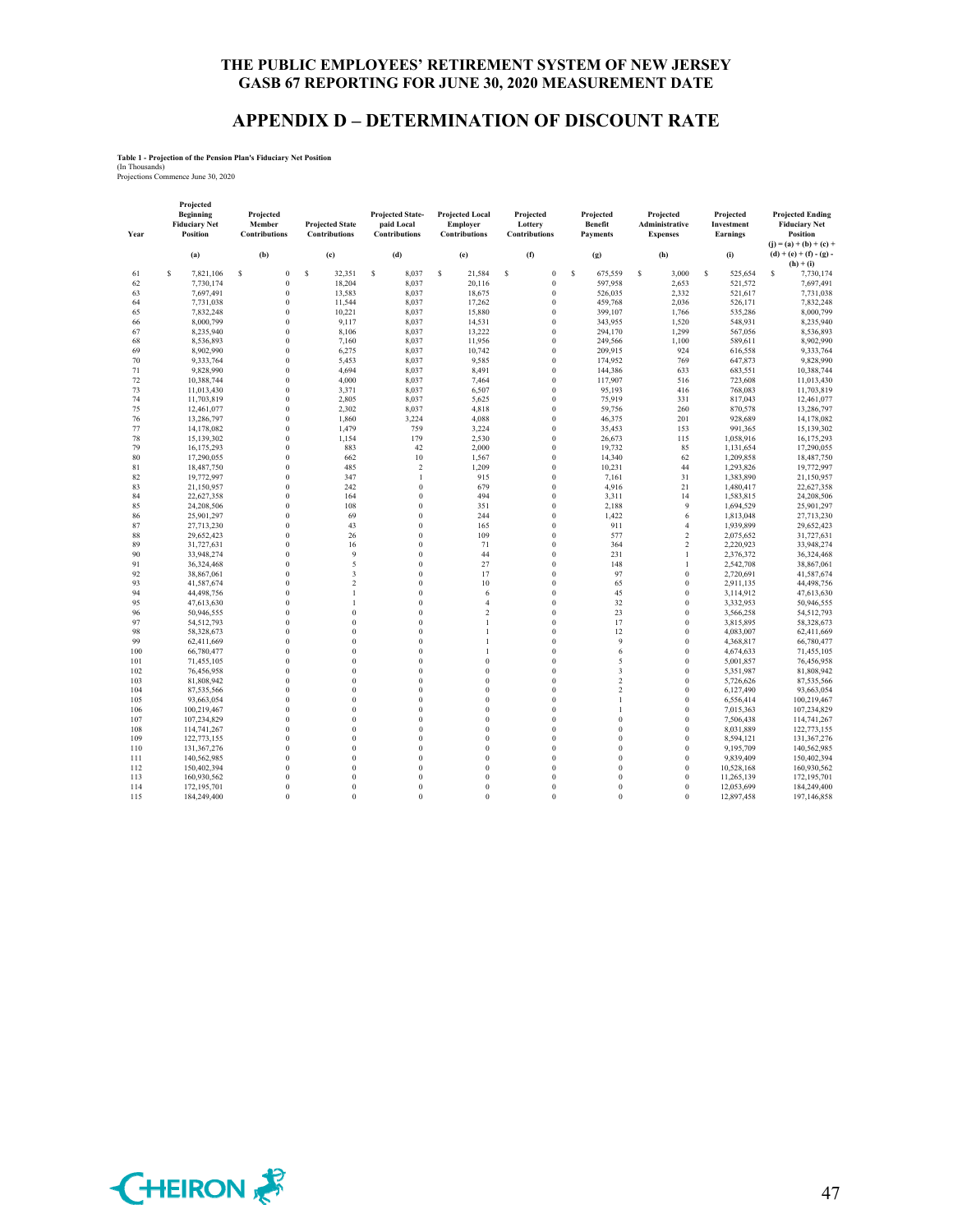# **APPENDIX D – DETERMINATION OF DISCOUNT RATE**

**Table 2 - Actuarial Present Values of Projected Benefit Payments**

(In Thousands)

Projections Commence June 30, 2020

\* From Table 1 - Projection of the Pension Plan's Fiduciary Net Position, column (a)

\*\* From Table 1 - Projection of the Pension Plan's Fiduciary Net Position, column (g) **Projected Projected Benefit** 

| Year                    | Projected<br><b>Beginning</b><br><b>Fiduciary Net</b><br>Position* | <b>Projected Benefit</b><br><b>Payments</b> for<br>current Plan<br>participants** | TTOIN TAULE I - I TOJECHUN UT HIE I ENSION I RAH ST RUUCIAI V TVEI I OSHION, CORNINI (E)<br>"Funded" Portion of<br><b>Benefit Payments</b> | "Unfunded"<br>Portion of<br><b>Benefit</b><br><b>Payments</b> | <b>Present Value of</b><br>"Funded" Benefit<br><b>Payments</b> | Present Value of<br>"Unfunded" Benefit<br><b>Payments</b> | <b>Present Value of</b><br><b>Benefit Payments</b><br><b>Using the Single</b><br><b>Discount Rate</b> |
|-------------------------|--------------------------------------------------------------------|-----------------------------------------------------------------------------------|--------------------------------------------------------------------------------------------------------------------------------------------|---------------------------------------------------------------|----------------------------------------------------------------|-----------------------------------------------------------|-------------------------------------------------------------------------------------------------------|
| (a)                     | (b)                                                                | (c)                                                                               | $(d) = (c)$ if $(b) >= (c)$                                                                                                                | $(e) = (c) - (d)$                                             | $(f) = (d) /$<br>$(1+7.00\%)$ <sup>^</sup> [(a) - .5]          | $(g) = (e) /$<br>$(1+2.21\%)$ <sup>^</sup> [(a) - .5]     | $(h) = (c) /$<br>$(1+7.00\%)$ <sup>^</sup> [(a) - .5]                                                 |
| $\mathbf{1}$            | \$<br>27,900,480                                                   | \$<br>4,606,180                                                                   | S<br>4,606,180                                                                                                                             | $\boldsymbol{0}$<br>s                                         | S<br>4,452,963                                                 | S<br>$\overline{0}$                                       | \$<br>4,452,963                                                                                       |
| $\boldsymbol{2}$        | 28,355,652                                                         | 4,766,677                                                                         | 4,766,677                                                                                                                                  | $\boldsymbol{0}$                                              | 4,306,655                                                      | $\mathbf{0}$                                              | 4,306,655                                                                                             |
| $\overline{\mathbf{3}}$ | 28,776,876                                                         | 4,918,064                                                                         | 4,918,064                                                                                                                                  | $\boldsymbol{0}$                                              | 4,152,740                                                      | $\mathbf{0}$                                              | 4,152,740                                                                                             |
| $\overline{4}$          | 29,406,530                                                         | 5,061,156                                                                         | 5,061,156                                                                                                                                  | $\boldsymbol{0}$                                              | 3,993,985                                                      | $\boldsymbol{0}$                                          | 3,993,985                                                                                             |
| 5                       | 29,964,081                                                         | 5,196,961                                                                         | 5,196,961                                                                                                                                  | $\boldsymbol{0}$                                              | 3,832,855                                                      | $\overline{0}$                                            | 3,832,855                                                                                             |
| 6                       | 30,450,306                                                         | 5,327,419                                                                         | 5,327,419                                                                                                                                  | $\boldsymbol{0}$                                              | 3,672,029                                                      | $\overline{0}$                                            | 3,672,029                                                                                             |
| 7                       | 30,862,223                                                         | 5,452,391                                                                         | 5,452,391                                                                                                                                  | $\boldsymbol{0}$                                              | 3,512,307                                                      | $\theta$                                                  | 3,512,307                                                                                             |
| 8                       | 31,187,586                                                         | 5,569,732                                                                         | 5,569,732                                                                                                                                  | $\boldsymbol{0}$                                              | 3,353,173                                                      | $\overline{0}$                                            | 3,353,173                                                                                             |
| 9                       | 31,434,341                                                         | 5,678,292                                                                         | 5,678,292                                                                                                                                  | $\boldsymbol{0}$                                              | 3,194,888                                                      | $\overline{0}$                                            | 3,194,888                                                                                             |
| 10                      | 31,605,486                                                         | 5,782,754                                                                         | 5,782,754                                                                                                                                  | $\boldsymbol{0}$                                              | 3,040,807                                                      | $\overline{0}$                                            | 3,040,807                                                                                             |
| 11                      | 31,699,739                                                         | 5,880,035                                                                         | 5,880,035                                                                                                                                  | $\boldsymbol{0}$                                              | 2,889,683                                                      | $\overline{0}$                                            | 2,889,683                                                                                             |
| 12<br>13                | 31,718,156                                                         | 5,965,457                                                                         | 5,965,457                                                                                                                                  | $\boldsymbol{0}$<br>$\boldsymbol{0}$                          | 2,739,872                                                      | $\boldsymbol{0}$<br>$\overline{0}$                        | 2,739,872                                                                                             |
| 14                      | 31,610,931<br>31,383,300                                           | 6,038,544<br>6,097,720                                                            | 6,038,544<br>6,097,720                                                                                                                     | $\boldsymbol{0}$                                              | 2,592,000<br>2,446,169                                         | $\overline{0}$                                            | 2,592,000<br>2,446,169                                                                                |
| 15                      | 31,043,413                                                         | 6,140,690                                                                         | 6,140,690                                                                                                                                  | $\boldsymbol{0}$                                              | 2,302,250                                                      | $\overline{0}$                                            | 2,302,250                                                                                             |
| 16                      | 30,571,688                                                         | 6,166,183                                                                         | 6,166,183                                                                                                                                  | $\mathbf{0}$                                                  | 2,160,568                                                      | $\mathbf{0}$                                              | 2,160,568                                                                                             |
| 17                      | 29,998,485                                                         | 6,173,877                                                                         | 6,173,877                                                                                                                                  | $\boldsymbol{0}$                                              | 2,021,742                                                      | $\overline{0}$                                            | 2,021,742                                                                                             |
| 18                      | 29,341,740                                                         | 6,164,474                                                                         | 6,164,474                                                                                                                                  | $\mathbf{0}$                                                  | 1,886,600                                                      | $\overline{0}$                                            | 1,886,600                                                                                             |
| 19                      | 28,616,933                                                         | 6,137,774                                                                         | 6,137,774                                                                                                                                  | $\boldsymbol{0}$                                              | 1,755,541                                                      | $\overline{0}$                                            | 1,755,541                                                                                             |
| 20                      | 27,840,307                                                         | 6,093,742                                                                         | 6,093,742                                                                                                                                  | $\boldsymbol{0}$                                              | 1,628,922                                                      | $\boldsymbol{0}$                                          | 1,628,922                                                                                             |
| 21                      | 27,028,884                                                         | 6,033,765                                                                         | 6,033,765                                                                                                                                  | $\boldsymbol{0}$                                              | 1,507,374                                                      | $\overline{0}$                                            | 1,507,374                                                                                             |
| 22                      | 26,199,530                                                         | 5,961,681                                                                         | 5,961,681                                                                                                                                  | $\boldsymbol{0}$                                              | 1,391,930                                                      | $\boldsymbol{0}$                                          | 1,391,930                                                                                             |
| 23                      | 25,365,377                                                         | 5,884,078                                                                         | 5,884,078                                                                                                                                  | $\mathbf{0}$                                                  | 1,283,936                                                      | $\mathbf{0}$                                              | 1,283,936                                                                                             |
| 24                      | 24,531,440                                                         | 5,802,602                                                                         | 5,802,602                                                                                                                                  | $\mathbf{0}$                                                  | 1,183,325                                                      | $\overline{0}$                                            | 1,183,325                                                                                             |
| 25                      | 23,700,045                                                         | 5,714,493                                                                         | 5,714,493                                                                                                                                  | $\mathbf{0}$                                                  | 1,089,118                                                      | $\overline{0}$                                            | 1,089,118                                                                                             |
| 26                      | 22,877,258                                                         | 5,620,755                                                                         | 5,620,755                                                                                                                                  | $\boldsymbol{0}$                                              | 1,001,171                                                      | $\overline{0}$                                            | 1,001,171                                                                                             |
| 27                      | 22,072,687                                                         | 5,522,774                                                                         | 5,522,774                                                                                                                                  | $\boldsymbol{0}$                                              | 919,363                                                        | $\boldsymbol{0}$                                          | 919,363                                                                                               |
| 28                      | 21,291,397                                                         | 5,423,806                                                                         | 5,423,806                                                                                                                                  | $\boldsymbol{0}$                                              | 843,821                                                        | $\overline{0}$                                            | 843,821                                                                                               |
| 29                      | 20,344,713                                                         | 5,324,107                                                                         | 5,324,107                                                                                                                                  | $\mathbf{0}$<br>$\boldsymbol{0}$                              | 774,121                                                        | $\overline{0}$<br>$\overline{0}$                          | 774,121                                                                                               |
| 30<br>31                | 19,403,204<br>18,475,187                                           | 5,216,288<br>5,093,255                                                            | 5,216,288<br>5,093,255                                                                                                                     | $\boldsymbol{0}$                                              | 708,827<br>646,830                                             | $\overline{0}$                                            | 708,827<br>646,830                                                                                    |
| 32                      | 17,581,539                                                         | 4,865,114                                                                         | 4,865,114                                                                                                                                  | $\boldsymbol{0}$                                              | 577,436                                                        | $\boldsymbol{0}$                                          | 577,436                                                                                               |
| 33                      | 16,837,639                                                         | 4,720,292                                                                         | 4,720,292                                                                                                                                  | $\mathbf{0}$                                                  | 523,596                                                        | $\overline{0}$                                            | 523,596                                                                                               |
| 34                      | 16,170,302                                                         | 4,566,590                                                                         | 4,566,590                                                                                                                                  | $\mathbf{0}$                                                  | 473,408                                                        | $\overline{0}$                                            | 473,408                                                                                               |
| 35                      | 15,596,728                                                         | 4,405,819                                                                         | 4,405,819                                                                                                                                  | $\boldsymbol{0}$                                              | 426,861                                                        | $\overline{0}$                                            | 426,861                                                                                               |
| 36                      | 15,133,244                                                         | 4,238,650                                                                         | 4,238,650                                                                                                                                  | $\boldsymbol{0}$                                              | 383,799                                                        | $\overline{0}$                                            | 383,799                                                                                               |
| 37                      | 14,796,441                                                         | 4,066,891                                                                         | 4,066,891                                                                                                                                  | $\boldsymbol{0}$                                              | 344,155                                                        | $\overline{0}$                                            | 344,155                                                                                               |
| 38                      | 13,948,182                                                         | 3,891,716                                                                         | 3,891,716                                                                                                                                  | $\mathbf{0}$                                                  | 307,786                                                        | $\mathbf{0}$                                              | 307,786                                                                                               |
| 39                      | 12,604,981                                                         | 3,714,055                                                                         | 3,714,055                                                                                                                                  | $\mathbf 0$                                                   | 274,519                                                        | $\overline{0}$                                            | 274,519                                                                                               |
| 40                      | 11,309,359                                                         | 3,534,947                                                                         | 3,534,947                                                                                                                                  | $\boldsymbol{0}$                                              | 244,188                                                        | $\overline{0}$                                            | 244,188                                                                                               |
| 41                      | 10,098,073                                                         | 3,356,227                                                                         | 3,356,227                                                                                                                                  | $\boldsymbol{0}$                                              | 216,675                                                        | $\overline{0}$                                            | 216,675                                                                                               |
| 42                      | 8,979,468                                                          | 3,178,681                                                                         | 3,178,681                                                                                                                                  | $\boldsymbol{0}$                                              | 191,787                                                        | $\boldsymbol{0}$                                          | 191,787                                                                                               |
| 43                      | 7,959,911                                                          | 3,003,571                                                                         | 3,003,571                                                                                                                                  | $\mathbf{0}$                                                  | 169,366                                                        | $\mathbf{0}$                                              | 169,366                                                                                               |
| 44                      | 7,044,743                                                          | 2,831,788                                                                         | 2,831,788                                                                                                                                  | $\mathbf{0}$                                                  | 149,234                                                        | $\overline{0}$                                            | 149,234                                                                                               |
| 45                      | 6,238,511                                                          | 2,664,091                                                                         | 2,664,091                                                                                                                                  | $\mathbf{0}$                                                  | 131,211                                                        | $\overline{0}$                                            | 131,211                                                                                               |
| 46                      | 5,545,218                                                          | 2,500,705                                                                         | 2,500,705                                                                                                                                  | $\boldsymbol{0}$                                              | 115,107                                                        | $\overline{0}$<br>$\theta$                                | 115,107                                                                                               |
| 47                      | 4,968,755                                                          | 2,342,176                                                                         | 2,342,176                                                                                                                                  | $\boldsymbol{0}$<br>$\boldsymbol{0}$                          | 100,757                                                        | $\overline{0}$                                            | 100,757<br>87,991                                                                                     |
| 48<br>49                | 4,512,690<br>4,180,588                                             | 2,188,603<br>2,040,095                                                            | 2,188,603<br>2,040,095                                                                                                                     | $\mathbf{0}$                                                  | 87,991<br>76,654                                               | $\overline{0}$                                            | 76,654                                                                                                |
| 50                      | 3,976,159                                                          | 1,896,703                                                                         | 1,896,703                                                                                                                                  | $\boldsymbol{0}$                                              | 66,604                                                         | $\overline{0}$                                            | 66,604                                                                                                |
| 51                      | 3,903,235                                                          | 1,758,514                                                                         | 1,758,514                                                                                                                                  | $\boldsymbol{0}$                                              | 57,712                                                         | $\overline{0}$                                            | 57,712                                                                                                |
| 52                      | 3,965,787                                                          | 1,625,588                                                                         | 1,625,588                                                                                                                                  | $\boldsymbol{0}$                                              | 49,859                                                         | $\boldsymbol{0}$                                          | 49,859                                                                                                |
| 53                      | 4,167,966                                                          | 1,497,988                                                                         | 1,497,988                                                                                                                                  | $\mathbf{0}$                                                  | 42,940                                                         | $\overline{0}$                                            | 42,940                                                                                                |
| 54                      | 4,514,117                                                          | 1,375,848                                                                         | 1,375,848                                                                                                                                  | $\mathbf{0}$                                                  | 36,859                                                         | $\overline{0}$                                            | 36,859                                                                                                |
| 55                      | 5,008,713                                                          | 1,259,171                                                                         | 1,259,171                                                                                                                                  | $\boldsymbol{0}$                                              | 31,526                                                         | $\overline{0}$                                            | 31,526                                                                                                |
| 56                      | 5,656,522                                                          | 1,147,990                                                                         | 1,147,990                                                                                                                                  | $\mathbf{0}$                                                  | 26,862                                                         | $\overline{0}$                                            | 26,862                                                                                                |
| 57                      | 6,462,607                                                          | 1,042,340                                                                         | 1,042,340                                                                                                                                  | $\boldsymbol{0}$                                              | 22,794                                                         | $\overline{0}$                                            | 22,794                                                                                                |
| 58                      | 7,432,332                                                          | 942,250                                                                           | 942,250                                                                                                                                    | $\boldsymbol{0}$                                              | 19,257                                                         | $\boldsymbol{0}$                                          | 19,257                                                                                                |
| 59                      | 7,959,574                                                          | 847,740                                                                           | 847,740                                                                                                                                    | $\boldsymbol{0}$                                              | 16,192                                                         | $\mathbf{0}$                                              | 16,192                                                                                                |
| 60                      | 7,938,125                                                          | 758,830                                                                           | 758,830                                                                                                                                    | $\mathbf{0}$                                                  | 13,546                                                         | $\mathbf{0}$                                              | 13,546                                                                                                |

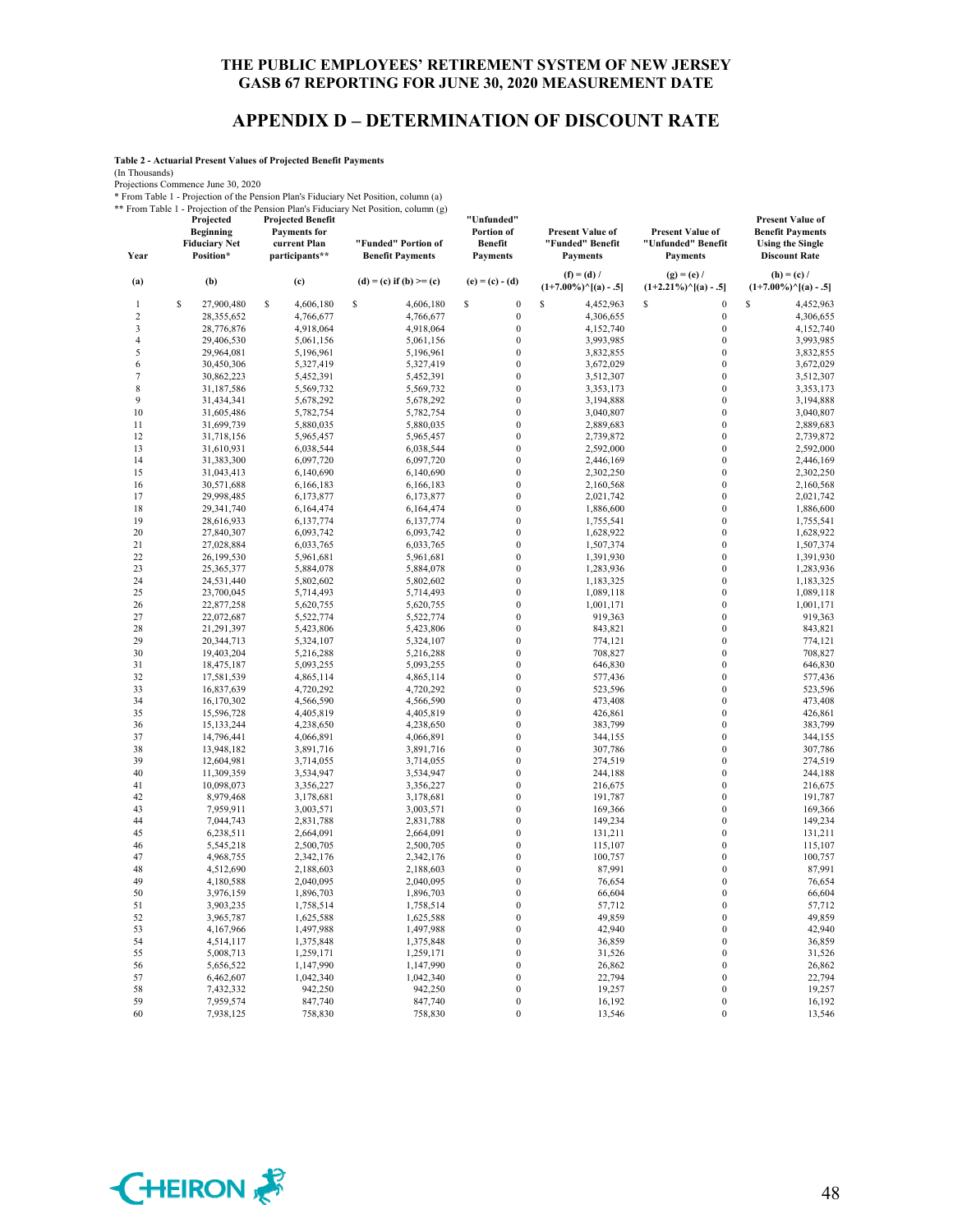## **APPENDIX D – DETERMINATION OF DISCOUNT RATE**

**Table 2 - Actuarial Present Values of Projected Benefit Payments**

(In Thousands)

Projections Commence June 30, 2020<br>
\* From Table 1 - Projection of the Pension Plan's Fiduciary Net Position, column (a)<br>
\*\* From Table 1 - Projection of the Pension Plan's Fiduciary Net Position, column (g)<br> **Projected Pr** 

| Year     | Projected<br><b>Beginning</b><br><b>Fiduciary Net</b><br>Position* | <b>Projected Benefit</b><br><b>Payments</b> for<br>current Plan<br>participants** | From Table 1 - Frojection of the Fension Flan's Figuerary Net Fosition, column (g)<br>"Funded" Portion of<br><b>Benefit Payments</b> | "Unfunded"<br>Portion of<br><b>Benefit</b><br><b>Payments</b> | Present Value of<br>"Funded" Benefit<br><b>Payments</b> | Present Value of<br>"Unfunded" Benefit<br><b>Payments</b> | Present Value of<br><b>Benefit Payments</b><br><b>Using the Single</b><br><b>Discount Rate</b> |
|----------|--------------------------------------------------------------------|-----------------------------------------------------------------------------------|--------------------------------------------------------------------------------------------------------------------------------------|---------------------------------------------------------------|---------------------------------------------------------|-----------------------------------------------------------|------------------------------------------------------------------------------------------------|
| (a)      | (b)                                                                | (c)                                                                               | $(d) = (c)$ if $(b) >= (c)$                                                                                                          | $(e) = (c) - (d)$                                             | $(f) = (d) /$<br>$(1+7.00\%)^{\wedge}[(a) - .5]$        | $(g) = (e) /$<br>$(1+2.21\%)$ <sup>^</sup> [(a) - .5]     | $(h) = (c) /$<br>$(1+7.00\%)$ <sup>^</sup> [(a) - .5]                                          |
| 61       | \$<br>7,821,106                                                    | \$<br>675,559                                                                     | \$<br>675,559                                                                                                                        | $\boldsymbol{0}$<br>\$                                        | S<br>11,271                                             | \$<br>$\boldsymbol{0}$                                    | \$<br>11,271                                                                                   |
| 62       | 7,730,174                                                          | 597,958                                                                           | 597,958                                                                                                                              | $\boldsymbol{0}$                                              | 9,323                                                   | $\boldsymbol{0}$                                          | 9,323                                                                                          |
| 63       | 7,697,491                                                          | 526,035                                                                           | 526,035                                                                                                                              | $\mathbf{0}$                                                  | 7,665                                                   | $\boldsymbol{0}$                                          | 7,665                                                                                          |
| 64       | 7,731,038                                                          | 459,768                                                                           | 459,768                                                                                                                              | $\mathbf{0}$                                                  | 6,261                                                   | $\boldsymbol{0}$                                          | 6,261                                                                                          |
| 65       | 7,832,248                                                          | 399,107                                                                           | 399,107                                                                                                                              | $\boldsymbol{0}$                                              | 5,080                                                   | $\boldsymbol{0}$                                          | 5,080                                                                                          |
| 66       | 8,000,799                                                          | 343,955                                                                           | 343,955                                                                                                                              | $\boldsymbol{0}$                                              | 4,091                                                   | $\boldsymbol{0}$                                          | 4,091                                                                                          |
| 67       | 8,235,940                                                          | 294,170                                                                           | 294,170                                                                                                                              | $\mathbf{0}$                                                  | 3,270                                                   | $\boldsymbol{0}$                                          | 3,270                                                                                          |
| 68       | 8,536,893                                                          | 249,566                                                                           | 249,566                                                                                                                              | $\overline{0}$                                                | 2,593                                                   | $\mathbf{0}$                                              | 2,593                                                                                          |
| 69       | 8,902,990                                                          | 209,915                                                                           | 209,915                                                                                                                              | $\boldsymbol{0}$                                              | 2,038                                                   | $\boldsymbol{0}$                                          | 2,038                                                                                          |
| 70       | 9,333,764                                                          | 174,952                                                                           | 174,952                                                                                                                              | $\mathbf{0}$                                                  | 1,588                                                   | $\boldsymbol{0}$                                          | 1,588                                                                                          |
| 71       | 9,828,990                                                          | 144,386                                                                           | 144,386                                                                                                                              | $\overline{0}$                                                | 1,225                                                   | $\boldsymbol{0}$                                          | 1,225                                                                                          |
| 72       | 10,388,744                                                         | 117,907                                                                           | 117,907                                                                                                                              | $\mathbf{0}$                                                  | 935                                                     | $\boldsymbol{0}$                                          | 935                                                                                            |
| 73       | 11,013,430                                                         | 95,193                                                                            | 95,193                                                                                                                               | $\mathbf{0}$                                                  | 705                                                     | $\mathbf{0}$                                              | 705                                                                                            |
| 74       | 11,703,819                                                         | 75,919                                                                            | 75,919                                                                                                                               | $\overline{0}$                                                | 526                                                     | $\boldsymbol{0}$                                          | 526                                                                                            |
| 75       | 12,461,077                                                         | 59,756                                                                            | 59,756                                                                                                                               | $\boldsymbol{0}$                                              | 387                                                     | $\boldsymbol{0}$                                          | 387                                                                                            |
| 76       | 13,286,797                                                         | 46,375                                                                            | 46,375                                                                                                                               | $\boldsymbol{0}$                                              | 280                                                     | $\boldsymbol{0}$                                          | 280                                                                                            |
| 77       | 14,178,082                                                         | 35,453                                                                            | 35,453                                                                                                                               | $\mathbf{0}$                                                  | 200                                                     | $\boldsymbol{0}$                                          | 200                                                                                            |
| 78       | 15,139,302                                                         | 26,673                                                                            | 26,673                                                                                                                               | $\mathbf{0}$                                                  | 141                                                     | $\boldsymbol{0}$                                          | 141                                                                                            |
| 79       | 16,175,293                                                         | 19,732                                                                            | 19,732                                                                                                                               | $\mathbf{0}$                                                  | 97                                                      | $\mathbf{0}$                                              | 97                                                                                             |
| 80       | 17,290,055                                                         | 14,340                                                                            | 14,340                                                                                                                               | $\boldsymbol{0}$                                              | 66                                                      | $\boldsymbol{0}$                                          | 66                                                                                             |
| 81       | 18,487,750                                                         | 10,231                                                                            | 10,231                                                                                                                               | $\mathbf{0}$                                                  | 44                                                      | $\boldsymbol{0}$                                          | 44                                                                                             |
| 82       | 19,772,997                                                         | 7,161                                                                             | 7,161                                                                                                                                | $\boldsymbol{0}$                                              | 29                                                      | $\boldsymbol{0}$                                          | 29                                                                                             |
| 83       | 21,150,957                                                         | 4,916                                                                             | 4,916                                                                                                                                | $\mathbf{0}$                                                  | 19                                                      | $\boldsymbol{0}$                                          | 19                                                                                             |
| 84       | 22,627,358                                                         | 3,311                                                                             | 3,311                                                                                                                                | $\overline{0}$                                                | 12                                                      | $\boldsymbol{0}$                                          | 12                                                                                             |
| 85       | 24,208,506                                                         | 2,188                                                                             | 2,188                                                                                                                                | $\mathbf{0}$                                                  | $\tau$                                                  | $\boldsymbol{0}$                                          | $\tau$                                                                                         |
| 86       | 25,901,297                                                         | 1,422                                                                             | 1,422                                                                                                                                | $\boldsymbol{0}$                                              | $\overline{4}$                                          | $\boldsymbol{0}$                                          | $\overline{4}$                                                                                 |
| 87       | 27,713,230                                                         | 911<br>577                                                                        | 911                                                                                                                                  | $\boldsymbol{0}$<br>$\mathbf{0}$                              | 3<br>$\sqrt{2}$                                         | $\boldsymbol{0}$<br>$\boldsymbol{0}$                      | 3<br>$\,2$                                                                                     |
| 88<br>89 | 29,652,423                                                         | 364                                                                               | 577<br>364                                                                                                                           | $\mathbf{0}$                                                  | $\mathbf{1}$                                            | $\mathbf{0}$                                              | $\mathbf{1}$                                                                                   |
| 90       | 31,727,631<br>33,948,274                                           | 231                                                                               | 231                                                                                                                                  | $\overline{0}$                                                | 1                                                       | $\boldsymbol{0}$                                          | $\mathbf{1}$                                                                                   |
| 91       | 36,324,468                                                         | 148                                                                               | 148                                                                                                                                  | $\overline{0}$                                                | $\mathbf{0}$                                            | $\boldsymbol{0}$                                          | $\boldsymbol{0}$                                                                               |
| 92       | 38,867,061                                                         | 97                                                                                | 97                                                                                                                                   | $\boldsymbol{0}$                                              | $\boldsymbol{0}$                                        | $\boldsymbol{0}$                                          | $\boldsymbol{0}$                                                                               |
| 93       | 41,587,674                                                         | 65                                                                                | 65                                                                                                                                   | $\boldsymbol{0}$                                              | $\boldsymbol{0}$                                        | $\boldsymbol{0}$                                          | $\boldsymbol{0}$                                                                               |
| 94       | 44,498,756                                                         | 45                                                                                | 45                                                                                                                                   | $\mathbf{0}$                                                  | $\boldsymbol{0}$                                        | $\boldsymbol{0}$                                          | $\boldsymbol{0}$                                                                               |
| 95       | 47,613,630                                                         | 32                                                                                | 32                                                                                                                                   | $\mathbf{0}$                                                  | $\boldsymbol{0}$                                        | $\boldsymbol{0}$                                          | $\boldsymbol{0}$                                                                               |
| 96       | 50,946,555                                                         | 23                                                                                | 23                                                                                                                                   | $\mathbf{0}$                                                  | $\mathbf{0}$                                            | $\mathbf{0}$                                              | $\mathbf{0}$                                                                                   |
| 97       | 54,512,793                                                         | 17                                                                                | 17                                                                                                                                   | $\boldsymbol{0}$                                              | $\boldsymbol{0}$                                        | $\boldsymbol{0}$                                          | $\boldsymbol{0}$                                                                               |
| 98       | 58,328,673                                                         | 12                                                                                | 12                                                                                                                                   | $\boldsymbol{0}$                                              | $\boldsymbol{0}$                                        | $\boldsymbol{0}$                                          | $\boldsymbol{0}$                                                                               |
| 99       | 62,411,669                                                         | 9                                                                                 | 9                                                                                                                                    | $\mathbf{0}$                                                  | $\mathbf{0}$                                            | $\boldsymbol{0}$                                          | $\boldsymbol{0}$                                                                               |
| 100      | 66,780,477                                                         | 6                                                                                 | 6                                                                                                                                    | $\overline{0}$                                                | $\mathbf{0}$                                            | $\mathbf{0}$                                              | $\mathbf{0}$                                                                                   |
| 101      | 71,455,105                                                         | 5                                                                                 | 5                                                                                                                                    | $\overline{0}$                                                | $\mathbf{0}$                                            | $\boldsymbol{0}$                                          | $\boldsymbol{0}$                                                                               |
| 102      | 76,456,958                                                         | 3                                                                                 | 3                                                                                                                                    | $\mathbf{0}$                                                  | $\boldsymbol{0}$                                        | $\boldsymbol{0}$                                          | $\boldsymbol{0}$                                                                               |
| 103      | 81,808,942                                                         | $\overline{c}$                                                                    | $\overline{c}$                                                                                                                       | $\boldsymbol{0}$                                              | $\boldsymbol{0}$                                        | $\boldsymbol{0}$                                          | $\boldsymbol{0}$                                                                               |
| 104      | 87,535,566                                                         | $\overline{c}$                                                                    | $\sqrt{2}$                                                                                                                           | $\mathbf{0}$                                                  | $\boldsymbol{0}$                                        | $\boldsymbol{0}$                                          | $\boldsymbol{0}$                                                                               |
| 105      | 93,663,054                                                         | $\,$ $\,$                                                                         | $\,$ $\,$                                                                                                                            | $\mathbf{0}$                                                  | $\boldsymbol{0}$                                        | $\boldsymbol{0}$                                          | $\boldsymbol{0}$                                                                               |
| 106      | 100,219,467                                                        | 1                                                                                 | $\mathbf{1}$                                                                                                                         | $\overline{0}$                                                | $\mathbf{0}$                                            | $\mathbf{0}$                                              | $\mathbf{0}$                                                                                   |
| 107      | 107,234,829                                                        | $\mathbf{0}$                                                                      | $\boldsymbol{0}$                                                                                                                     | $\boldsymbol{0}$                                              | $\boldsymbol{0}$                                        | $\boldsymbol{0}$                                          | $\boldsymbol{0}$                                                                               |
| 108      | 114,741,267                                                        | $\boldsymbol{0}$                                                                  | $\boldsymbol{0}$                                                                                                                     | $\boldsymbol{0}$                                              | $\boldsymbol{0}$                                        | $\boldsymbol{0}$                                          | $\boldsymbol{0}$                                                                               |
| 109      | 122,773,155                                                        | $\bf{0}$                                                                          | $\boldsymbol{0}$                                                                                                                     | $\boldsymbol{0}$                                              | $\boldsymbol{0}$                                        | $\boldsymbol{0}$                                          | $\boldsymbol{0}$                                                                               |
| 110      | 131,367,276                                                        | $\mathbf{0}$                                                                      | $\boldsymbol{0}$                                                                                                                     | $\mathbf{0}$                                                  | $\boldsymbol{0}$                                        | $\boldsymbol{0}$                                          | $\boldsymbol{0}$                                                                               |
| 111      | 140,562,985                                                        | $\overline{0}$                                                                    | $\overline{0}$                                                                                                                       | $\overline{0}$                                                | $\mathbf{0}$                                            | $\boldsymbol{0}$                                          | $\mathbf{0}$                                                                                   |
| 112      | 150,402,394                                                        | $\mathbf{0}$                                                                      | $\boldsymbol{0}$                                                                                                                     | $\mathbf{0}$                                                  | $\boldsymbol{0}$                                        | $\boldsymbol{0}$                                          | $\boldsymbol{0}$                                                                               |
| 113      | 160,930,562                                                        | $\boldsymbol{0}$                                                                  | $\boldsymbol{0}$                                                                                                                     | $\overline{0}$                                                | $\mathbf{0}$                                            | $\boldsymbol{0}$                                          | $\boldsymbol{0}$                                                                               |
| 114      | 172,195,701                                                        | $\boldsymbol{0}$                                                                  | $\boldsymbol{0}$                                                                                                                     | $\mathbf{0}$                                                  | $\mathbf{0}$                                            | $\boldsymbol{0}$                                          | $\boldsymbol{0}$                                                                               |
| 115      | 184,249,400                                                        | $\mathbf{0}$                                                                      | $\boldsymbol{0}$                                                                                                                     | $\mathbf{0}$                                                  | $\mathbf{0}$                                            | $\boldsymbol{0}$                                          | $\boldsymbol{0}$                                                                               |
|          |                                                                    |                                                                                   |                                                                                                                                      |                                                               | 76,522,112<br>s                                         | S<br>$\overline{\mathbf{0}}$                              | $\overline{\mathbf{s}}$<br>76,522,112                                                          |

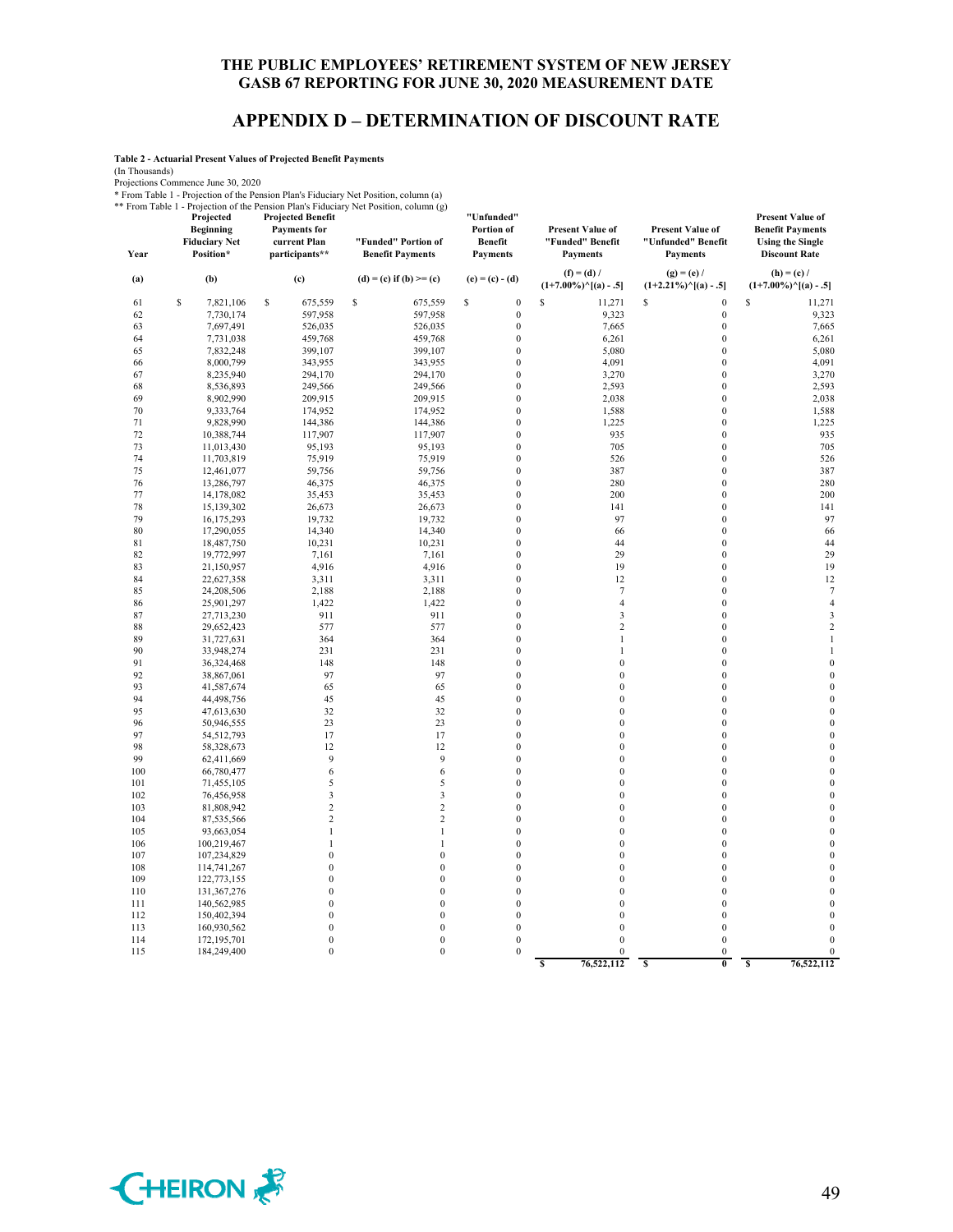# **APPENDIX E – GLOSSARY OF TERMS**

#### **1. Actuarially Determined Contribution**

A target or recommended contribution for the reporting period, determined in conformity with Actuarial Standards of Practice based on the most recent measurement available when the contribution for the reporting period was adopted.

#### **2. Actuarial Valuation Date**

The date as of which an actuarial valuation is performed. This date may be up to 24 months prior to the measurement date and up to 30 months prior to the employer's reporting date.

#### **3. Entry Age Actuarial Cost Method**

The actuarial cost method required for GASB 67 calculations. Under this method, the actuarial present value of the projected benefits of each individual included in an actuarial valuation is allocated on a level basis over the earnings of the individual between entry age and assumed exit ages. The portion of this actuarial present value allocated to a valuation year is called the Service Cost. The portion of this actuarial present value not provided for at a valuation date by the actuarial present value of future service costs is called the Total Pension Liability.

#### **4. Measurement Date**

The date as of which the Total Pension Liability and Plan Fiduciary Net Position are measured. The Total Pension Liability may be projected from the Actuarial Valuation Date to the Measurement Date. The Measurement Date must be the same as the Reporting Date for the plan.

## **5. Net Pension Liability**

The liability of employers and nonemployer contributing entities for employees for benefits provided through a defined benefit pension plan. It is calculated as the Total Pension Liability less the Plan Fiduciary Net Position.

## **6. Plan Fiduciary Net Position**

The fair or market value of assets.

## **7. Reporting Date**

The last day of the plan or employer's fiscal year.